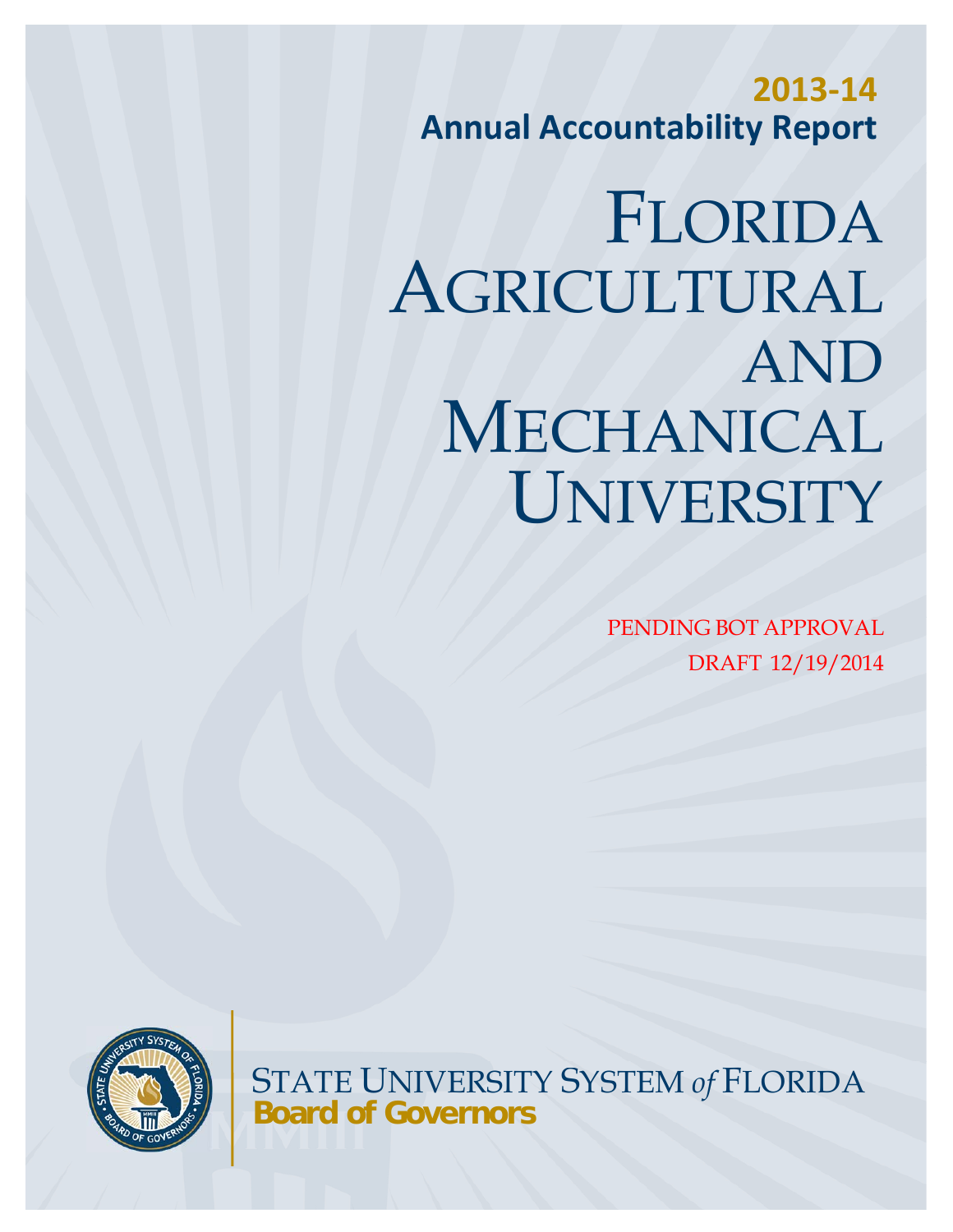

FLORIDA A&M UNIVERSITY

PENDING BOT APPROVAL DRAFT 12‐19‐2014

# TABLE OF CONTENTS

# **EXECUTIVE SUMMARY**

| <b>DASHBOARD</b>        | $p. \, 2$   |
|-------------------------|-------------|
| <b>KEY ACHIEVEMENTS</b> | p.5         |
| NARRATIVE               | $p_{\cdot}$ |

#### **DATA TABLES**

| <b>SECTION 1. FINANCIAL RESOURCES</b>      | p. 16 |
|--------------------------------------------|-------|
| <b>SECTION 2. PERSONNEL</b>                | p. 20 |
| <b>SECTION 3. ENROLLMENT</b>               | p. 21 |
| <b>SECTION 4. UNDERGRADUATE EDUCATION</b>  | p. 25 |
| <b>SECTION 5. GRADUATE EDUCATION</b>       | p. 34 |
| SECTION 6. RESEARCH & ECONOMIC DEVELOPMENT | p. 37 |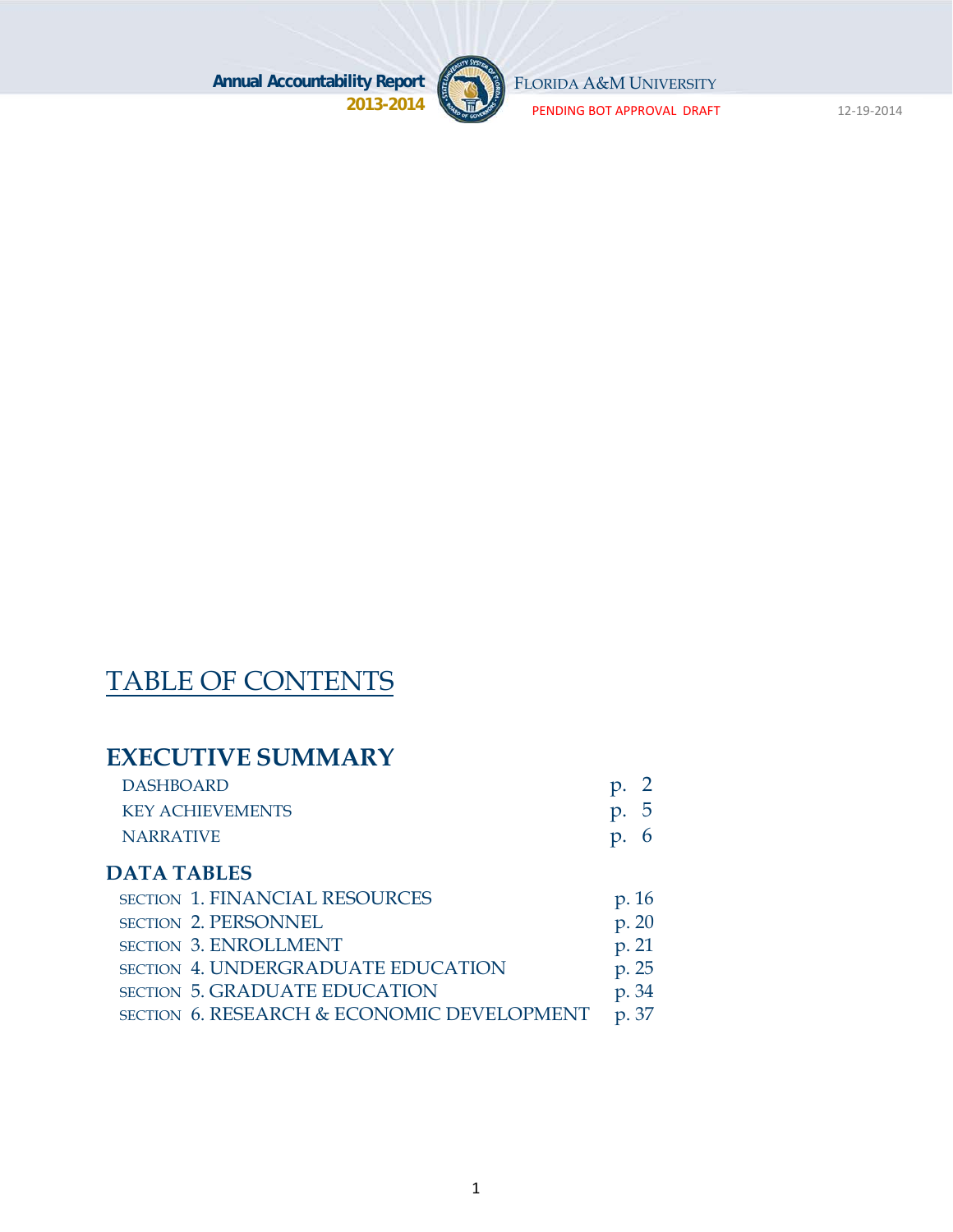

FLORIDA A&M UNIVERSITY

PENDING BOT APPROVAL DRAFT 12‐19‐2014

# Dashboard

| <b>Headcount</b><br><b>Enrollments</b> | <b>Fall</b><br>2013 | $\frac{0}{0}$<br><b>Total</b> | 2012-2013<br>% Change | <b>Degree Programs Offered</b>   |       |                        |                               | <b>2012 Carnegie Classifications</b> |
|----------------------------------------|---------------------|-------------------------------|-----------------------|----------------------------------|-------|------------------------|-------------------------------|--------------------------------------|
| <b>TOTAL</b>                           | 10,738              | 100%                          | $-11%$                | <b>TOTAL</b> (as of Spring 2014) |       | 95                     | Basic:                        | Doctoral/Research                    |
| <b>White</b>                           | 525                 | 5%                            | $-13%$                | <b>Baccalaureate</b>             |       | 52                     |                               | Universities                         |
| Hispanic                               | 514                 | 2%                            | $-6%$                 | Master's                         |       | 28                     | Undergraduate                 | Professions plus arts &              |
| <b>Black</b>                           | 9.711               | 90%                           | $-11%$                | 12<br><b>Research Doctorate</b>  |       | Instructional Program: | sciences, some graduate       |                                      |
| <b>Other</b>                           | 288                 | 3%                            | $1\%$                 | <b>Professional Doctorate</b>    |       | 3                      | <b>Graduate Instructional</b> | Doctoral, professions                |
| <b>Full-Time</b>                       | 9,572               | 89%                           | $-11%$                | <b>Faculty</b>                   | Full- | Part-                  | Program:                      | dominant                             |
| Part-Time                              | 1,166               | 11%                           | $-7%$                 | (Fall 2013)                      | Time  | <b>Time</b>            | Size and Setting:             | Large four-year,                     |
| Undergraduate                          | 8,819               | 82%                           | $-11%$                | <b>TOTAL</b>                     | 550   |                        |                               | highly residential                   |
| Graduate                               | 1,779               | 17%                           | $-10%$                | Tenure & Ten. Track              | 388   | $\theta$               | Community                     |                                      |
| Unclassified                           | 140                 | 1%                            | $-5%$                 | Non-Tenured Faculty              | 162   |                        | Engagement:                   | n/a                                  |

#### **DEGREE PRODUCTIVITY AND PROGRAM EFFICIENCY**



#### 348 <sup>312</sup> <sup>280</sup> 335 0 50 100 150 200 250 300 350 400 450

**Graduate Degrees Awarded**

**2009-10 2013-14**

**Master's Doctoral**

#### **Bachelor's Degrees by Group**







Note\*: 2014 data is preliminary until March 1st.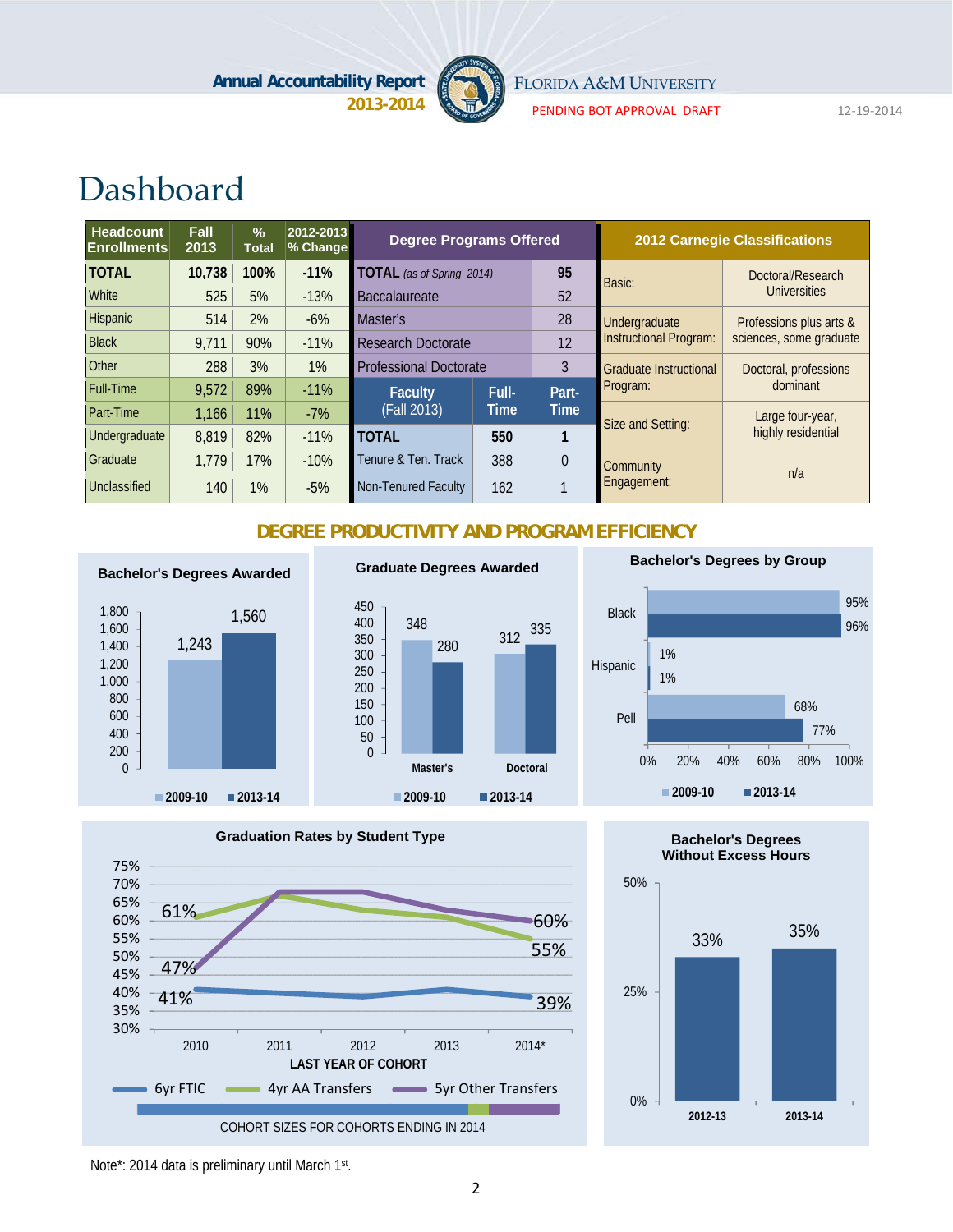

FLORIDA A&M UNIVERSITY

PENDING BOT APPROVAL DRAFT 12‐19‐2014

# Dashboard



#### **DEGREES AWARDED IN PROGRAMS OF STRATEGIC EMPHASIS**

Note: The Programs of Strategic Emphasis were revised by the Board of Governors (11/2013), these graphs report the new categories.



#### **RESEARCH AND COMMERCIALIZATION ACTIVITY**



#### **RESOURCES**



Note: Tuition is the appropriated budget authority, not the amount actually collected. This tuition data includes state supported financial aid and does not include noninstructional local fees. State includes General Revenues, Lottery and Other Trust funds (i.e., Federal Stimulus for 2010-11 and 2011-12 only). Student FTE are actual (not funded) and based on the national definition.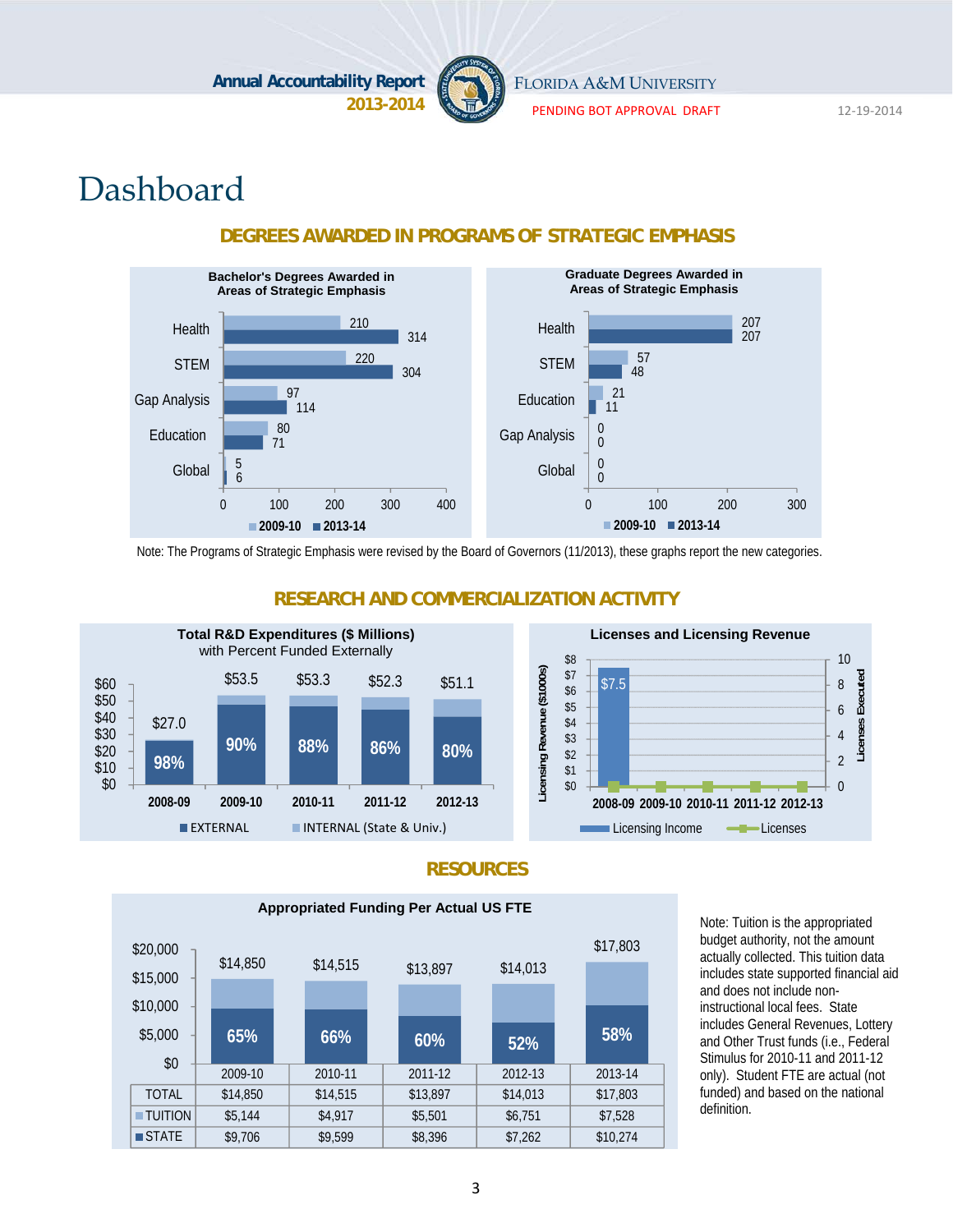

FLORIDA A&M UNIVERSITY

PENDING BOT APPROVAL DRAFT 12‐19‐2014

# Dashboard

#### **POST-GRADUATION METRICS**



Notes: Percentages are based on the number of recent baccalaureate graduates who are either employed full-time in Florida (based on FETPIP data) or continuing their education in the U.S. (based on the National Student Clearinghouse data). Full-time employment is based on those who earned more than a full-time (40hrs a week) worker making minimum wage. Due to limitations in the data, the continuing enrollment data includes any enrollment the following year regardless of whether the enrollment was post-baccalaureate or not. These data account for 89% and 90% of the total graduating class for 2011-12 and 2012-13, respectively. BOG staff are actively working on adding non-Florida employment data to this measure for future reports.



annualized Unemployment Insurance (UI) wage data for those graduates who earned more than a full-time employee making minimum wage in the fiscal quarter a full year after graduation. This wage data includes graduates who were both employed and enrolled. This UI wage data does not include individuals who are self-employed, employed out of state, employed by the military or federal government, or those without a valid social security number. These data account for 42%, 39% and 39% of the total graduating class for 2010-11, 2011- 12, and 2012-13 respectively. Wages rounded to nearest hundreds.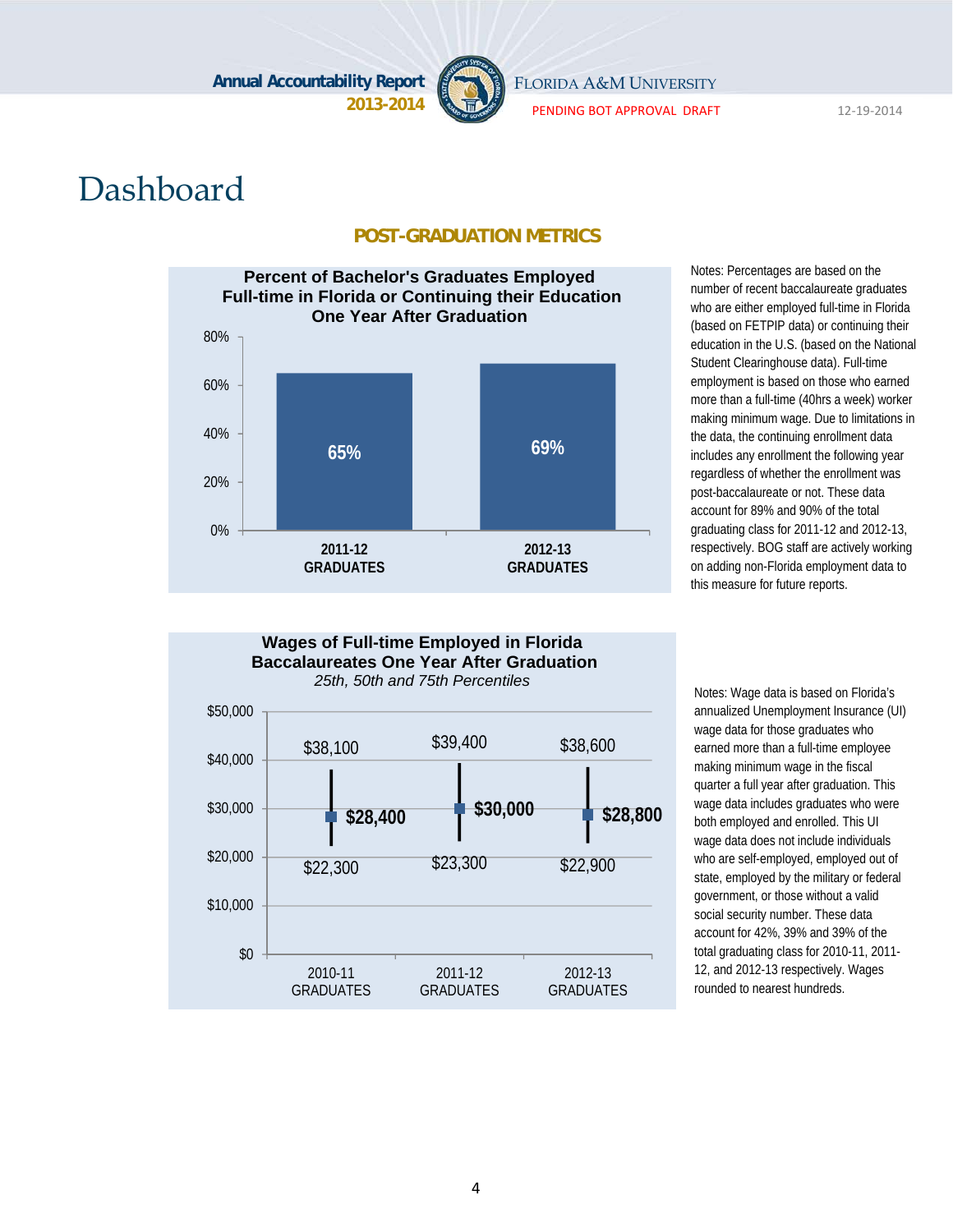

FLORIDA A&M UNIVERSITY

PENDING BOT APPROVAL DRAFT 12‐19‐2014

# Key Achievements (2013 –2014)

#### **STUDENT AWARDS/ACHIEVEMENTS**

- 1. Renee Gordon, a senior mechanical engineering doctoral student, received the prestigious Fulbright award to study sustainability in Nigeria.
- 2. The student publication Journey magazine was named "Best College Magazine of the South" by the Southeastern Journalism Conference.
- 3. Jan Wishart, senior Health Informatics and Information Management student, received the American Health Informatics and Information Management Association Student Triumph Award which recognizes the top student in the nation who has made a significant difference in the health information management profession.

#### **FACULTY AWARDS/ACHIEVEMENTS**

- 1. Biochemistry professor Ngozi Ugochukwu, Ph.D., was named a Fulbright Scholar. She will conduct research in Nigeria on bioactive compounds and their role as leads for drug discovery, and uses for traditional medicine in diabetes therapy.
- 2. Kinfe Redda, Ph.D., Vice President for Research and Professor of Medicinal Chemistry in the College of Pharmacy and Pharmaceutical Sciences, was named HBCU Male Faculty of the Year, July, 2013.
- 3. David H. Jackson, Jr., Ph.D., Professor of History in the College of Social Sciences, Arts and Humanities was honored with the American Historical Association's 2013 Equity Award.

#### **PROGRAM AWARDS/ACHIEVEMENTS**

- 1. The School of Journalism & Graphic Communication entered into an agreement with a private entity operating the nation's only black-owned cable news network to host The Black Television News Channel.
- 2. Licensure exam pass rates in two programs are particularly noteworthy. The Institute of Public Health secured a 100 percent pass rate on the 2013 Certified Education Health Specialist credentialing exam and surpassed the national average score of 71.56 percent and the Occupational Therapy licensure exam first time pass rate increased from 40 percent in 2012 to 92 percent in 2013.
- 3. The College of Law was recognized as Number One among the "10 Best Bargain Law Schools" by On Being a Black Lawyer in the 2013 edition of The Black Student's Guide to Law Schools.

#### **RESEARCH AWARDS/ACHIEVEMENTS**

- 1. College of Pharmacy and Pharmaceutical Sciences Associate Dean for Research and Graduate Studies, Karam F.A. Soliman, Ph.D., secured a five-year grant totaling more than \$14 million to support the Research Centers in Minority Institutions.
- 2. The College of Science and Technology recently received a \$1.6 million grant from the National Science Foundation to redesign the instructional approaches used to teach the undergraduate STEM courses.
- 3. FAMU received a \$1,351,400 grant from the National Cancer Institute and the National Institute of General Medical Sciences of the National Institutes of Health to support groundbreaking research that is poised to uncover a more direct and effective method for treating lung cancer.

#### **INSTITUTIONAL AWARDS/ACHIEVEMENTS**

- 1. FAMU was named a "Best in the Southeast College" by the Princeton Review for 2014.
- 2. FAMU was recognized by U.S. News & World Report as number one among public Historically Black Colleges in Universities (HBCUs).
- 3. FAMU ranked #3 in the nation in the New Social Mobility Index for Facilitating Economic Opportunity for Underserved Students, ahead of institutions such as the University of California (UC)-Berkley and UC-Davis.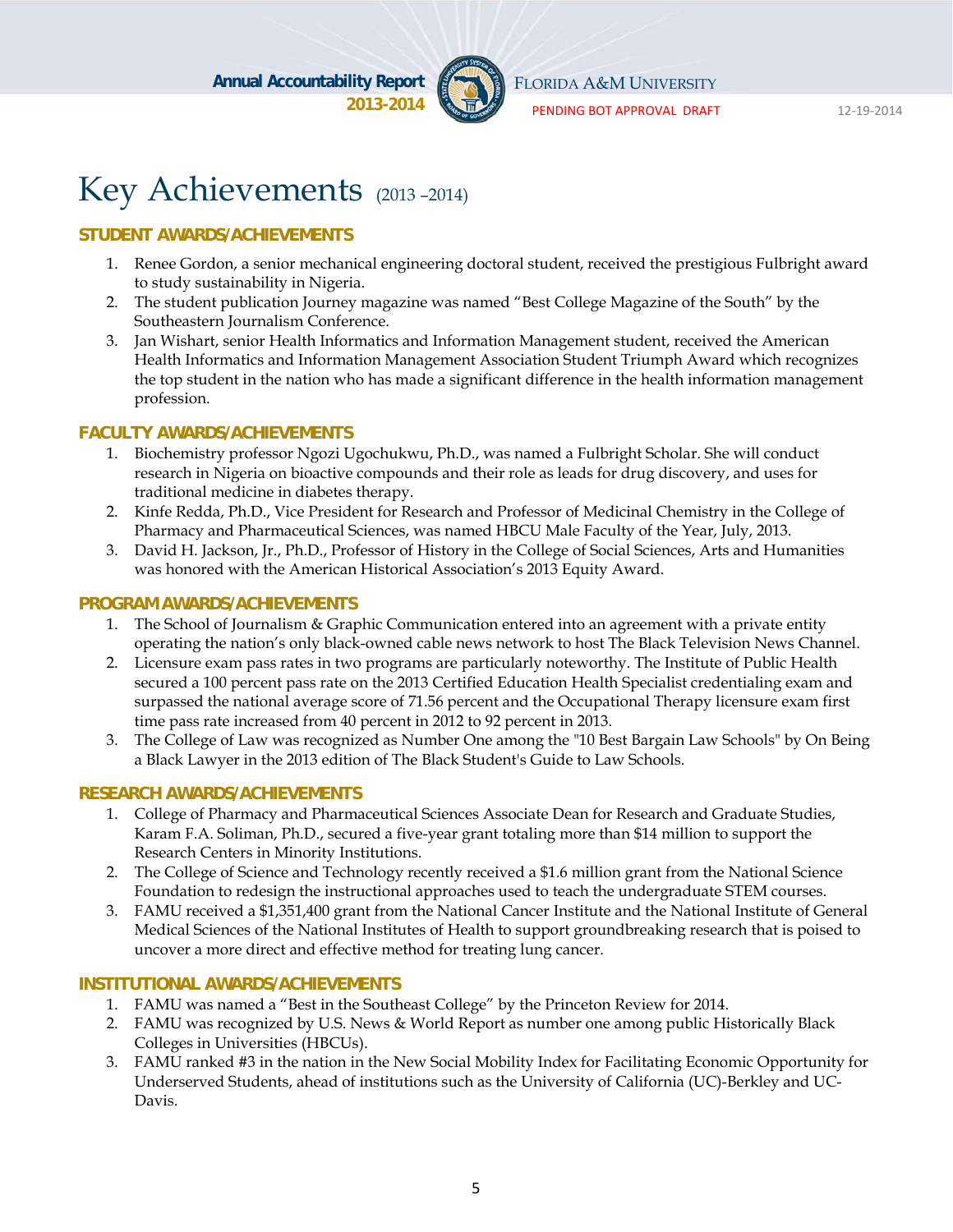

FLORIDA A&M UNIVERSITY

PENDING BOT APPROVAL DRAFT 12‐19‐2014

# **Narrative**

#### *Removal of SACSCOC Probation – December 2013*

At its annual meeting in Atlanta, Georgia in December 2013, the Southern Association of Colleges and Schools Commission on Colleges (SACSCOC) lifted the 12-month probation status placed upon Florida Agricultural and Mechanical University (FAMU) in December 2012. Additionally, no further reports or follow-ups are required from the university by the Commission. The decision by SACSCOC to remove the probation sanction signifies that FAMU is in compliance with all the standards of the regional accrediting body. The University worked hard to eradicate problems and to put in place measures to improve its operational processes.

### **Teaching and Learning**

#### **STRENGTHEN QUALITY AND REPUTATION OF ACADEMIC PROGRAMS AND UNIVERSITIES**

- During the 2013-14 academic year, Florida Agricultural and Mechanical University (FAMU) continued to focus on its top priority to enhance teaching and learning, thus increasing student retention and graduation rates. Since the University's Student Retention and Debt Reduction Action Plan was approved by the FAMU Board of Trustees and Florida Board of Governors in September 2013, the University has fully implemented all initiatives. The following are a few of the achievements resulting from these initiatives, during the 2013-14 academic year:
	- o **Freshmen Students Retained with 2.0 GPA**: The percent of freshmen students retained by the University with a GPA of 2.0 or higher increased from 54% in 2010-11 to 69% in 2012-13, to 70% in 2013-14.
	- o **Student Debt/Financial Literacy Initiative:** Three (3) year Student Default Rate *declined* from 18.9 (2011) to 14.6 (2014).
	- o **Career Development Initiative:** First-time-in-college (FTIC) students without a declared major reduced from **361** for Fall 2013 to 76 for Spring 2014.
	- o **Academic Advisement**: Academic Advisors within the Office of University Retention had a total of 67,061 times of contact with their advisees via e-mail, voice or face-to-face during the 2013-14 academic year. The advisors also utilized new academic technologies (i.e., Black Board Analytics, Black Board Connect, Academic Advisement Module) in retention efforts.
		- o **Tutorial Services**: All Tutorial Labs In Fall 2013, a total of 1,757 first-time incollege students utilized the tutorial labs and their overall course passing rate was 82.4%, which was a statistically significant higher passing rate than the first-time in college students who did not utilize tutorial labs.
		- o **Academic Success Course:** The Academic Success Course (SLS-1122) was implemented in Spring 2014 to provide assistance to students who have difficulties achieving academic success.
		- o **Academic Success Live Television Show** The Academic Success Live television show (FAMU TV 20) was created to increase student awareness regarding the Office of University Retention's academic support programs and services.
- The College of Agriculture and Food Sciences Veterinary Technology Program received initial accreditation by the American Veterinary Medical Association Committee on Veterinary Technician Education and Activities (CVTEA) in June 2014.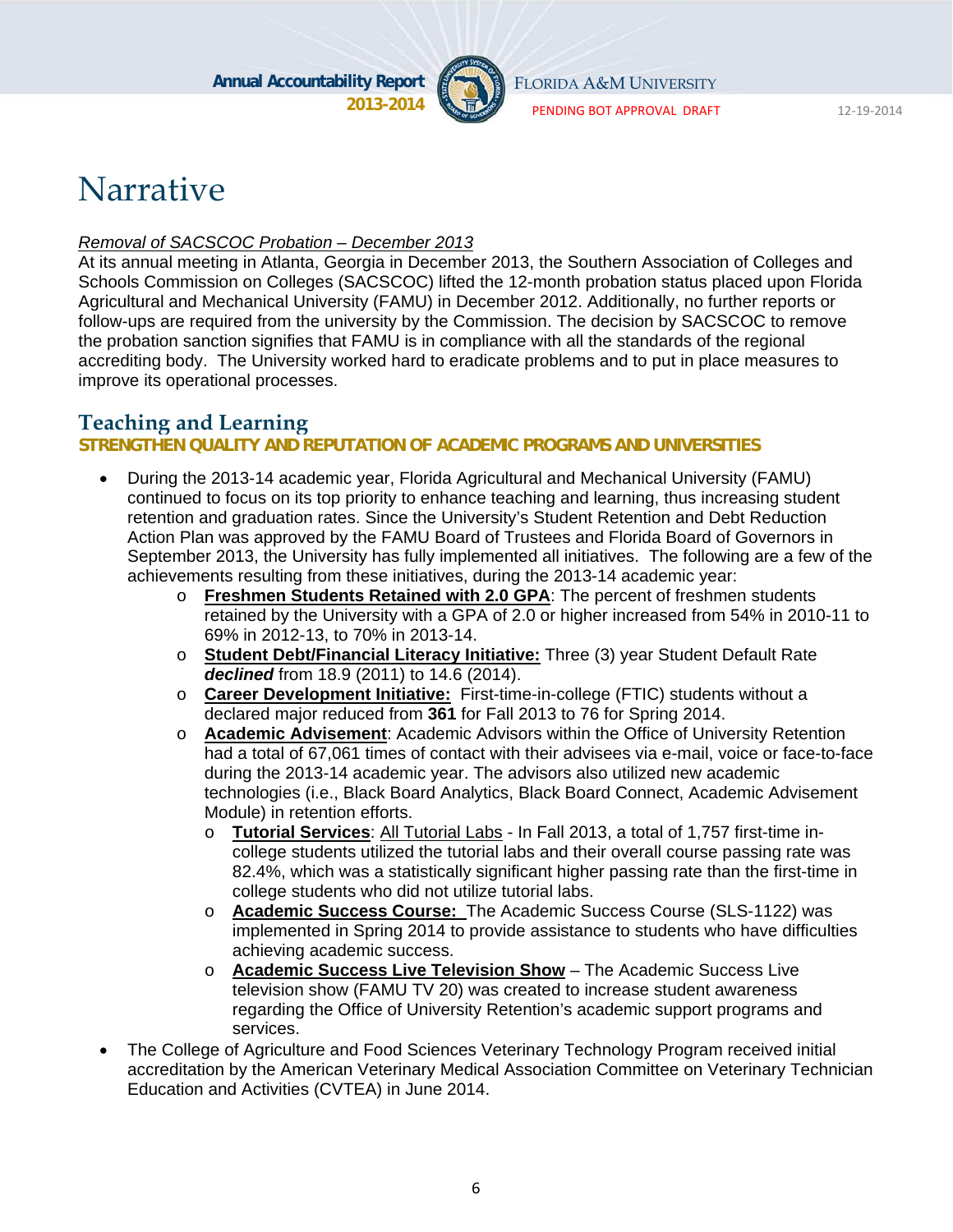

FLORIDA A&M UNIVERSITY

PENDING BOT APPROVAL DRAFT 12‐19‐2014

- In 2013-14, FAMU programs in Cardiopulmonary Science (B), Computer Science (B) and Doctor of Physical Therapy (DPT) were reaccredited. FAMU percentage of eligible programs with specialized accreditation is 86.4%.
- In 2013-14, the Board of Trustees approved two new baccalaureate level programs in Environmental Studies (BA/BS), and Interdisciplinary Studies (BA/BS), and one new graduate program in Curriculum and Instruction (M.Ed.). The BS in Physical Education was redesigned as the Health, Leisure, and Fitness Studies (BS) with concentrations in Aquatics Management, Dance Studies, Exercise Science & Coaching, and Health Promotion. Physical Education teacher certification remained as a track under the new degree.
- FAMU received an \$85 million donation of state-of-the-art software technology from Siemens, targeted primarily for students in the FAMU-FSU College of Engineering. This technology will allow students to train using the same technology as major manufacturers around the world.
- The School of Allied Health Sciences Division of Occupational Therapy implemented a variety of new strategies to increase the success of graduates as they enter the profession. As a result, the first time occupational therapy licensure exam rate pass rate increased from 40% in 2012 to 92% in 2013.
- To contribute to the various efforts at FAMU in reducing student debt, the University was awarded a grant by the Council of Graduate Schools (CGS) to participate as a research partner in the initiative "Enhancing Student Financial Education", co-sponsored by TIAA-CREF. The FAMU SFE Program will train and mentor graduate students across a variety of disciplines to conduct research in the areas of financial literacy, debt management, paying for college, and financial decision-making within minority and low-income communities. FAMU was one of fifteen universities funded.

#### **INCREASE DEGREE PRODUCITIVITY AND PROGRAM EFFICIENCY**

- The University continued to build upon its initiatives to significantly increase online courses and academic degree offerings. Strategies included incentivizing and supporting faculty in offering additional distance learning courses and programs, as well as partnering with experienced vendors for marketing and other support. During the 2013 - 2014 academic year, the fully online degree programs yielded retention rates of 75 percent for the MPH and 100 percent for both the MSN and MBA programs. FAMU offered ten general education courses online with a total enrollment of 613 students for the 2013-2014 academic year. The University received a nonrecurring legislative allocation of \$1 million for the 2014-2015 academic year. The allocation is allowing the institution to make significant investments in faculty development for online course conversion, online student support services, technology and personnel. The funds will also allow the institution to increase its online course offerings in the STEM and liberal arts disciplines by converting approximately fifty high demand courses to the online modality of instruction, as well as strengthening marketing efforts.
- In its initial cohort, the College of Pharmacy and Pharmaceutical Sciences, Crestview, Florida instructional site, 27 students were accepted into the entire first professional year curriculum in the PharmD program and 18 students were offered the entire second professional year curriculum.
- The FAMU-FSU College of Engineering ranked #12 in the nation for bachelor degrees awarded to African Americans, 26th in the nation for Number of Civil Engineering degrees awarded and #5 in the nation for African American tenured/tenure track faculty as reported by ASEE Engineering by the Numbers 2013 with 357 schools reporting.
- The School of Allied Health Sciences continues to be one of the largest producers of African American baccalaureate degree graduates in Cardiopulmonary Science, Health Care Management, Health Informatics and Information Management and Occupational Therapy.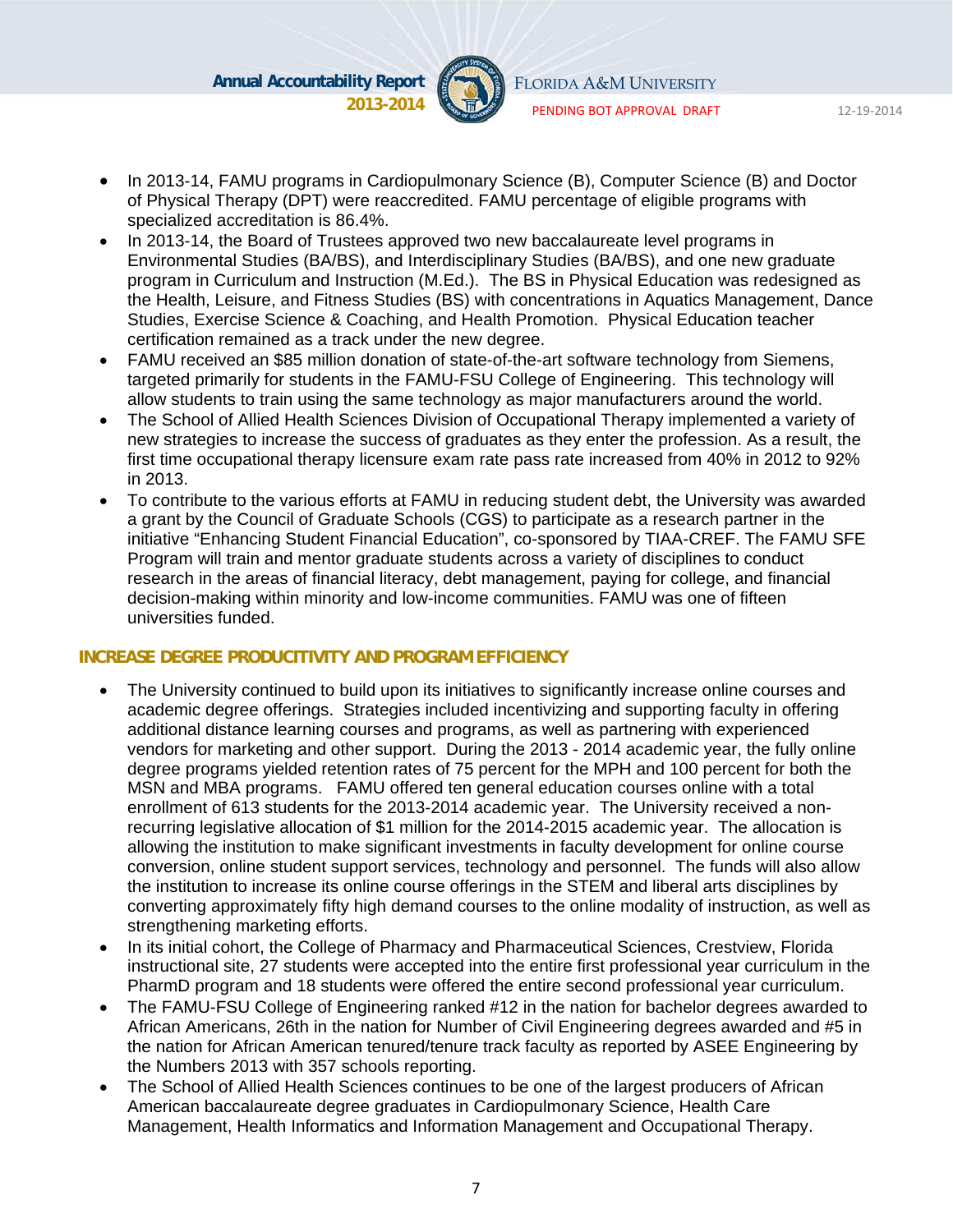

FLORIDA A&M UNIVERSITY

PENDING BOT APPROVAL DRAFT 12‐19‐2014

#### **INCREASE THE NUMBER OF DEGREES AWARDED IN S.T.E.M. AND OTHER PROGRAMS OF STRATEGIC EMPHASIS**

- FAMU and FSU were awarded a combined \$2.9 million in April 2014 as part of the Florida Board of Governors (BOG) Targeted Educational Attainment (TEAm) Grant Program for the project entitled "*Expanding North Florida's IT Career Pathways"* in collaboration with FSU*.* FAMU's portion of the award (\$770,000) will be used by the College of Science and Technology to support initiatives to recruit and graduate increased numbers of students in the high-demand areas of computer science and information technology (IT).
- The College of Science and Technology (CST) established a STEM Faculty Development Program (FDP) where six on-campus workshops were held during the 2013-14 year to increase faculty use of effective instructional methods, such as using active learning strategies. The FDP had a positive impact on faculty teaching during the 2013-14 year as evidenced by an overall 12% increase in faculty use of active learning strategies in comparison to the previous year.
- The College of Science and Technology implemented a Science Seminar Series for undergraduate STEM students during the 2013-14 academic year. Two seminars were held during the year in which external speakers visited the campus to speak with the students about pursuing graduate STEM degrees and STEM careers in industry. Student Survey Results:
	- o Ninety-six percent (96%) of students surveyed indicated the activity had a positive impression on their perception of science.
	- o Seventy-eight percent (78%) of students surveyed indicated the activity increased their interest in pursuing a STEM career.
- FAMU and Tallahassee Community College (TCC) have partnered for a \$2,193,365 grant from the National Institutes of Health Bridges to the Baccalaureate Program in Biomedical Sciences. The goal of the FAMU-TCC Bridges project is to cultivate a program that increases the number of underrepresented minorities — African Americans, Latinos and Native Americans — attending TCC, and equips them with the knowledge and skills necessary to attain an Associate in Arts degree. Additionally, the program seeks to propel these students toward obtaining an entry-level degree in the biomedical sciences at FAMU.
- The College of Science and Technology (CST) was awarded \$1.6M in August 2013 from the National Science Foundation to implement the project entitled "Student-Centered Active Learning and Assessment Reform (SCALAR)". The CST is using the SCALAR project to implement a series of innovative curricular and co-curricular initiatives that will ultimately position FAMU as a national leader in STEM education. Project highlights from 2013-14 include:
	- o Eight (8) lower-division STEM courses (biology, chemistry, computer science, and physics disciplines) were redesigned to include effective student learning outcomes, active learning instructional methods, and effective strategies for assessing critical thinking skills.
	- $\circ$  A Learning Assistant (LA) program was established to provide students with additional tutorial assistance and academic support.
- Dr. Charles Magee, Professor in the College of Agriculture and Food Sciences, secured an \$800,000 grant to award student scholarships in the Biological and Agricultural Systems Engineering program from the Natural Resources Conservation Services (NRCS) for the next four years (2014-2018), one of the largest awards given to a program by NRCS.
- Three FAMU professors, FAMU-FSU College of Engineering Associate Professor Clayton Clark, Ph.D., School of Business and Industry's Assistant Professor Jason Black, Ph.D., and College of Pharmacy's Associate Professor Tiffany Wilson-Ardley secured a three-year grant for more than \$700,000 from the U.S. Department of Education to assist FAMU in attracting underrepresented high school students into its Program of Excellence in Science, Technology, Engineering and Mathematics or PE-STEM**.**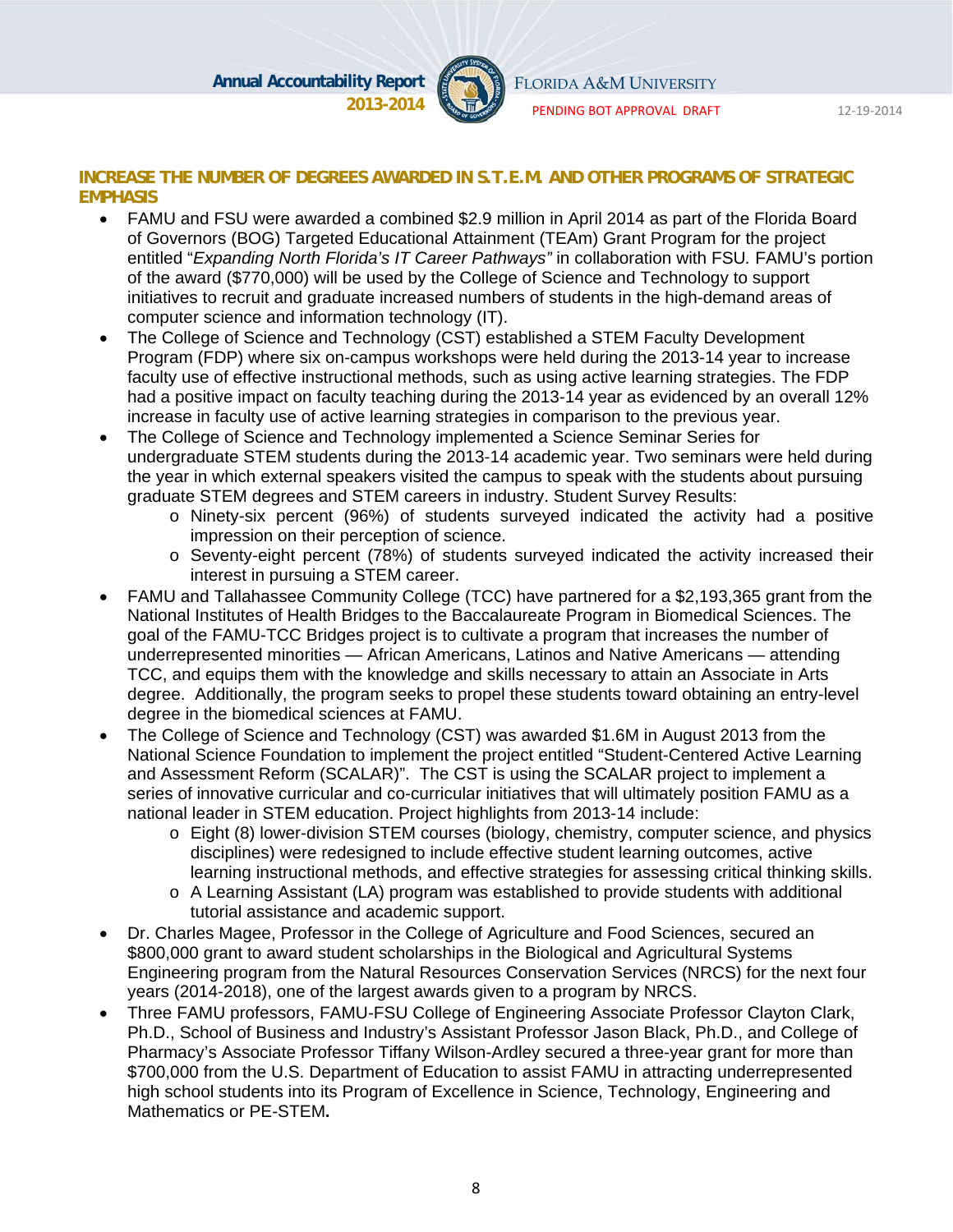

FLORIDA A&M UNIVERSITY

PENDING BOT APPROVAL DRAFT 12‐19‐2014

#### **Scholarship, Research and Innovation**

#### **STRENGTHEN QUALITY AND REPUTATION OF SCHOLARSHIP, RESEARCH AND INNOVATION**

- Dr. Karam Soliman, Professor and Associate Dean for Research and Graduate Studies in the College of Pharmacy and Pharmaceutical Sciences secured a five‐year grant totaling more than \$14 million to support FAMU Research Centers in Minority Institutions (RCMI). The grant was awarded by the U.S. Department of Health & Human Service's National Institute of Health. The FAMU RCMI was originally established in 1985, and serves as a hub for drug research and discovery with a mission of inventing and improving methods to close the gap in health disparities among minorities, and more specifically the African‐American community. The grant dollars will help FAMU, through the RCMI, continue its role as a top producer of patents among historically black colleges and universities (HBCUs), and will also play a significant role in supporting on going innovations related to cancer treatment, prognosis and prevention, as well as treatments for degenerative diseases.
- Three grants worth more than \$1.3 million from the United States Department of Agriculture (USDA) National Institute of Food and Agriculture (NIFA) was awarded to three FAMU investigators. FAMU was among a select group of land-grant institutions whose proposals were accepted under the grant program.
- FAMU has been awarded a \$100,000 grant by the National Science Foundation (NSF) Division of Materials Research to fund a project entitled "EAGER: Magnetic Interrogation of Mesoscale Materials," pilot program housed at the National High Magnetic Field Laboratory, Tallahassee, FL. EAGER is a materials research program that brings together the disciplines of physics, chemistry, biology and engineering.
- Three top researchers at FAMU have learnt that their federal funding to study health disparities one of the largest grants in university history — has been renewed for another year. To date, FAMU has received almost \$69 million since 1985 from the U.S. Department of Health & Human Services' National Institutes of Health to fund the university's Research Center in Minority Institutions. FAMU is one of 20 schools nationwide participating in the funded research.
- Below are just a few of the highlights of FAMU faculty and student research efforts during the 2013-14 academic year:
	- o Yuch-Ping Hsieh, Ph.D., a professor of Wetland Ecology in the Center for Water and Air Quality at the College of Agriculture and Food Sciences (CAFS), most recent research effort is in the study of forest fire on air quality. Hsieh is one of only two members among the faculty of the universities in the Southeastern U.S. selected to serve on the Agricultural Air Quality Task Force of the United States Department of Agriculture (USDA). Hsieh is the inventor of the diffusion method for reduced sulfur analysis, direct organic sulfur analysis in environmental samples, multi-element (C, N, S and H) scanning thermal analysis and other ecological methods that is now used by many ecologists and biogeochemists and holds the patent of the co-invention of the MicroRespirometer technology.
	- o Research team of Viticulture & Product Development Lab at the Center for Viticulture and Small Fruit Research (Faculty: Dr. Anthony Ananga, Dr. Vasil Gorgiev and Dr. Violeta Tsolova; Graduate student: Ms. Lillian Oglesby; Undergraduate students: Jasmine Hall and Philip Corbiere) cloned and deposited in the public gene bank eight new gene sequences from muscadine grapes.
	- o FAMU-FSU College of Engineering student, Barry Darius was one of ten students selected from nation-wide applicants to participate in the California Polytechnic University's 2013 summer REU program. REU is Research for Undergraduate Experience program, funded by the National Science Foundation. It was held at California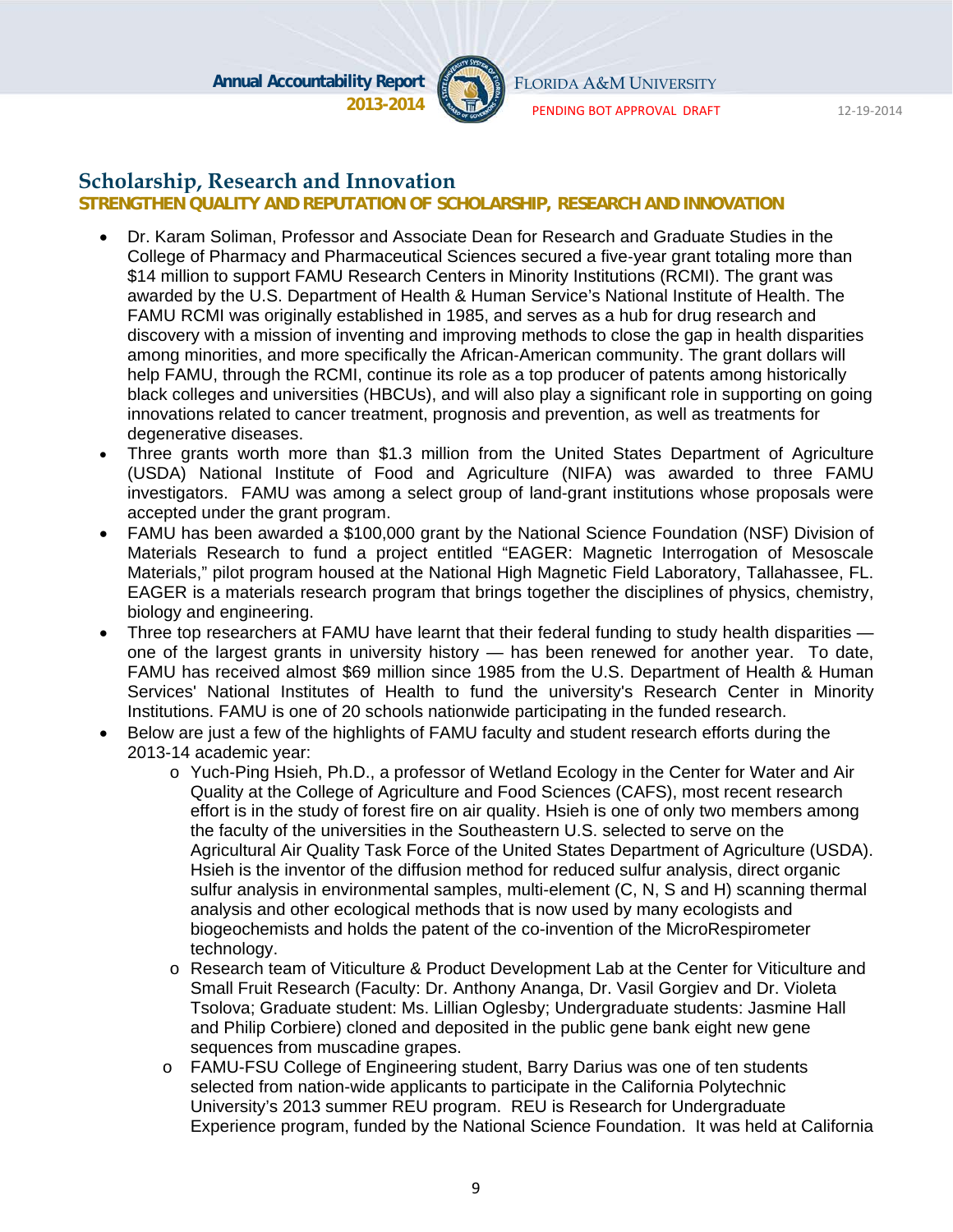

PENDING BOT APPROVAL DRAFT 12‐19‐2014

Polytechnic University in San Luis Obispo, California. This was a ten week internship that focused its work on projects at the Global Waste Research Institute.

- o Graduate student, Latasha Tanner, in the College of Agriculture and Food Sciences ranked No. 3 in the nation in the MANRRS graduate poster competition for her research on the impact of invasive beetles in the Apalachicola National Forest. Her research uncovered millions of dollars' worth of possible damage to Florida's forestry and agricultural industries.
- o Doctoral candidate, Daryl Sibble, in the School of the Environment, was awarded a \$45,000 scholarship from the National Oceanic and Atmospheric Administration (NOAA) to conduct research on the application of fertilizer in agriculture, specifically fertilizer that uses ammonium nitrate, which can be a threat to human health. Sibble was one of only two students to receive NOAA's first Educational Partnership Program Graduate Research and Training Scholarship.

#### **INCREASE RESEARCH AND COMMERCIALIZATION ACTIVITY**

The FAMU Division of Research (DoR) provided guidance and facilitated the process, management and commercialization of intellectual property generated by faculty, staff and students. In 2013-14, the following research efforts assisted the University's approach to address and help resolve national and global challenges in medicine, science, agriculture and the environment:

#### Five Patents Awarded

- Dr. Seth Ablordeppey, Professor, College of Pharmacy and Pharmaceutical Sciences received a patent for the Antifungal and Antiparasitic Indoloquinoline Derivatives.
- Drs. Mandip Sachdeva, Professor, and Punit Shah, Researcher in the College of Pharmacy and Pharmaceutical Sciences received a patent for ReSurface Modified Multilayered Nanostructures for Dermal Delivery.
- Drs. Kinfe Redda, Professor and Madhavi Gangapuram, Research Associate, in the College of Pharmacy and Pharmaceutical Sciences, received a patent for N-Aminotetrahydroisoquinolines as Anti-Cancer Agents.
- Drs. Kinfe Redda, Professor and Madhavi Gangapuram, Research Associate, in the College of Pharmacy and Pharmaceutical Sciences, received a patent for N-Aminopyrrolylmethylterrahydropyridiens as Anti-Cancer Agents.
- Drs. Karam Soliman, Professor Associate Dean for Research and Graduate Studies and Elizabeth Mazzio, Research Associate, in the College of Pharmacy and Pharmaceutical Sciences, received a patent for Herbal Composition and Method of Use for the Treatment of Cancer.

#### Recognizing Innovation and Commercialization

In order to increase and recognize accomplishments in the research arena, FAMU now has two awards to encourage innovative research:

 *iSHOW*. The Division of Research (FAMU-DOR) has sought to increase research and commercialization activity at FAMU by hosting its inaugural innovation showcase (iSHOW) on Friday, November 15, 2013 showcasing faculty, staff and students who are "innovating today for a better tomorrow." This platform displayed extraordinary innovations from agriculture, human resources, natural, health, environmental, pharmaceutical and social sciences. November has been designated as Entrepreneurship Month with the growth of the nation's economy linked in business start-ups by entrepreneurs being responsible for most of the new jobs created in the country.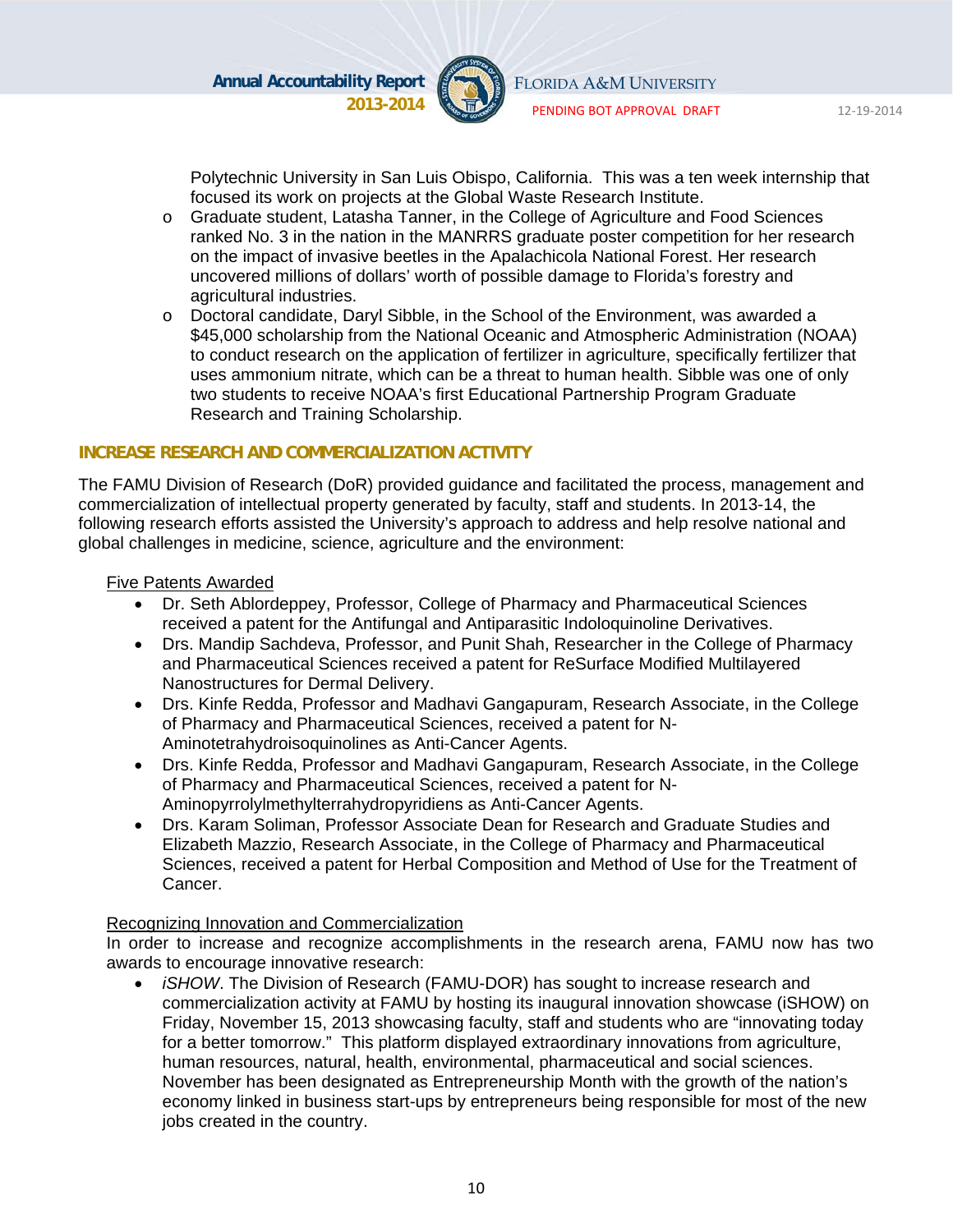

FLORIDA A&M UNIVERSITY

PENDING BOT APPROVAL DRAFT 12‐19‐2014

- *Annual Principal Investigators' Appreciation and Research of the Year Awards*. As part of its efforts to enhance research activity, FAMU continues to recognize faculty for their respective research accomplishments annually at its Annual Principal Investigators' Appreciation and Research of The Year Awards luncheon. During the 2013-14 event, the following faculty were recognized:
	- o Dr. Huijun Li, assistant professor, Department of Psychology, College of Social Sciences, Arts and Humanities received the Emerging Researcher Award.
	- o Dr. John Copperwood, associate professor of Medicinal Chemistry, College of Pharmacy and Pharmaceutical Sciences received the Research Excellence Award.

#### **INCREASE COLLABORATION AND EXTERNAL SUPPORT FOR RESEARCH ACTIVITY**

- In 2013-14, the University received 192 awards totaling \$42.5M and submitted 168 proposals totaling \$83.3M from federal, state and private sponsors. FAMU research faculty has a network of collaborators and partners across various disciplines between academia, city, federal, industry, private and state entities. The FAMU Division of Research (DoR) continues to seek increase collaboration and external support for research activity through the formation of "Research Focus Groups" and invited company representatives to campus to explore collaborations with FAMU faculty, staff and students.
- Ramesh Katam, Ph.D., assistant professor in the Molecular and Cellular Plan Biology Department in the College of Science and Technology collaborated research efforts with the National Institute of Genetics in Mishima City, Japan on Applications of Proteomics Research in Agricultural Crops. FAMU and the Japanese Institute collaborate with other institutions to conduct and discuss their diverse yet related research topics.
- The School of the Environment (SoE) entered into MOUs with the University of Botswana's International University of Science and Technology and The University of Miskolc, Hungary. The MOUs would enable the institutions to: 1) establish academic and scholarly cooperative linkage and collaboration that would be of mutual benefit to the two universities; 2) extend cooperation to academic areas that can support each other's mandates and to promote scientific and technological development of the two universities as well as the sub-region, especially in the areas of energy, water, and the environment as a whole; 3) write joint proposals to support student training, faculty research activities, which may be supported by the exchange of scientists, scholars and technical staff members; 4) facilitate access to funds from international organizations and foundations for collaborative research activities to enhance teaching and research development; 5) organize joint summits, conferences, seminars, symposia, special short-term academic programs, cultural, and tourism programs; 6) exchange of publications for scientific, scholarly, teaching and information purposes, in order to strengthen existing friendly relationships between the two universities; and 7) undertake joint supervision of undergraduate and graduate student research.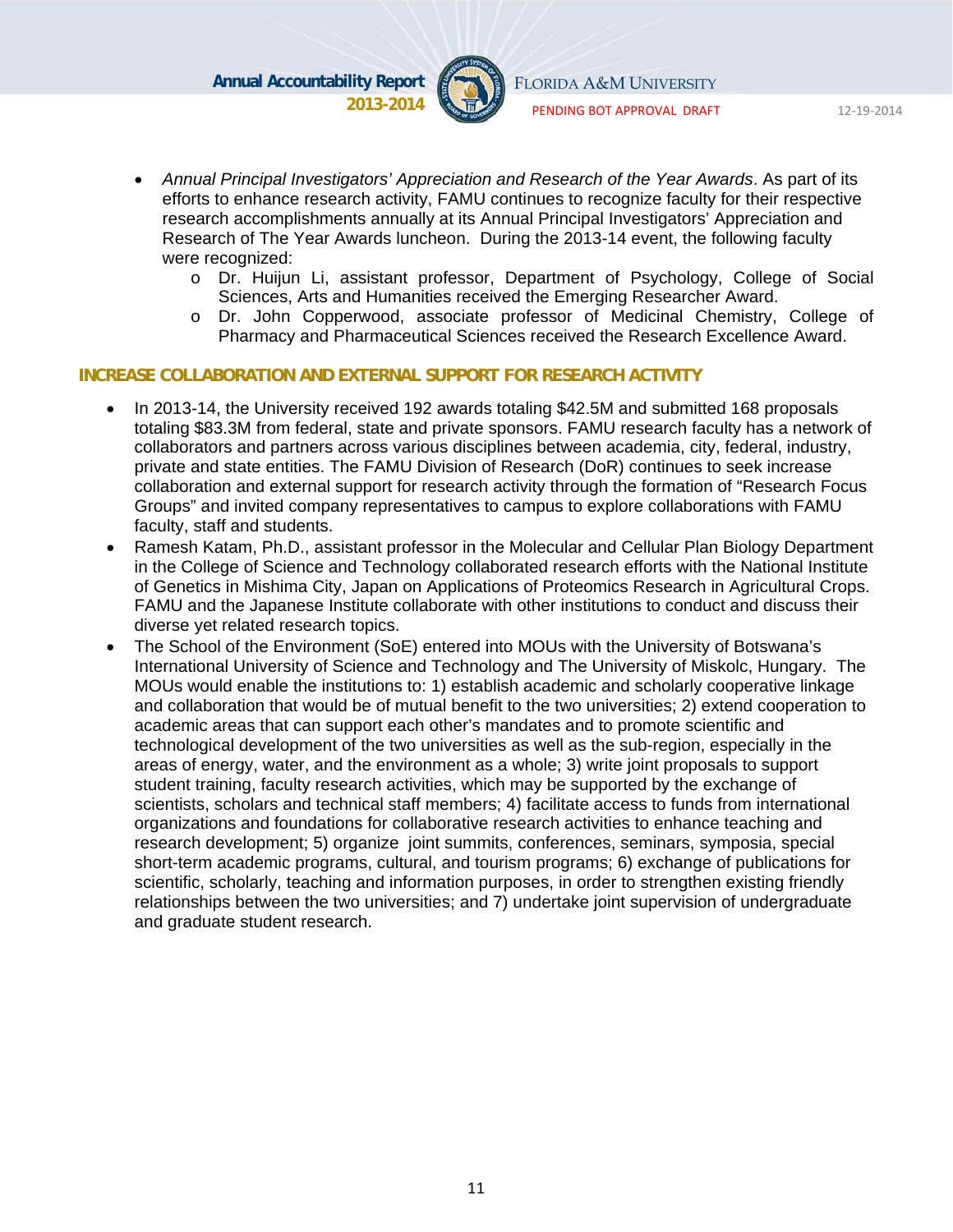

FLORIDA A&M UNIVERSITY

PENDING BOT APPROVAL DRAFT 12‐19‐2014

#### **Community and Business Engagement**

#### **STRENGTHEN QUALITY AND REPUTATION OF COMMITMENT TO COMMUNITY AND BUSINESS ENGAGEMENT**

- In 2013-14, the FAMU Small Business Development Regional Center (FSBDC) delivered 3,364 direct consulting hours (prep + contact). This was nearly double the amount than the previous year and above the total hour goal of 2,227 consulting hours for 2013-14 (151.08%). There was a significant increase in consulting hours for Small and Medium Enterprises (SME's) (1,899 hours achieved against a goal of 557 hours – 341%). This reflects the change towards a greater percentage of Micro and SME clients and a focus on declining the percentage of Pre-Venture and Start-up businesses. The main areas of consulting are Market Growth (market study analysis, social media, SWOT / Space Analysis, competitive metrics). The FSDBC employed a strategy for elected official stakeholders, which includes regular formal visits (scheduled two times a year) and informal "touches" with State Senators and House of Representatives, County Commissioners, City Officials, Mayor, as well as developed relationships with local Senators and House of Representative members.
- The FAMU College of Pharmacy and Pharmaceutical Sciences hosted hundreds of Leon County citizens during its community health fair. The health fair included: free back-to-school immunizations and screening for blood pressure, blood sugar and cholesterol. The event also included heart-health, nutrition and prescription education, as well as exercise lessons and voter registration.
- The College of Engineering hosted Transportation Day as part of community outreach for a US Department of Transportation grant involving FAMU and FSU.

#### **INCREASE LEVELS OF COMMUNITY AND BUSINESS ENGAGEMENT**

- The College of Pharmacy and Pharmaceutical Sciences initiated activities in its Center for Health Equity to further the College of Pharmacy and Pharmaceutical Sciences' mission by improving the health care of medically underserved populations through research, education, community intervention and service. This cutting-edge center represents a new inter-professional approach to identifying and solving problems related to health disparities on a local, statewide, national, and global scale and involves pharmacy faculty working cooperatively with nursing, psychology, social work, medicine and public health faculty at FAMU. This initiative provides education to community health professionals and community services to address and solve problems related to diseases commonly associated with health disparities (e.g. Diabetes, HIV/AIDS, cardiovascular disease, asthma). In addition, faculty working through the Center will secure grants and conduct research on issues related to health disparities**.** Furthermore, inter-professional elective courses are being designed to create future professionals capable of working together to solve problems related to disparities in health care.
- Nursing students engaged in numerous initiatives to address the health needs of the Tallahassee community: volunteering with *Tallahassee Cares*, an alliance devoted to improving the health and safety of South side residents, participating in the University 's "Relay for Life", "Heat Stroke Prevention" and "Press the Chest" events, walking with March of Dime-Tallahassee; and sponsoring breast cancer awareness and obesity and fitness programs.
- The School of Allied Health Sciences received a Health and Wellness grant from the Florida Department of Health to improve the overall health and wellness on FAMU's campus. One of the goals of the grant is to have FAMU become a tobacco free and smoke free campus. Additionally, funding was received from the University Transportation Center to conduct research on psychosocial factors contributing to car crashes in older adults in the state of Florida.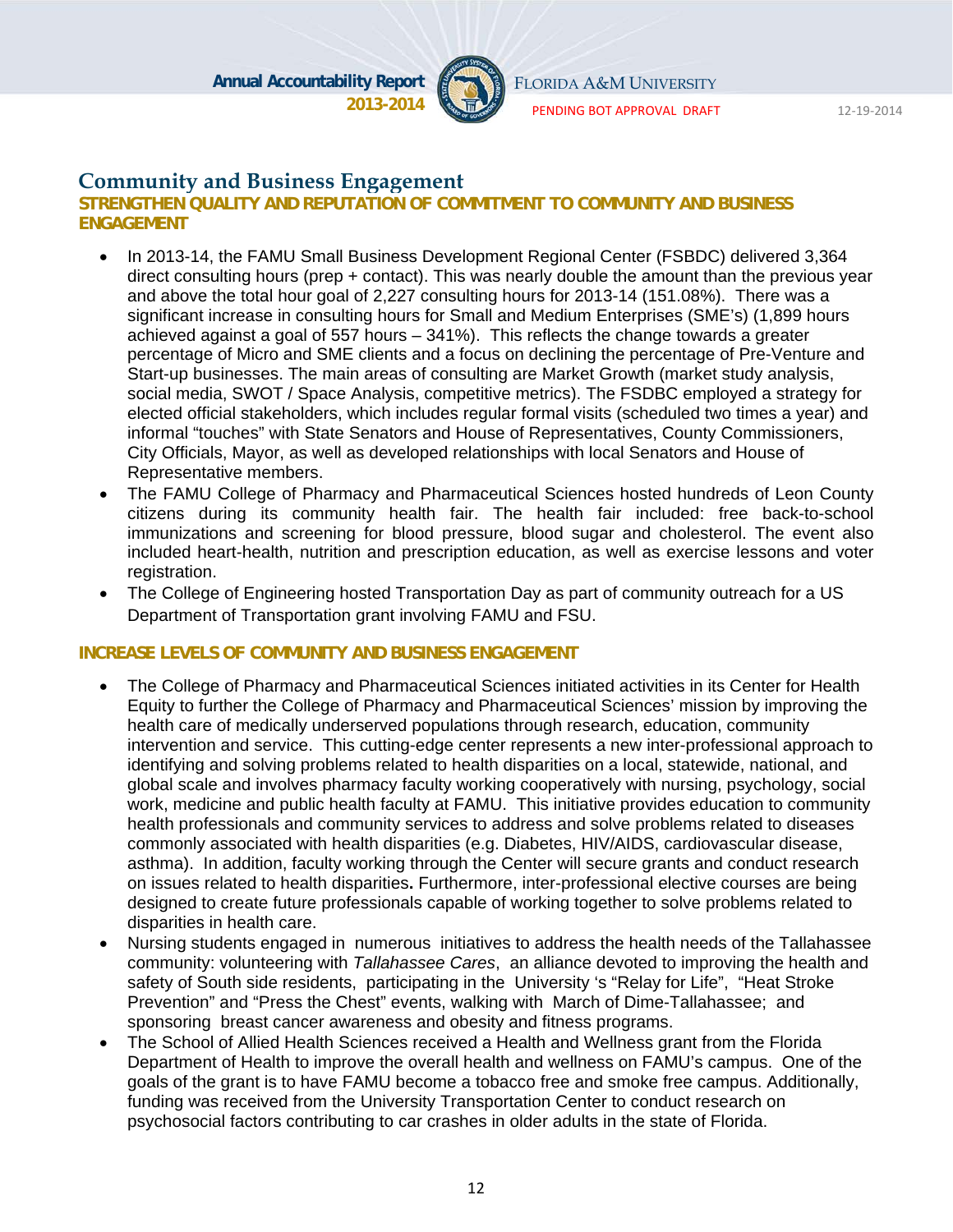

FLORIDA A&M UNIVERSITY

PENDING BOT APPROVAL DRAFT 12‐19‐2014

- 
- As indicated in the Key Achievements section, the FAMU's School of Journalism & Graphic Communication (SJGC) signed into a partnership with the Black Television News Channel (BTNC) making the university home to the nation's only black-owned cable news network. BTNC's mission is to produce programming that is informative, educational, entertaining, inspiring and empowering to the black viewing audience. The 11-year contractual partnership will position FAMU to be the home of the 24-hour, multi-platform news network. Heralding of Tallahassee's and FAMU's first 24-hour news and educational cable news network will provide:
	- $\circ$  Improvements to the University's property that include construction, cabling and equipment integration in an active newsroom.
	- o Career counseling and job placement for journalism and visual communication students.
	- o Enhancement of the School of Journalism & Graphic Communication's curricula.
	- o Financial contributions to FAMU of more than \$10 million over an 11-year period, and more than \$4 million in initial equipment donated to the FAMU School of Journalism & Graphic Communication via SONY.
	- o Annual contribution of some \$34 million in goods and services will be added to the Tallahassee metro area economy when BTNC is fully operational (Source: 2012 Economic Development Council of Tallahassee/Leon County, Inc.).
	- o An initial addition of 117 new positions created through salaried employees, commission sales persons and contract/professionals.
- FAMU Cooperative Extension Program made 234,662 connections with farmers, families and individuals, including field or site visits, office, telephone and email consultations, group learning activities and other direct contacts to enhance the 1890 Land-Grant mission of Florida A&M University. Assessments performed with those to whom services are provided found that the vast majority of them indicated increased levels of knowledge and changes in behavior as a result. The Program also received over \$2.5 million in federal formula and competitive external funding which will enable the University to further increase its assistance to Florida farmers and citizens.

FAMU Cooperative Extension Program offered a variety of services to many communities, farmers, and agricultural entrepreneurs throughout the State in 2013-14, including:

- o Programs/Workshops/Forums/Conferences: Master Farmer Program, Mortality Composting Workshop, New & Beginning Farmers Program, 4-H Youth Garden Program, County Extension Programs, Statewide Small Farm Program, National Goat Conference, the Food Science Forum, partnered with the Havana Community Development Corporation to train residents in job development, health and wellness, and citizen programs, as well as aquaculture, gardening and youth entrepreneurship.
- o Certification and Training Programs: Master Goat and Sheep Certification Program, ISA Arborist Certification exam two-day training class and USDA organic certification training for farmers.

#### **INCREASE COMMUNITY AND BUSINESS WORKFORCE**

- The FAMU Small Business Development Center (FSBDC) experienced an increase in the number of economic development activities (95% over a three-year period) and funding from State and Federal sources (29% over a three-year period) serving 465 small businesses in Franklin, Liberty, Taylor, Madison, Leon, Gadsden, Jefferson and Wakulla Counties.
- FAMU partnered with the Charles E. Schmidt College of Medicine at Florida Atlantic University (FAU) to establish the FAMU/FSU Medical Scholars Program (MSP). The goal of the program is to successfully equip students, starting as freshmen, with the tools and knowledge necessary to enter medical school, thus expanding access to underrepresented minorities to medical school and ultimately to our healthcare workforce.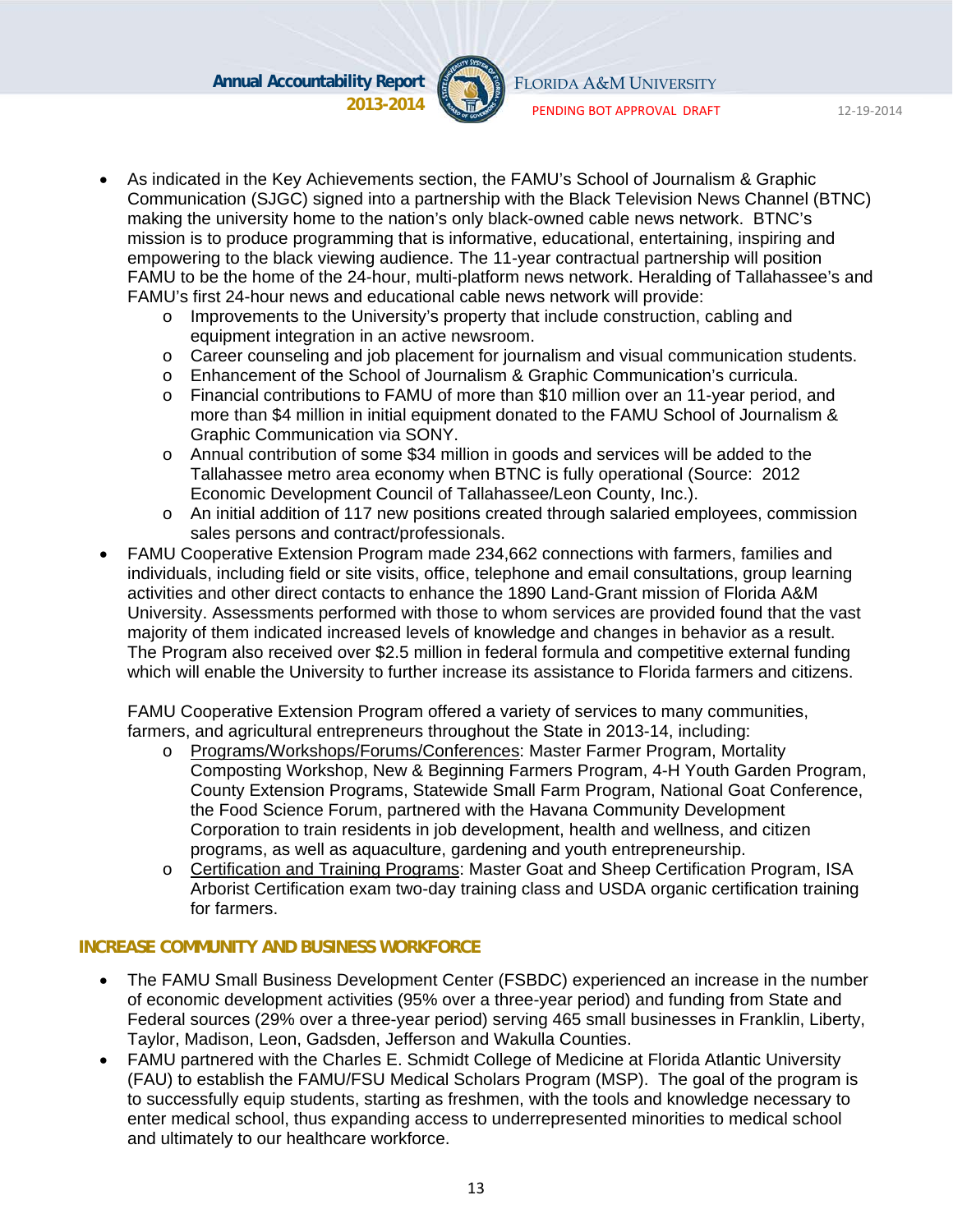

FLORIDA A&M UNIVERSITY

PENDING BOT APPROVAL DRAFT 12‐19‐2014

- 
- FAMU signed a Memorandum of Understanding (MOU) with the Chicago School of Professional Psychology (TCSPP) to provide for the development of an articulation agreement to bridge student into the community psychology master's program and the counseling psychology doctorate program.
- In September 2013, NASA's Marshall Space Flight Center in Huntsville, Alabama hosted a "Mentor-Protégé" signing agreement with FAMU. The agreement with ATK Aerospace Systems provides incentives for NASA prime contractors to assist eligible small businesses in enhancing their capabilities to perform as prime and sub-contractors. The agreement's mission is to allow small businesses to become viable suppliers, maintain long-term relationships, enhance technical capabilities and gain the ability to successfully compete for larger, more complex prime contract and subcontract awards.
- FAMU continues to be a top producer of African American graduates at the baccalaureate degree level based data published by the Diverse Issues in Higher Education, Top 100 Producers, 2014. According to the report, FAMU is ranked as one of the top 10 producers of African American graduates in the nation in 2012-13 for the following fields: Allied Health Diagnostic, Intervention, and Treatment Professions (#2); Architecture and Related Services (#2); Agriculture, Agriculture Operations, and Related Sciences (#4); Biological and Biomedical Services (#4); Visual and Performing Arts (#4); Engineering Technologies and Engineering-Related Fields (#5); Health and Medical Administrative Services (#6); Health Professions and Related Programs (#6); Homeland Security, Law Enforcement, Firefighting and Related Protective Services (#6);; Communication, Journalism and Related Programs (#7); Accounting and Related Services (#8); Public Administration and Social Service Professions (#8);Philosophy and Religious Studies (#9); and Social Sciences (#9). FAMU continues to rank 4th in the nation in the number of baccalaureate degrees awarded to African American graduates in All Disciplines Combined. For doctoral and professional degrees, Diverse Issues in Higher Education, Top 100 Producers, 2014 also shows that FAMU is ranked as one of the top 10 producers of African American graduates in the nation for the following fields: Pharmacy, Pharmaceutical Sciences and Administration (#1); Rehabilitation and Therapeutic Professions (#2); and Law (#4). For all disciplines combined, FAMU ranked number two for the total number of doctoral and professional degrees awarded to African Americans in the 2012-13 academic year and number seven in Law for degrees awarded to Total Minorities. FAMU also ranked number nine in Total Minority doctoral degrees awarded in Pharmacy, Pharmaceutical Sciences, and Administration. Source: Diverse Issues in Higher Education, Top 100 Producers, 2014. For the same academic year 2012-13, IPEDS data shows that FAMU is ranked as a Top 10 producer of graduate degree awarded to African Americans in STEM, law, and health. FAMU had 10 of its master's degree programs ranked in the top 10, four doctoral programs, and three professional degrees in the production of degrees awarded to African Americans. The 10 master's level programs were: Environmental Science (#2), Architecture (#2), Chemistry (#2), Pharmaceutical Sciences (#2), Occupational Therapy (#4), Computer Science (#5), Mechanical Engineering (#5), Civil Engineering (#6), Industrial Engineering (#7) and Electrical Engineering (#9). The doctoral programs were: Environmental Science (#1), Pharmaceutical Sciences (#1), Civil Engineering (#2) and Public Health (#4). Lastly, the first professional degrees shown as ranked in the Top 10 producers of degrees awarded to African Americans as reported by IPEDS were: PharmD (#1), Physical Therapy (#2), and Law (#4).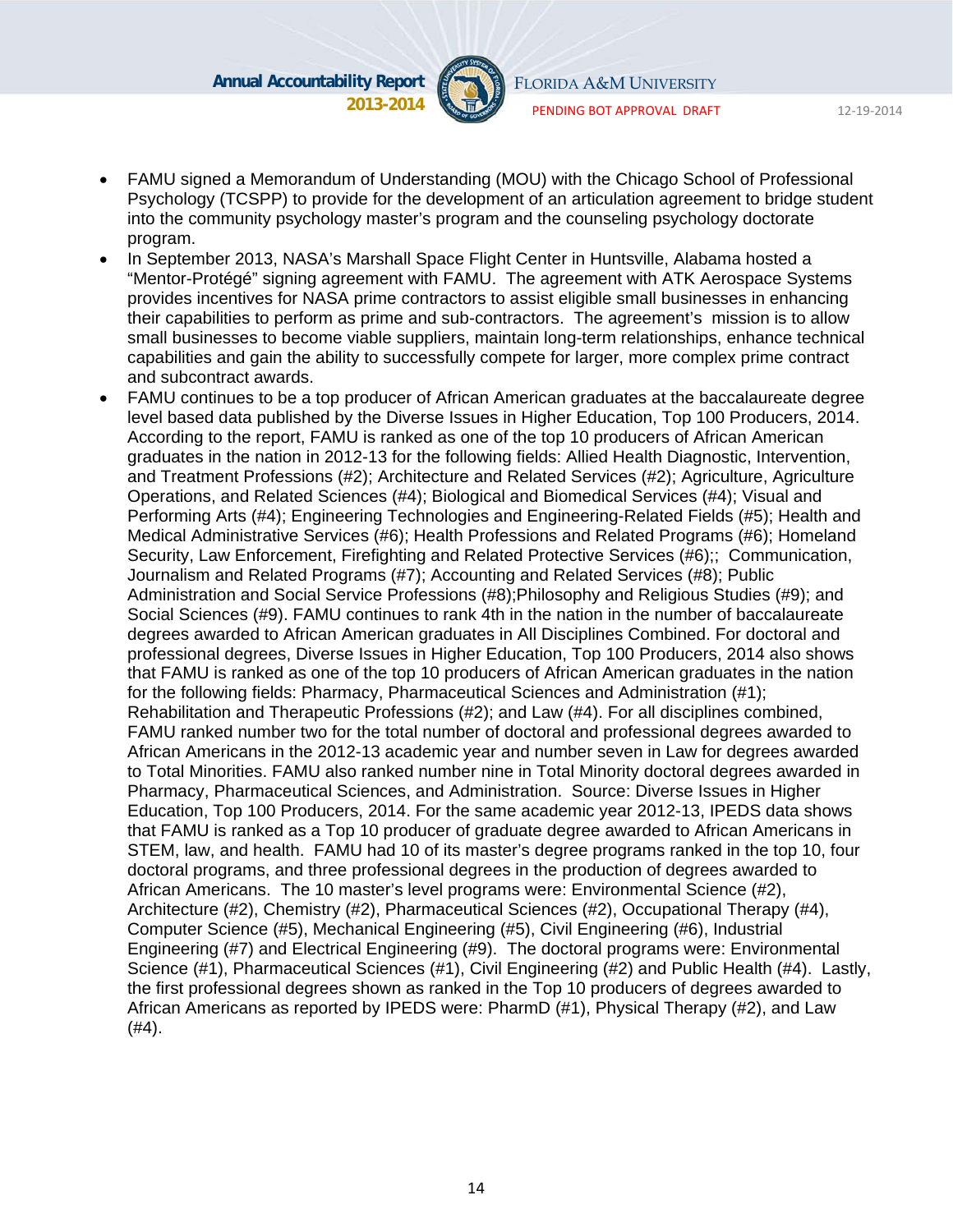

FLORIDA A&M UNIVERSITY

PENDING BOT APPROVAL DRAFT 12‐19‐2014

# Data Tables

#### **FINANCIAL RESOURCES**

Table 1A. Education and General Revenues

Table 1B. Education and General Expenditures

Table 1C. Funding per Student FTE

Table 1D. Other Budget Entities

Table 1E. Voluntary Support of Higher Education

Table 1F. Tuition Differential Fee

#### **PERSONNEL**

Table 2A. Personnel Headcount

#### **ENROLLMENT**

Table 3A. Headcount Enrollment by Student Type

Table 3B. Full-time Equivalent (FTE) Enrollment

Table 3C. Enrollment by Method of Instruction

Table 3D. Headcount Enrollment by Military Status and Student Level

Table 3E. University Access Rate: Undergraduate Enrollment with Pell Grant

#### **UNDERGRADUATE EDUCATION**

Table 4A. Baccalaureate Degree Program Changes in AY 2013-2014

Table 4B. Retention Rates

Table 4C. Full-time, First-Time-in-College (FTIC) Six-Year Graduation Rates

Table 4D. Full- and Part-time FTIC Graduation Rates

Table 4E. AA Transfers Graduation Rates

Table 4F. Other Transfers Graduation Rates

Table 4G. Baccalaureate Degrees Awarded

Table 4H. Baccalaureate Degrees Awarded in Areas of Strategic Emphasis

Table 4I. Baccalaureate Degrees Awarded to Underrepresented Groups

Table 4J. Baccalaureate Degrees Without Excess Credit Hours

Table 4K. Undergraduate Course Offerings

Table 4L. Faculty Teaching Undergraduates

Table 4M. Student/Faculty Ratio

Table 4N. Licensure/Certification Exam: Nursing (NCLEX)

Table 4O. Post-Graduation Metrics

#### **GRADUATE EDUCATION**

Table 5A. Graduate Degree Program Changes in AY 2013-2014

Table 5B. Graduate Degrees Awarded

Table 5C. Graduate Degrees Awarded in Areas of Strategic Emphasis

Table 5D. Licensure/Certification Exams for Graduate Programs

#### **RESEARCH & ECONOMIC DEVELOPMENT**

Table 6A. Research and Development Expenditures Table 6B. Centers of Excellence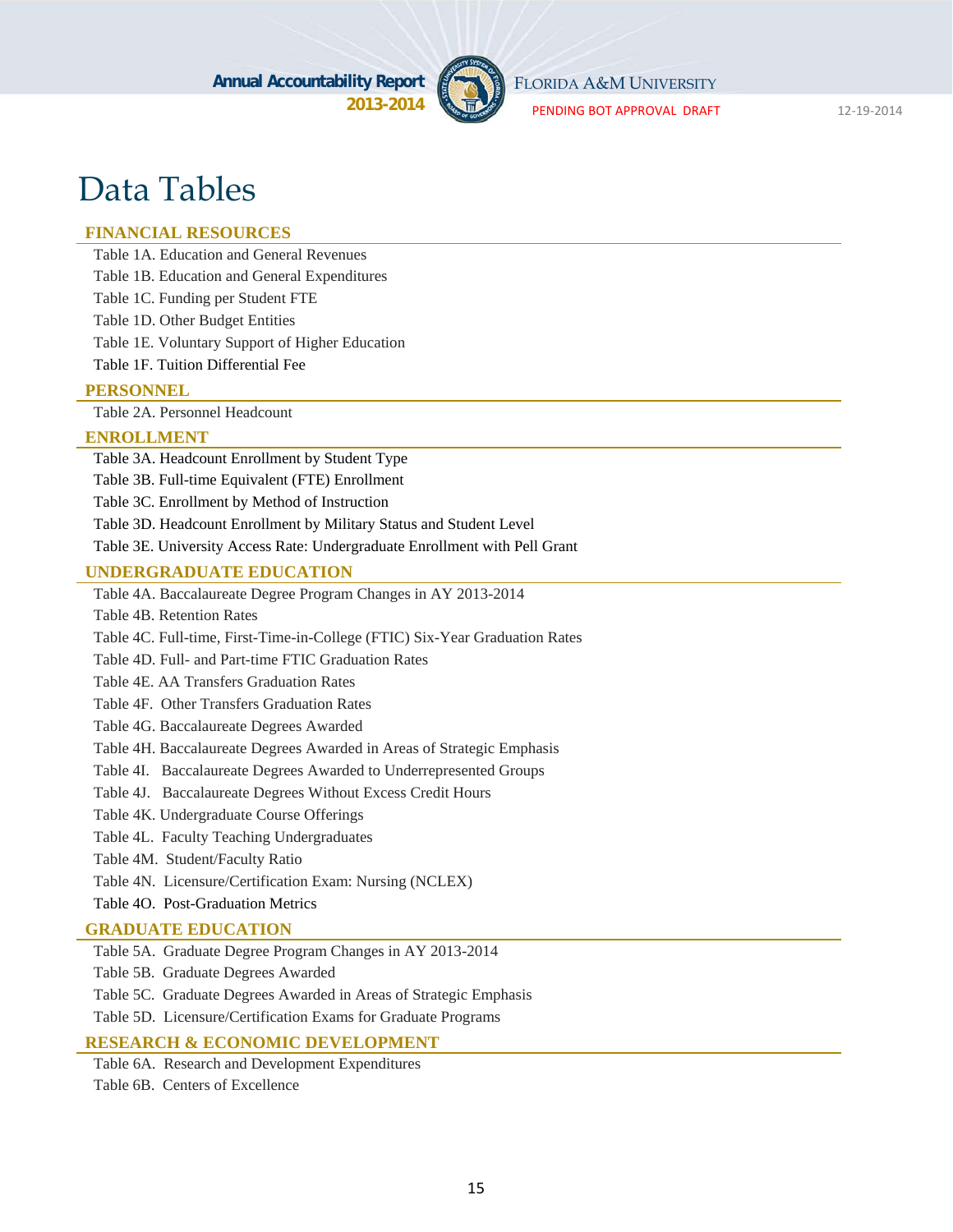

PENDING BOT APPROVAL DRAFT 12‐19‐2014

# **Section 1 – Financial Resources**

#### **TABLE 1A. University Education and General Revenues**

|                                 | 2010-11       | 2011-12       | 2012-13        | 2013-14       | 2014-15          |
|---------------------------------|---------------|---------------|----------------|---------------|------------------|
|                                 | Actual        | Actual        | Actual         | Actual        | <b>Estimates</b> |
| <b>MAIN OPERATIONS</b>          |               |               |                |               |                  |
| <b>Recurring State Funds</b>    | \$101,521,534 | \$91,821,312  | \$92,309,490   | \$96,977,120  | \$109,885,100    |
| Non-Recurring State Funds       | \$6,379,472   | \$6,000,982   | $-$14,850,901$ | \$2,655,777   | \$2,501,329      |
| Tuition                         | \$66,438,001  | \$69,519,546  | \$64,620,473   | \$57,711,385  | \$63,417,964     |
| <b>Tuition Differential Fee</b> | \$3,245,773   | \$5,840,726   | \$9,317,774    | \$8,558,070   | \$7,424,483      |
| Misc. Fees & Fines              | \$973,993     | \$716,105     | \$853,415      | \$829,453     | \$1,604,485      |
| Phosphate Research TF           | \$0           | \$0           | \$0            | \$0           | \$0              |
| <b>Federal Stimulus Funds</b>   | \$8,460,902   | \$0           | \$0            | \$0           | \$0              |
| <b>TOTAL</b>                    | \$187,019,675 | \$173,898,671 | \$152,250,251  | \$166,731,805 | \$184,833,361    |

**Recurring State Funds:** State recurring funds include general revenue and lottery education & general (E&G) appropriations and any administered funds provided by the state, including annual adjustments of risk management insurance premiums for the estimated year. This does not include technical adjustments or transfers made by universities after the appropriation. In 2013-2014, \$15 million in non-recurring state support was provided to the Board to provide grants to address targeted program areas as identified in the GAP Analysis Report prepared by the Commission on Florida Higher Education Access & Attainment. For FY 2014-2015, these funds were reallocated to the institutions as recurring dollars to support the performance funding initiative. Source: For actual years, SUS Final Amendment Packages; for estimated year the 2013-14 Allocation Summary and Workpapers (Total E&G general revenue & lottery minus non-recurring) and Board of Governors staff calculations for risk management insurance adjustments. **Non-Recurring State Funds:** State non-recurring funds include general revenue and lottery education & general appropriations and any administered funds provided by the state. This does not include technical adjustments or transfers made by Universities after the appropriation - Source: non-recurring appropriations section of the annual Allocation Summary and Workpapers document and all other non-recurring budget amendments allocated later in the fiscal year. **Tuition**: Actual resident & non-resident tuition revenues collected from students, net of fee waivers. - Source: Operating Budget, Report 625 – Schedule I-A. **Tuition Differential Fee**: Actual tuition differential revenues collected from undergraduate students - Source: Operating Budget, Report 625 – Schedule I-A. **Miscellaneous Fees & Fines**: Other revenue collections include items such as application fees, late registration fees, library fines, miscellaneous revenues. This is the total revenue from Report 625 minus tuition and tuition differential fee revenues. This does not include local fees - Source: Operating Budget, Report 625 – Schedule I-A. **Phosphate Research Trust Fund**: State appropriation for the Florida Industrial and Phosphate Research Institute at the University of South Florida (for history years through 2012- 13); beginning 2013-14 the Phosphate Research Trust Fund is appropriated through Florida Polytechnic University. Source: Final Amendment Package. **Federal Stimulus Funds**: Non-recurring American Recovery and Reinvestment Act funds appropriated by the state - Source: SUS Final Amendment Package.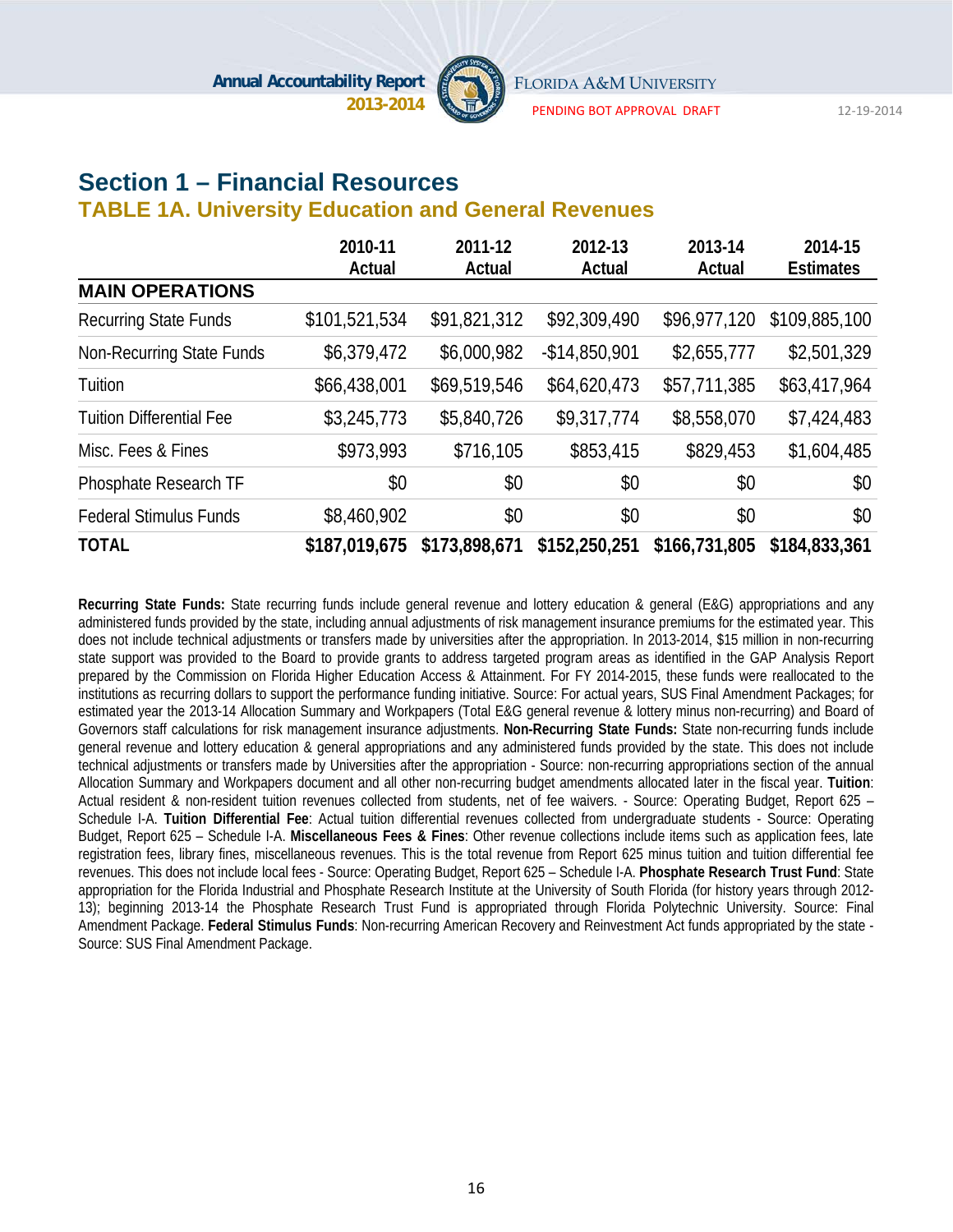

PENDING BOT APPROVAL DRAFT 12‐19‐2014

#### **Section 1 – Financial Resources** *(continued)*  **TABLE 1B. University Education and General Expenditures**

|                            | 2009-10       | 2010-11       | 2011-12       | 2012-13             | 2013-14             |
|----------------------------|---------------|---------------|---------------|---------------------|---------------------|
|                            | Actual        | Actual        | Actual        | Actual <sup>*</sup> | Actual <sup>*</sup> |
| <b>MAIN OPERATIONS</b>     |               |               |               |                     |                     |
| Instruction/Research       | \$93,846,937  | \$98,191,207  | \$83,721,468  | \$91,404,242        | \$96,558,261        |
| Administration and Support | \$26,852,328  | \$26,150,741  | \$26,165,237  | \$27,370,987        | \$30,578,609        |
| PO&M                       | \$20,330,222  | \$18,401,551  | \$17,016,571  | \$19,149,283        | \$21,970,828        |
| <b>Student Services</b>    | \$12,050,479  | \$11,846,764  | \$10,663,345  | \$11,465,614        | \$12,769,627        |
| Library/Audio Visual       | \$5,929,520   | \$5,943,759   | \$5,469,947   | \$6,441,462         | \$6,820,172         |
| Other                      | \$542,843     | \$583,670     | \$682,058     | \$797,118           | \$583,551           |
| <b>TOTAL</b>               | \$159,552,329 | \$161,117,692 | \$143,718,626 | \$156,628,706       | \$169,281,048       |

The table reports the actual and estimated amount of expenditures from revenues appropriated by the legislature for each fiscal year. The expenditures are classified by Program Component (i.e., Instruction/Research, PO&M, Administration, etc...) for activities directly related to instruction, research and public service. The table does not include expenditures classified as non-operating expenditures (i.e., to service assetrelated debts), and therefore excludes a small portion of the amount appropriated each year by the legislature. Note\*: FY 2012-2013 reflects a change in reporting expenditures from prior years due to the new carry-forward reporting requirement as reflected in the 2013-2014 SUS Operating Budget Reports. Since these expenditures will now include carry-forward expenditures, these data are no longer comparable to the current-year revenues reported in table 1A, or prior year expenditures in table 1B.

**Instruction & Research:** Includes expenditures for state services related to the instructional delivery system for advanced and professional education. Includes functions such as; all activities related to credit instruction that may be applied toward a postsecondary degree or certificate; nonproject research and service performed to maintain professional effectives; individual or project research; academic computing support; academic source or curriculum development. Source: Operating Budget Summary - Expenditures by Program Activity (or Report 645). **Administration & Support Services:** Expenditures related to the executive direction and leadership for university operations and those internal management services which assist and support the delivery of academic programs. Source: Operating Budget Summary - Expenditures by Program Activity (or Report 645). **PO&M:** Plant Operations & Maintenance expenditures related to the cleaning and maintenance of existing grounds, the providing of utility services, and the planning and design of future plant expansion and modification. **Student Services:** Includes resources related to physical, psychological, and social well-being of the student. Includes student service administration, social and cultural development, counseling and career guidance, financial aid, and student admissions and records. **Other**: includes Institutes and Research Centers, Radio/TV, Museums and Galleries, Intercollegiate Athletics, Academic Infrastructure Support Organizations. Source: Operating Budget Summary - Expenditures by Program Activity (or Report 645).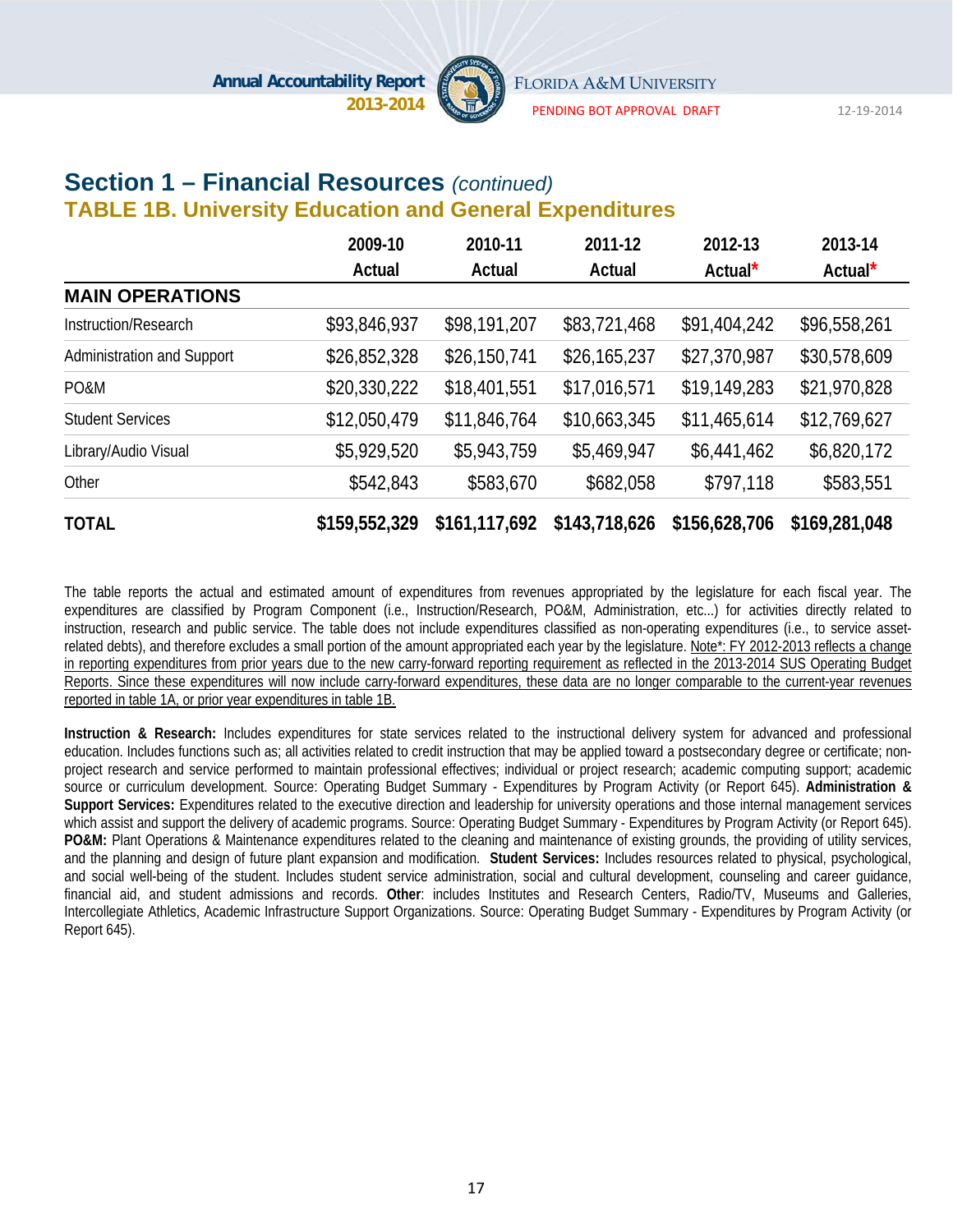

PENDING BOT APPROVAL DRAFT 12‐19‐2014

#### **Section 1 – Financial Resources** *(continued)*  **TABLE 1C. State Funding per Full-Time Equivalent (FTE) Student**

|                                     | 2009-10  | 2010-11  | 2011-12  | 2012-13  | 2013-14  |
|-------------------------------------|----------|----------|----------|----------|----------|
|                                     | Actual   | Actual   | Actual   | Actual   | Actual   |
| <b>Appropriated Funding per FTE</b> |          |          |          |          |          |
| <b>General Revenue</b>              | \$8,075  | \$7,934  | \$7,284  | \$6,332  | \$9,043  |
| Lottery Funds                       | \$917    | \$967    | \$1,112  | \$930    | \$1,231  |
| Tuition & Fees                      | \$5,144  | \$4,917  | \$5,501  | \$6,751  | \$7,528  |
| Other Trust Funds                   | \$714    | \$698    | \$0      | \$0      | \$0      |
| <b>TOTAL</b>                        | \$14,850 | \$14,515 | \$13,897 | \$14,013 | \$17,803 |
| <b>Actual Funding per FTE</b>       |          |          |          |          |          |
| Tuition & Fees                      | \$5,226  | \$5,828  | \$6,530  | \$7,012  | \$6,920  |
| <b>TOTAL</b>                        | \$14,932 | \$15,427 | \$14,926 | \$14,274 | \$17,194 |

Notes: (1) FTE is based on actual FTE, not funded FTE; (2) does not include Health-Science Center funds or FTE; (3) FTE for these metrics uses the standard IPEDS definition of FTE, equal to 30 credit hours for undergraduates and 24 for graduates; and (4) actual funding per student is based on actual tuition and E&G fees (does not include local fees) collected. Sources: Appropriated totals from the annual Final Amendment Package data. Actual Student Fees from the Operating Budget 625 reports. This does not include appropriations for special units (i.e., IFAS, Health Science Centers, and Medical Schools). Tuition and fee revenues include tuition and tuition differential fee and E&G fees (i.e., application, late registration, and library fees/fines). Other local fees that do not support E&G activities are not included here (see Board of Governors Regulation 7.003). This data is not adjusted for inflation. FAMU and BOG staff are working to finalize the data identified in red font.

# **TABLE 1D. University Other Budget Entities**

|                               | 2009-10      | --<br>2010-11 | 2011-12      | 2012-13      | 2013-14      |
|-------------------------------|--------------|---------------|--------------|--------------|--------------|
|                               | Actual       | Actual        | Actual       | Actual       | Actual       |
| <b>Auxiliary Enterprises</b>  |              |               |              |              |              |
| Revenues                      | \$22,808,023 | \$25,267,943  | \$25,552,427 | \$25,213,058 | \$24,762,746 |
| Expenditures                  | \$20,755,632 | \$20,695,955  | \$22,200,051 | \$23,852,343 | \$31,469,452 |
| <b>Contracts &amp; Grants</b> |              |               |              |              |              |
| Revenues                      | \$52,808,492 | \$56,742,558  | \$53,333,017 | \$44,847,891 | \$51,417,860 |
| Expenditures                  | \$54,634,109 | \$55,271,357  | \$54,064,567 | \$46,859,000 | \$44,863,222 |
| <b>Local Funds</b>            |              |               |              |              |              |
| Revenues                      | \$63,365,611 | \$78,439,036  | \$69,027,997 | \$62,875,392 | \$57,399,650 |
| Expenditures                  | \$60,432,397 | \$75,777,718  | \$67,413,694 | \$63,055,801 | \$56,416,417 |
| <b>Faculty Practice Plans</b> |              |               |              |              |              |
| Revenues                      | \$0          | \$0           | \$0          | \$0          | \$0          |
| Expenditures                  | \$0          | \$0           | \$0          | \$0          | \$0          |

Notes: Revenues do not include transfers. Expenditures do not include non-operating expenditures. **Auxiliary Enterprises** are self supported through fees, payments and charges. Examples include housing, food services, bookstores, parking services, health centers. **Contract & Grants** resources are received from federal, state or private sources for the purposes of conducting research and public service activities. **Local Funds** are associated with student activity (supported by the student activity fee), student financial aid, concessions, intercollegiate athletics, technology fee, green fee, and student life & services fee. **Faculty Practice Plan** revenues/receipts are funds generated from faculty practice plan activities. Faculty Practice Plan expenditures include all expenditures relating to the faculty practice plans, including transfers between other funds and/or entities. This may result in double counting in information presented within the annual report. Source: Operating Budget, Report 615.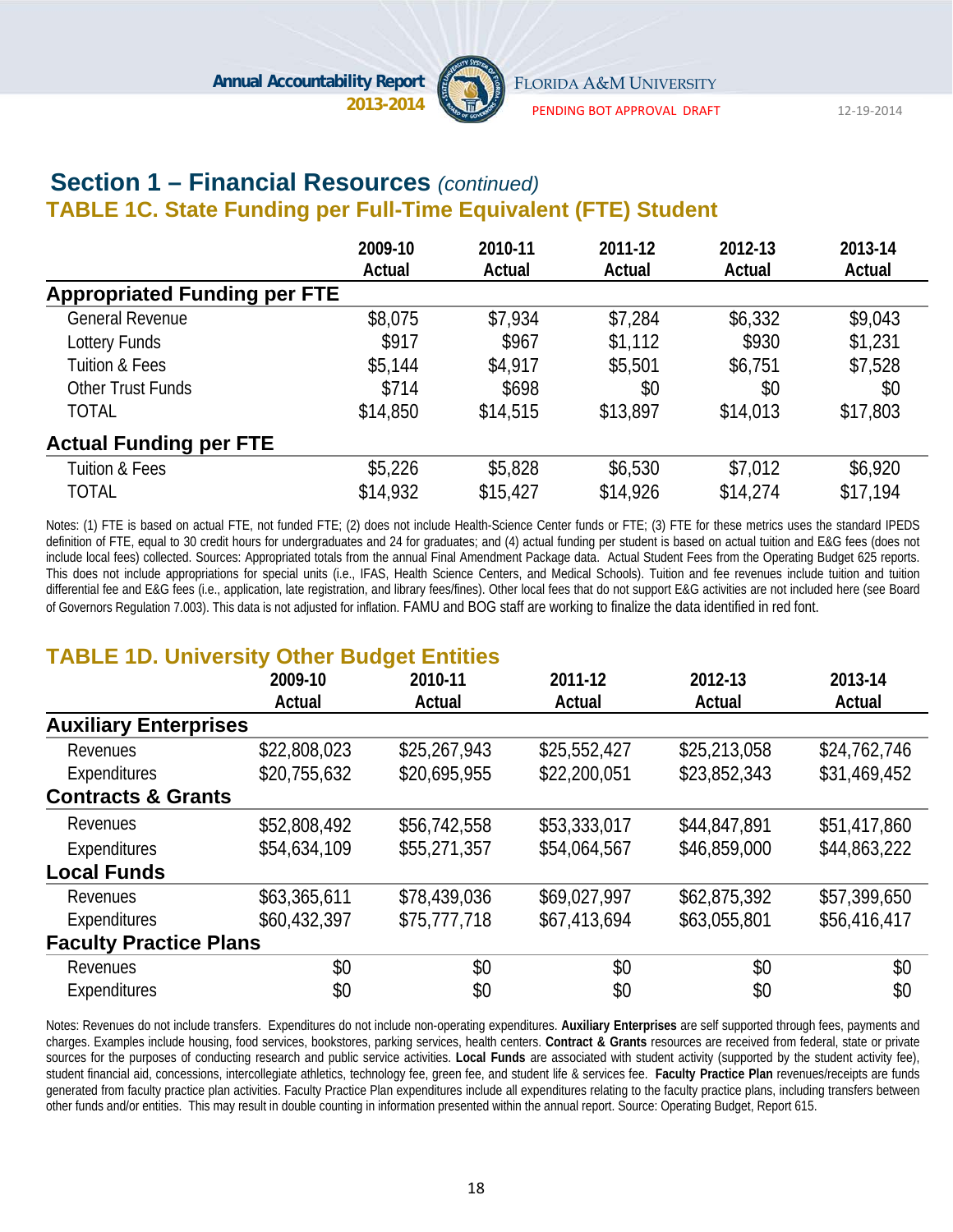

PENDING BOT APPROVAL DRAFT 12‐19‐2014

### **Section 1 – Financial Resources** *(continued)* **TABLE 1E. Voluntary Support of Higher Education**

|                                     | 2009-10  | 2010-11   | 2011-12   | 2012-13   | 2013-14   |
|-------------------------------------|----------|-----------|-----------|-----------|-----------|
| <b>Endowment Value</b><br>(\$1000s) | \$96,154 | \$111,516 | \$107,743 | \$115,281 | \$127,185 |
| <b>Gifts Received</b><br>(\$1000s)  | \$3,795  | \$4,291   | \$3,198   | \$3,226   | \$3,300   |
| Percentage of<br>Alumni Donors      | 4.5%     | 9.7%      | 5.8%      | 4.4%      | 3.3%      |

Notes: **Endowment value** at the end of the fiscal year, as reported in the annual NACUBO Endowment Study. **Gifts Received** as reported in the Council for Aid to Education's Voluntary Support of Education (VSE) survey in the section entitled "Gift Income Summary," this is the sum of the present value of all gifts (including outright and deferred gifts) received for any purpose and from all sources during the fiscal year, excluding pledges and bequests. (There's a deferred gift calculator at www.cae.org/vse.) The present value of non-cash gifts is defined as the tax deduction to the donor as allowed by the IRS. **Percentage of Alumni Donors** as reported in the Council for Aid to Education's Voluntary Support of Education (VSE) survey in the section entitled "Additional Details," this is the number of alumni donors divided by the total number of alumni, as of the end of the fiscal year. "Alumni," as defined in this survey, include those holding a degree from the institution as well as those who attended the institution but did not earn a degree.

# **TABLE 1F. Tuition Differential Fees (TDF)**

|                                                | 2011-12     | 2012-13     | 2013-14     |
|------------------------------------------------|-------------|-------------|-------------|
| <b>TDF Revenues Generated</b>                  | \$5,840,726 | \$9,317,774 | \$8,558,688 |
| Students Receiving TDF Funded Award            | 1,593       | 1,993       | 1,611       |
| Total Value of TDF Funded Financial Aid Awards | \$1,209     | \$1,404     | \$1,455     |

#### **Florida Student Assistance Grant (FSAG) Eligible Students**

| Number of Eligible Students   |         | .495  | $\,^\circ\,108$ |
|-------------------------------|---------|-------|-----------------|
| Number Receiving a TDF Waiver |         |       |                 |
| Total Value of TDF Waivers    | \$1,285 | \$546 | \$0             |

Note: **Revenues Generated** refers to actual tuition differential revenues collected from undergraduate students as reported on the Operating Budget, Report 625 – Schedule I-A. **TDF Students Receiving TDF Funded Award** reports the number of unduplicated students who have received a financial aid award that was funded by tuition differential revenues. **Value of TDF Funded Award** refers to the average value of financial aid awards funded by the Tuition Differential Fee funds. Florida Student Assistance Grant (FSAG) Eligible Students**: Number of Eligible Students** refers to total annual unduplicated count of undergraduates at the institution who are eligible for FSAG in the academic year, whether or not they received FSAG awards. **Number Receiving a TDF Waiver** refers to annual unduplicated count of FSAG-eligible students receiving a waiver, partial or full, of the tuition differential fees at the institution during the academic year, regardless of the reason for the waiver. **Value of TDF Waivers** refers to the average value of waivers provided to FSAG-eligible undergraduates at the institution during the academic year, regardless of the reason for the waiver.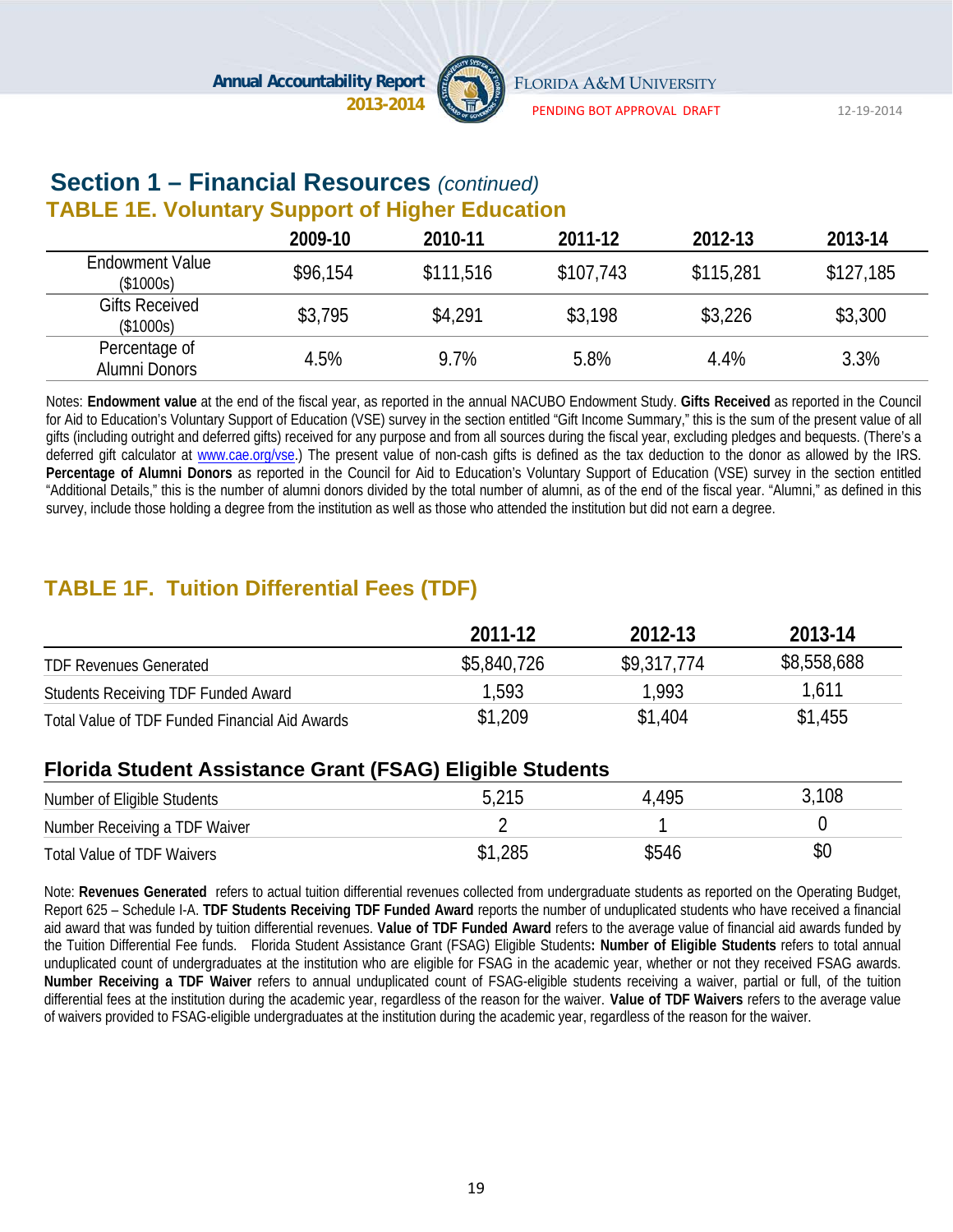

PENDING BOT APPROVAL DRAFT 12‐19‐2014

# **Section 2 – Personnel**

#### **TABLE 2A. Personnel Headcount** *(in Fall term only)*

|                                           | 2009           | 2010           | 2011           | 2012           | 2013           |
|-------------------------------------------|----------------|----------------|----------------|----------------|----------------|
| <b>Full-time Employees</b>                |                |                |                |                |                |
| <b>Tenured Faculty</b>                    | 297            | 281            | 276            | 268            | 253            |
| Tenure-track Faculty                      | 161            | 153            | 131            | 130            | 135            |
| Non-Tenure Track Faculty                  | 165            | 142            | 130            | 154            | 162            |
| <b>Instructors Without Faculty Status</b> | 0              | 38             | 40             | 41             | 38             |
| <b>Graduate Assistants/Associates</b>     | 0              | $\overline{0}$ | $\overline{0}$ | $\overline{0}$ | $\overline{0}$ |
| Non-Instructional Employees               | 1,285          | 1,244          | 1,141          | 1,142          | 1,203          |
| <b>FULL-TIME SUBTOTAL</b>                 | 1,908          | 1,858          | 1,718          | 1,735          | 1,753          |
| <b>Part-time Employees</b>                |                |                |                |                |                |
| <b>Tenured Faculty</b>                    | $\overline{0}$ | $\overline{0}$ | $\overline{0}$ | 3              | $\theta$       |
| Tenure-track Faculty                      |                |                |                | 3              | $\overline{0}$ |
| Non-Tenure Track Faculty                  | 0              | 0              |                | 9              | 1              |
| <b>Instructors Without Faculty Status</b> | 139            | 148            | 164            | 130            | 157            |
| <b>Graduate Assistants/Associates</b>     | 253            | 236            | 231            | 241            | 185            |
| Non-Instructional Employees               | 7              | 6              | 7              | 5              | 6              |
| <b>PART-TIME SUBTOTAL</b>                 | 400            | 391            | 404            | 391            | 349            |
| <b>TOTAL</b>                              | 2,308          | 2,249          | 2,122          | 2,126          | 2,102          |

Note: This table is based on the annual IPEDS Human Resources Survey, and provides full- and part-time medical and non-medical staff by faculty status and primary function/occupational activity. **Tenured and Tenure-Track Faculty** include those categorized within instruction, research, or public service. **Non-Tenure Track Faculty** includes adjunct faculty (on annual and less than annual contracts) and faculty on multi-year contracts categorized within instruction, research, or public service. **Instructors Without Faculty Status** includes postdoctoral research associates, and individuals hired as a staff member primarily to do research on a 3-year contract without tenure eligibility categorized within instruction, research, or public service. **Non-Instructional Employees** includes all executive, administrative and managerial positions regardless of faculty status; as well as, other support and service positions regardless of faculty status. Note: The universities vary on how they classify adjuncts (some include them as non-tenure track faculty while others do not consider them faculty and report them as instructors without faculty status) and part-time non-instructional employees.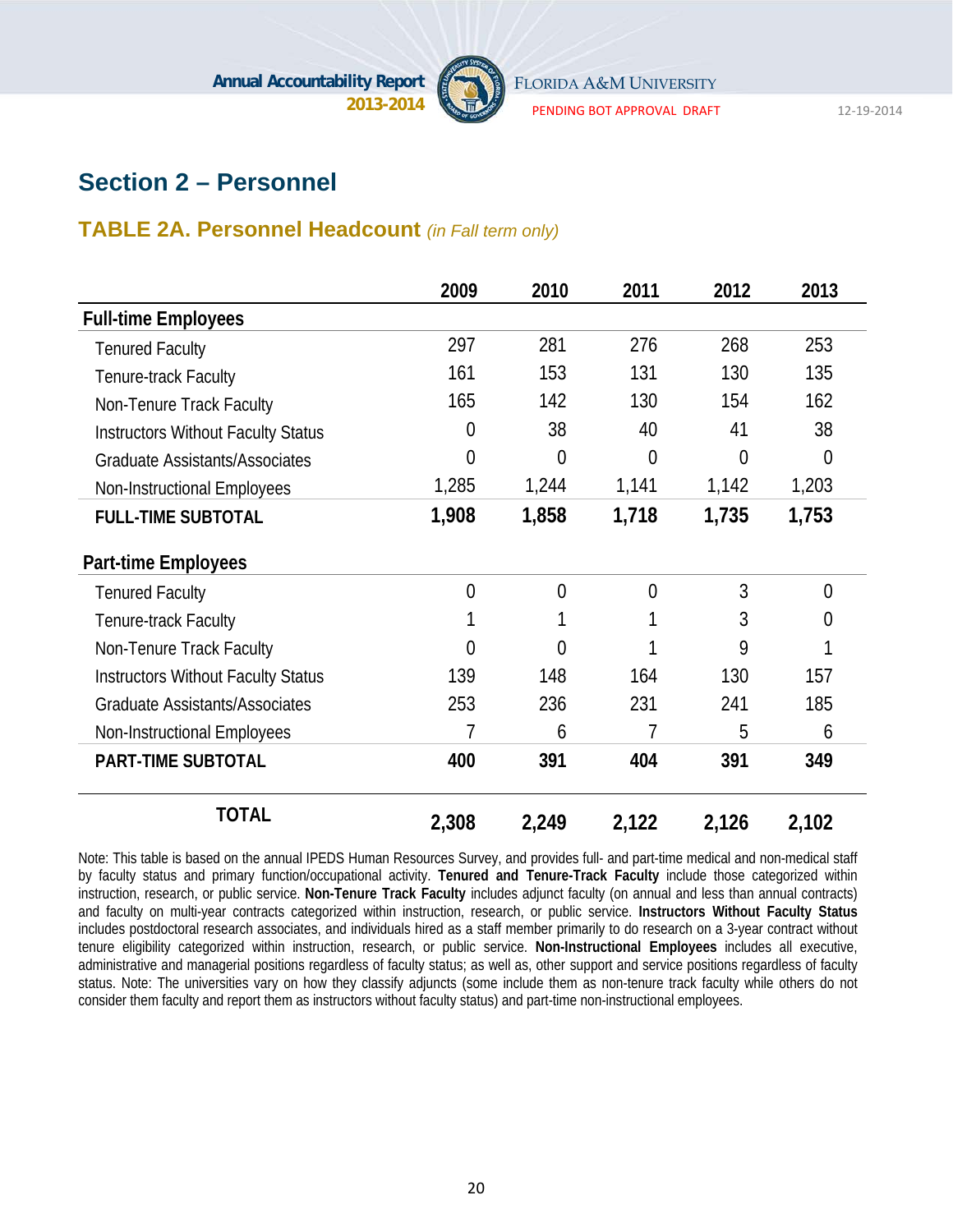

PENDING BOT APPROVAL DRAFT 12‐19‐2014

# **Section 3 – Enrollment**

### **TABLE 3A. Headcount Enrollment by Student Type and Level**

|                              | <b>Fall 2009</b> | <b>Fall 2010</b> | <b>Fall 2011</b> | <b>Fall 2012</b> | <b>Fall 2013</b> |
|------------------------------|------------------|------------------|------------------|------------------|------------------|
| <b>TOTAL</b>                 | 12,261           | 13,277           | 13,207           | 12,051           | 10,738           |
|                              |                  |                  |                  |                  |                  |
| <b>UNDERGRADUATE</b>         |                  |                  |                  |                  |                  |
| FTIC (Regular Admit)         | 3,274            | 3,186            | 2,918            | 2,724            | 2,730            |
| FTIC (Profile Admit)         | 4,787            | 5,734            | 5,520            | 4,772            | 3,902            |
| <b>AA Transfers</b>          | 548              | 764              | 813              | 830              | 796              |
| <b>Other Transfers</b>       | 1,147            | 1,152            | 1,084            | 940              | 781              |
| Subtotal                     | 9,756            | 10,836           | 10,335           | 9,266            | 8,209            |
| <b>GRADUATE</b>              |                  |                  |                  |                  |                  |
| Master's                     | 892              | 813              | 823              | 727              | 620              |
| <b>Research Doctoral</b>     | 153              | 148              | 158              | 147              | 158              |
| <b>Professional Doctoral</b> | 1,194            | 1,231            | 1,648            | 1,697            | 1,537            |
| Dentistry                    | O                | O                | 0                | 0                | O                |
| Law                          | 607              | 671              | 714              | 662              | 518              |
| Medicine                     | O                | O                | 0                | O                | O                |
| Nursing Practice             | 0                | 0                | Ò                | N                | Ŋ                |
| Pharmacy                     | 587              | 560              | 934              | 926              | 902              |
| Physical Therapist           |                  |                  |                  | 109              | 117              |
| Veterinary Medicine          | 0                | 0                | 0                | 0                | 0                |
| Other                        | 0                | 0                | 0                | 0                | O                |
| Subtotal                     | 2,239            | 2,192            | 2,629            | 2,571            | 2,315            |
| <b>UNCLASSIFIED</b>          |                  |                  |                  |                  |                  |
|                              | 266              | 249              | 243              | 214              | 214              |

Note: This table reports the number of students enrolled at the university by student type categories. The determination for undergraduate, graduate and unclassified is based on the institutional class level values. Unclassified refers to a student who has not yet been formally admitted into a degree program but is enrolled. The student type for undergraduates is based on the Type of Student at Time of Most Recent Admission. The student type for graduates is based on the degree that is sought and the student CIP code.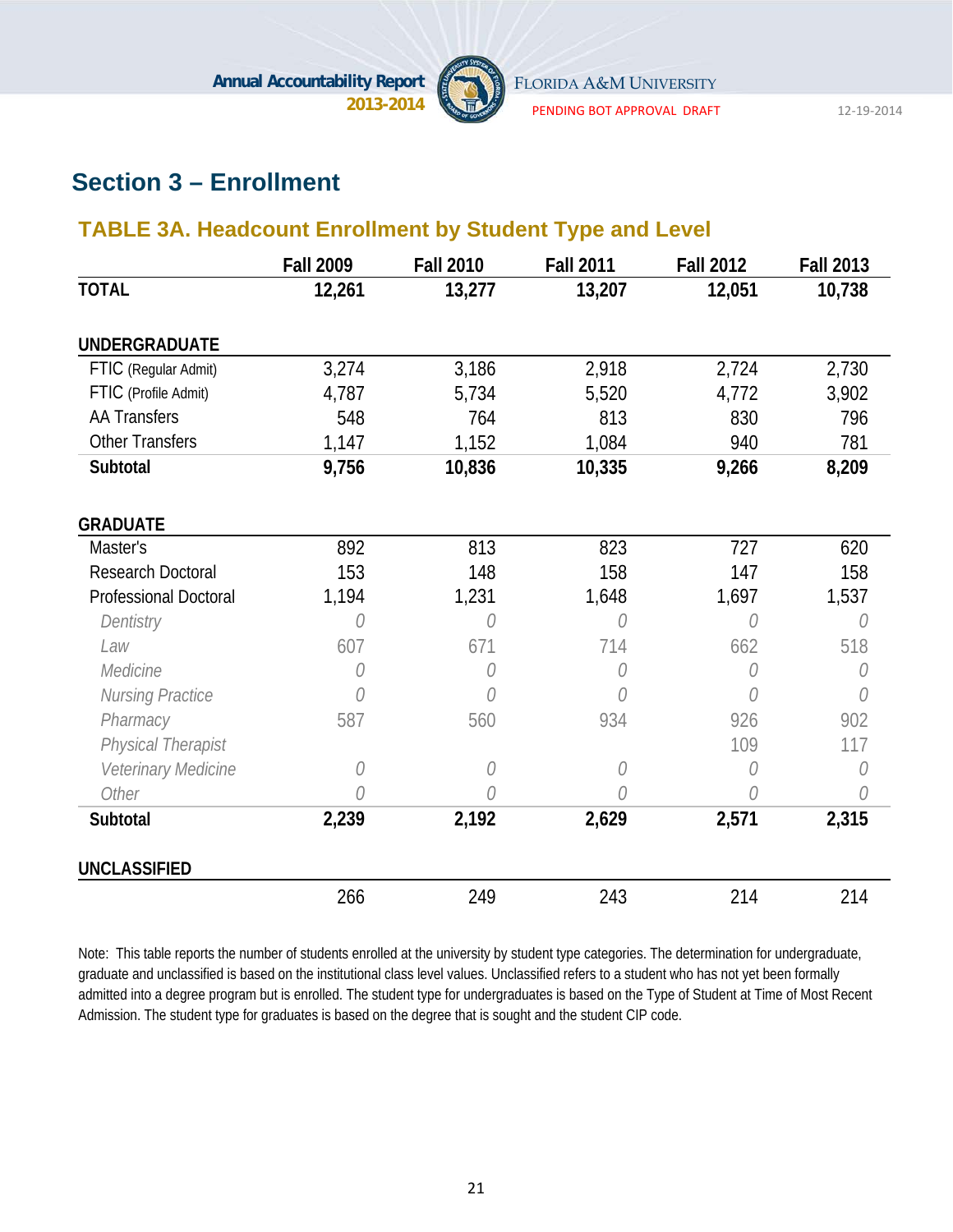

PENDING BOT APPROVAL DRAFT 12‐19‐2014

# **Section 3 – Enrollment** *(continued)*

### **TABLE 3B. Full-Time Equivalent (FTE) Enrollment** [State Fundable only]

|                              | 2011-12                 |               | 2012-13                 |               | 2013-14                 |               |
|------------------------------|-------------------------|---------------|-------------------------|---------------|-------------------------|---------------|
|                              | State-<br><b>Funded</b> | <b>Actual</b> | State-<br><b>Funded</b> | <b>Actual</b> | State-<br><b>Funded</b> | <b>Actual</b> |
| <b>FLORIDA RESIDENTS</b>     |                         |               |                         |               |                         |               |
| Lower-Division               | 3,601                   | 3,860         | 3,601                   | 3,285         |                         | 2,837         |
| <b>Upper-Division</b>        | 2,868                   | 2,764         | 2,868                   | 2,707         |                         | 2,584         |
| Master's (GRAD I)            | 651                     | 433           | 651                     | 374           |                         | 328           |
| Doctoral (GRAD II)           | 627                     | 867           | 627                     | 913           |                         | 850           |
| Subtotal                     | 7,747                   | 7,924         | 7,747                   | 7,279         |                         | 6,599         |
|                              |                         |               |                         |               |                         |               |
| <b>NON-FLORIDA RESIDENTS</b> |                         |               |                         |               |                         |               |
| Lower-Division               |                         | 345           |                         | 326           |                         | 283           |
| <b>Upper-Division</b>        |                         | 235           |                         | 235           |                         | 252           |
| Master's (GRAD I)            |                         | 84            |                         | 40            |                         | 47            |
| Doctoral (GRAD II)           |                         | 150           |                         | 119           |                         | 92            |
| Subtotal                     | 1,119                   | 814           | 1,119                   | 719           |                         | 674           |
|                              |                         |               |                         |               |                         |               |
| <b>TOTAL FTE</b>             |                         |               |                         |               |                         |               |
| Lower-Division               |                         | 4,205         |                         | 3,611         | 4,150                   | 3,120         |
| <b>Upper-Division</b>        |                         | 2,999         |                         | 2,942         | 3,307                   | 2,836         |
| Master's (GRAD I)            |                         | 518           |                         | 415           | 773                     | 376           |
| Doctoral (GRAD II)           |                         | 1,017         |                         | 1,032         | 636                     | 941           |
| <b>Total</b>                 | 8,866                   | 8,738         | 8,866                   | 7,999         | 8,866                   | 7,273         |
| Total (US Definition)        | 11,821                  | 11,651        | 11,821                  | 10,666        | 11,821                  | 9,697         |

Notes: Full-time Equivalent (FTE) student is a measure of instructional effort (and student activity) that is based on the number of credit hours that students enroll by course level. FTE is based on the Florida definition, which divides undergraduate credit hours by 40 and graduate credit hours by 32 (US definition based on Undergraduate FTE = 30 and Graduate FTE = 24 credit hours). In 2013-14, the Florida Legislature chose to no longer separate funded non-resident FTE from funded resident FTE. **Funded** enrollment as reported in the General Appropriations Act and Board of Governors' Allocation Summary. **Actual** enrollment only reports 'state-fundable' FTE as reported by Universities to the Board of Governors in the Student Instruction File (SIF). Totals are actual and may not equal sum of reported student levels due to rounding of student level FTE. Total FTE are equal in tables 3B and 3C.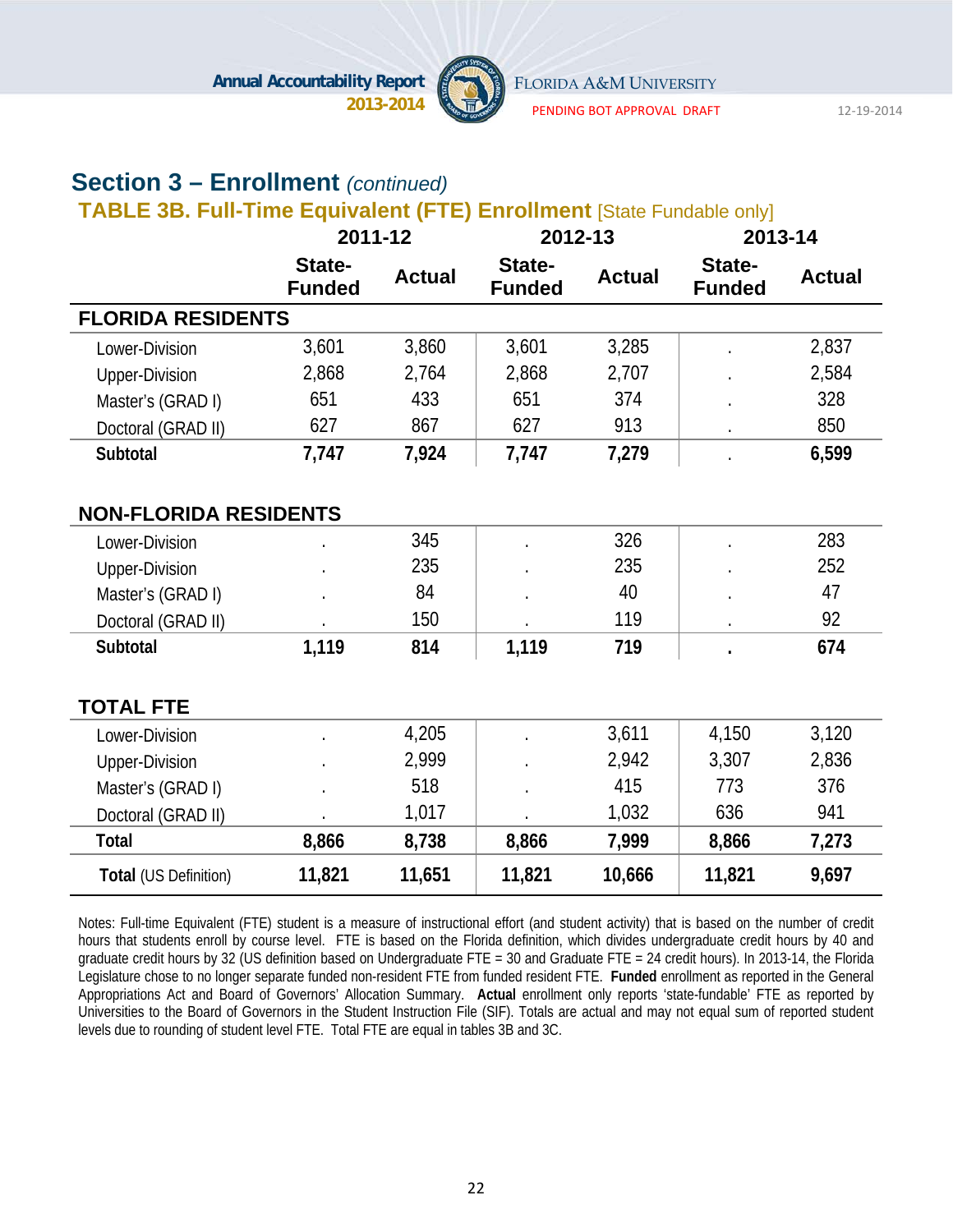

PENDING BOT APPROVAL DRAFT 12‐19‐2014

# **Section 3 – Enrollment** *(continued)*

### **TABLE 3C. Full-Time Equivalent (FTE) Enrollment by Method of Instruction**

|                          | 2010-11        | 2011-12        | 2012-13        | 2013-14        |
|--------------------------|----------------|----------------|----------------|----------------|
| <b>TRADITIONAL</b>       |                |                |                |                |
| Lower-Division           | 4,616          | 4,191          | 3,579          | 3,077          |
| <b>Upper-Division</b>    | 2,965          | 2,997          | 2,937          | 2,825          |
| Master's (GRAD 1)        | 553            | 517            | 415            | 376            |
| Doctoral (GRAD 2)        | 954            | 1,017          | 1,032          | 941            |
| <b>Total</b>             | 9,088          | 8,722          | 7,963          | 7,219          |
| <b>HYBRID</b>            |                |                |                |                |
| Lower-Division           | $\overline{3}$ | $\overline{0}$ | $\overline{0}$ | $\overline{0}$ |
| <b>Upper-Division</b>    | 0              | 0              | 0              | $\overline{0}$ |
| Master's (GRAD 1)        | 0              | 0              | 0              | $\overline{0}$ |
| Doctoral (GRAD 2)        | 0              | $\overline{0}$ | $\overline{0}$ | $\mathbf 0$    |
| <b>Total</b>             | 3              | $\bf{0}$       | $\bf{0}$       | $\bf{0}$       |
| <b>DISTANCE LEARNING</b> |                |                |                |                |
| Lower-Division           | $\overline{0}$ | 13             | 31             | 43             |
| Upper-Division           | 0              | 2              | 4              | 11             |
| Master's (GRAD 1)        | 0              | 0              | 0              | $\overline{0}$ |
| Doctoral (GRAD 2)        | 0              | $\theta$       | $\overline{0}$ | $\overline{0}$ |
| <b>Total</b>             | $\bf{0}$       | 15             | 36             | 54             |
| <b>TOTAL</b>             |                |                |                |                |
| Lower-Division           | 4,405          | 4,066          | 3,610          | 3,120          |
| <b>Upper-Division</b>    | 2,965          | 2,999          | 2,942          | 2,836          |
| Master's (GRAD 1)        | 553            | 518            | 415            | 376            |
| Doctoral (GRAD 2)        | 954            | 1,017          | 1,032          | 941            |
| <b>Total</b>             | 9,091          | 8,737          | 7,999          | 7,273          |

Note: Full-time Equivalent (FTE) student is a measure of instructional effort (and student activity) that is based on the number of credit hours that students enroll by course level. FTE is based on the Florida definition, which divides undergraduate credit hours by 40 and graduate credit hours by 32. **Distance Learning** is a course in which at least 80 percent of the direct instruction of the course is delivered using some form of technology when the student and instructor are separated by time or space, or both (per 1009.24(17), *F.S.*). **Hybrid** is a course where 50% to 79% of the instruction is delivered using some form of technology, when the student and instructor are separated by time or space, or both (per SUDS data element 2052). **Traditional (and Technology Enhanced)** refers to primarily face to face instruction utilizing some form of technology for delivery of supplemental course materials for *no more* than 49% of instruction (per SUDS data element 2052). Totals are actual and may not equal sum of reported student levels due to rounding of student level FTE. Total FTE are equal in tables 3B and 3C.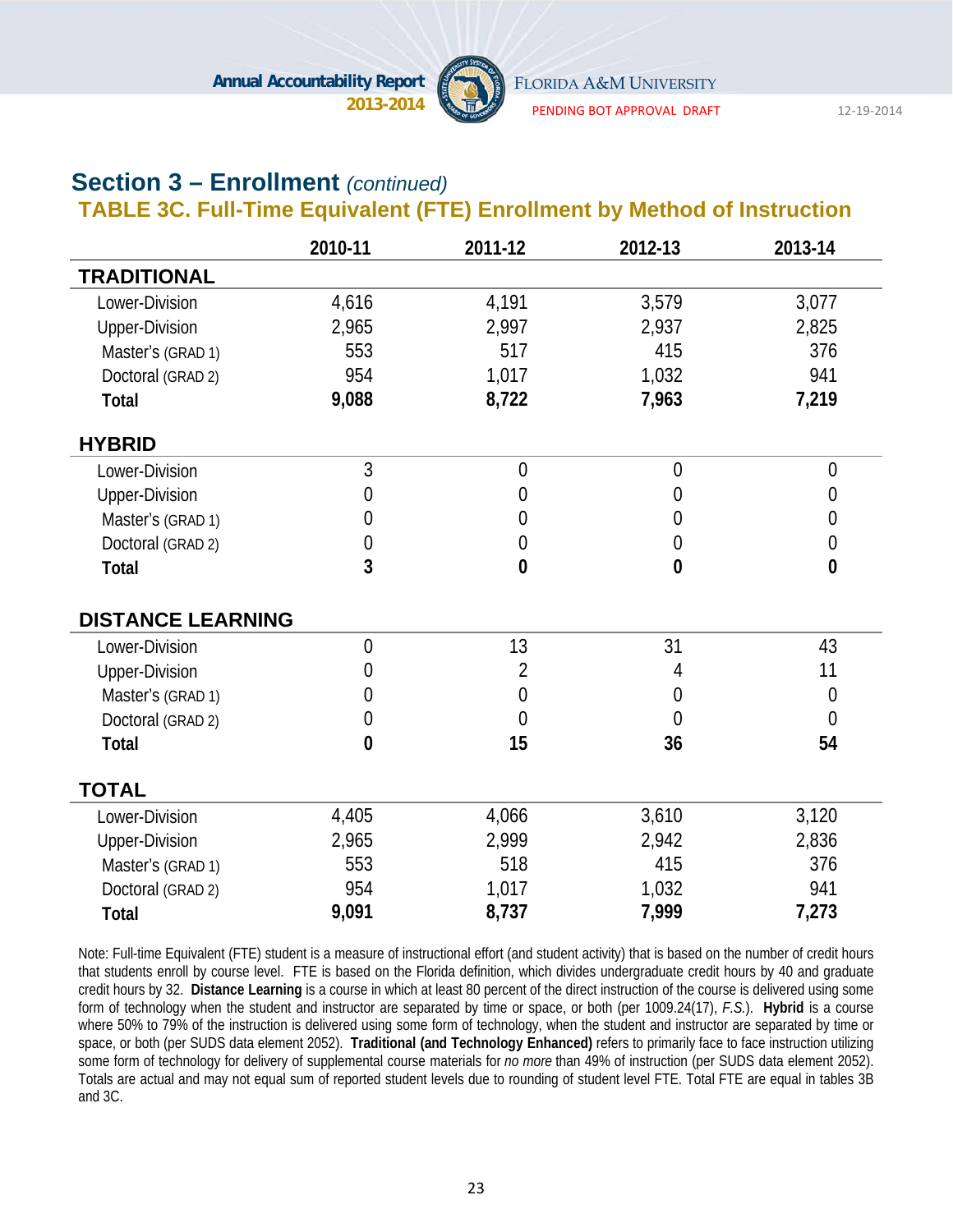

PENDING BOT APPROVAL DRAFT 12‐19‐2014

# **Section 3 – Enrollment** *(continued)*  **TABLE 3D. Headcount Enrollment by Military Status and Student Level**

|                           | <b>Fall 2010</b> | <b>Fall 2011</b> | <b>Fall 2012</b> | <b>Fall 2013</b> |
|---------------------------|------------------|------------------|------------------|------------------|
| <b>MILITARY</b>           |                  |                  |                  |                  |
| Unclassified              | 1                | 1                | $\mathbf 0$      | $\overline{0}$   |
| Undergraduate             | 36               | 22               | 8                | 57               |
| Master's (GRAD 1)         | 9                | 4                | 5                | 9                |
| Doctoral (GRAD 2)         | $\overline{0}$   | 0                | 0                | $\overline{0}$   |
| Subtotal                  | 46               | 27               | 13               | 66               |
| <b>ELIGIBLE DEPENDENT</b> |                  |                  |                  |                  |
| Unclassified              | $\overline{0}$   | 1                | 1                | $\overline{0}$   |
| Undergraduate             | 2                | 130              | 78               | 149              |
| Master's (GRAD 1)         | 0                |                  | 8                | 13               |
| Doctoral (GRAD 2)         | 0                | 0                | $\overline{0}$   | $\overline{0}$   |
| Subtotal                  | $\overline{2}$   | 138              | 87               | 162              |
| <b>NON-MILITARY</b>       |                  |                  |                  |                  |
| Unclassified              | 170              | 174              | 146              | 140              |
| Undergraduate             | 11,109           | 10,870           | 9,842            | 8,613            |
| Master's (GRAD 1)         | 1,845            | 1,886            | 1,838            | 1,622            |
| Doctoral (GRAD 2)         | 105              | 112              | 125              | 135              |
| Subtotal                  | 13,229           | 13,042           | 11,951           | 10,510           |
| <b>TOTAL</b>              | 13,277           | 13,207           | 12,051           | 10,738           |

Note: This table provides trend data on the number of students enrolled based on their military status. **Military** includes students who were classified as Active Duty, Veterans, National Guard, or Reservist.. **Eligible Dependents** includes students who were classified as eligible dependents (dependents who received veteran's benefits). **Non-Military** includes all other students.

#### **TABLE 3E. University Access Rate:** Undergraduate Enrollment with Pell Grant

|                              | <b>Fall 2009</b> | <b>Fall 2010</b> | <b>Fall 2011</b> | <b>Fall 2012</b> | <b>Fall 2013</b> |
|------------------------------|------------------|------------------|------------------|------------------|------------------|
| <b>Pell Grant Recipients</b> | 6.118            | 7,505            | 7,502            | 6,481            | 5,389            |
| Percent with Pell Grant      | 61%              | 68%              | 69%              | 66%              | 62%              |

Note: This table reports the University's Access Rate, which is a measure of the percentage of undergraduate students who have received a federal Pell grant award during a given Fall term (excludes non-resident aliens). The top row reports the number of students who received a Pell Grant award. The bottom row provides the percentage of eligible students that received a Pell Grant award.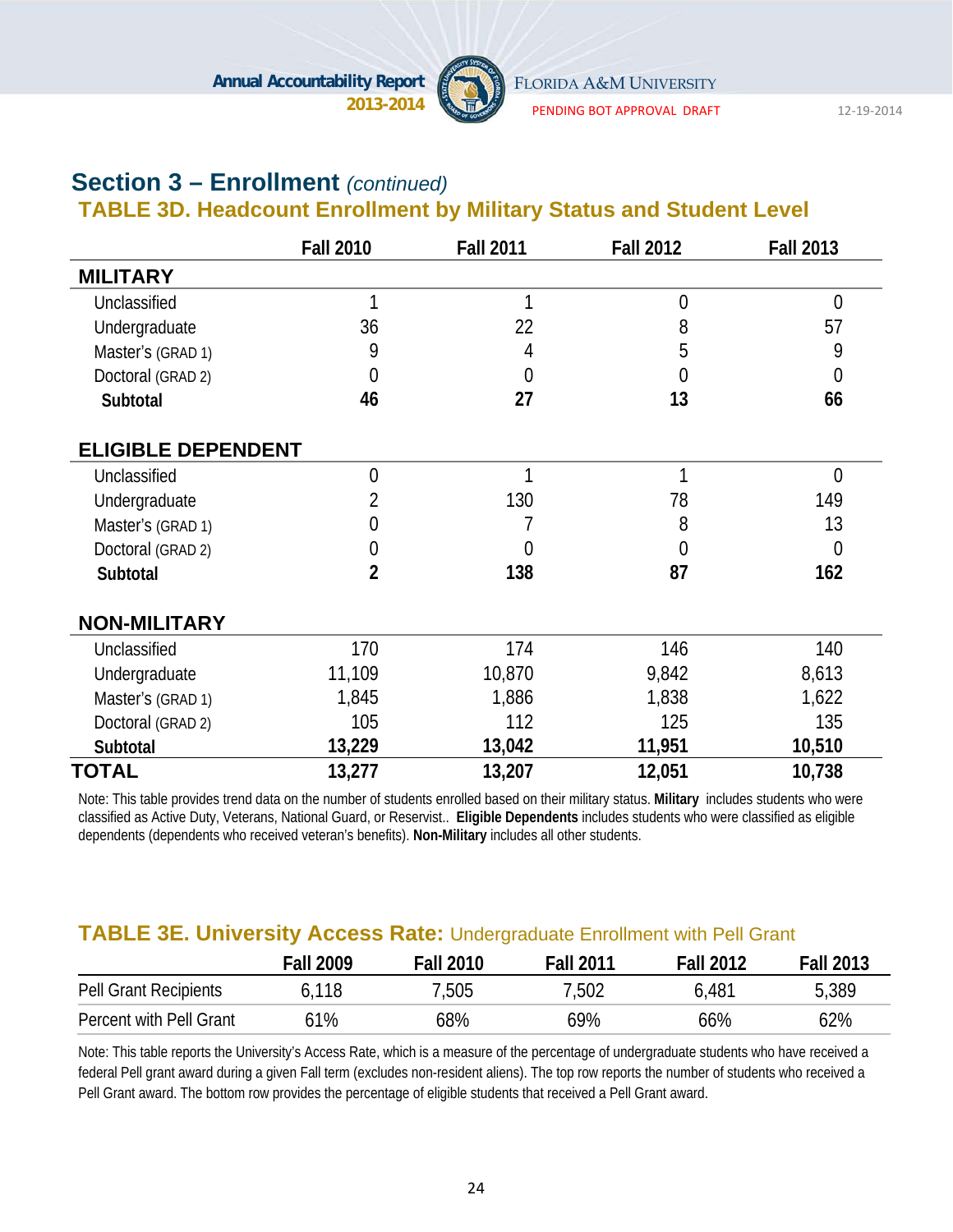

PENDING BOT APPROVAL DRAFT 12‐19‐2014

# **Section 4 – Undergraduate Education**

### **TABLE 4A. Baccalaureate Degree Program Changes in AY 2013-14**

| Title of Program                                                                                                         | Six-digit<br>CIP<br>Code | Degree<br>Level | Date of<br><b>UBOT</b><br>Action | <b>Starting</b><br>or Ending<br><b>Term</b> | <b>Comments</b> |  |  |
|--------------------------------------------------------------------------------------------------------------------------|--------------------------|-----------------|----------------------------------|---------------------------------------------|-----------------|--|--|
| <b>New Programs</b>                                                                                                      |                          |                 |                                  |                                             |                 |  |  |
| <b>None</b>                                                                                                              |                          |                 |                                  |                                             |                 |  |  |
| <b>Terminated Programs</b>                                                                                               |                          |                 |                                  |                                             |                 |  |  |
| <b>None</b>                                                                                                              |                          |                 |                                  |                                             |                 |  |  |
| <b>Programs Suspended for New Enrollments</b>                                                                            |                          |                 |                                  |                                             |                 |  |  |
| None                                                                                                                     |                          |                 |                                  |                                             |                 |  |  |
| New Programs Considered By University But Not Approved                                                                   |                          |                 |                                  |                                             |                 |  |  |
| BS/BA Environmental Studies - Returned for Significant Revisions<br>BS Food Science - Returned for Significant Revisions |                          |                 |                                  |                                             |                 |  |  |

Note: This table does not include new majors or concentrations added under an existing degree program CIP Code. This table reports the new and terminated program changes based on Board action dates between May 5, 2013 and May 4, 2014.

**New Programs** are proposed new degree programs that have been completely through the approval process at the university and, if appropriate, the Board of Governors. Does not include new majors or concentrations added under an existing degree program CIP Code.

**Terminated Programs** are degree programs for which the entire CIP Code has been terminated and removed from the university's inventory of degree programs. Does not include majors or concentrations terminated under an existing degree program CIP Code if the code is to remain active on the academic degree inventory.

**Programs Suspended for New Enrollments** are degree programs for which enrollments have been temporarily suspended for the entire CIP Code, but the program CIP Code has not been terminated. Does not include majors or concentrations suspended under an existing degree program CIP Code if the code is to remain active on the academic degree inventory and new enrollments in any active major will be reported. Programs included in this list may have been suspended for new enrollments sometime in the past and have continued to be suspended at least one term of this academic year.

**New Programs Considered by University But Not Approved** includes any programs considered by the university board of trustees, or any committee of the board, but not approved for implementation. Also include any programs that were returned prior to board consideration by the university administration for additional development, significant revisions, or re-conceptualization; regardless of whether the proposal was eventually taken to the university board for approval. Count the returns once per program, not multiple times the proposal was returned for revisions, unless there is a total re-conceptualization that brings forward a substantially different program in a different CIP Code.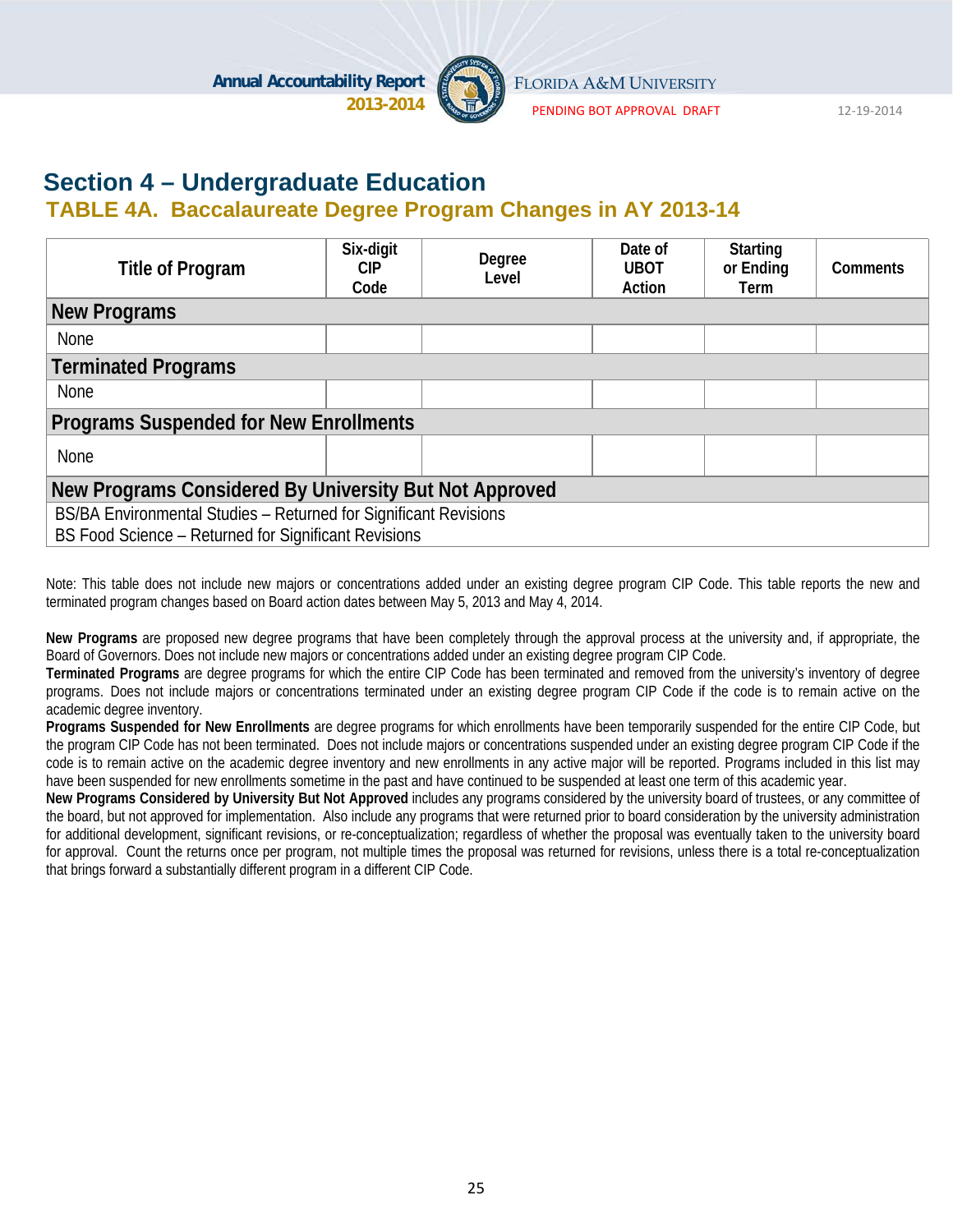

FLORIDA A&M UNIVERSITY

PENDING BOT APPROVAL DRAFT 12‐19‐2014

**2013-14** 

# **Section 4 – Undergraduate Education** *(continued)*

### **TABLE 4B. Full-time, First-Time-in-College (FTIC) Retention Rates**

*Retained in the Second Fall Term at Same University*

|                                         | 2009-10 | 2010-11 | 2011-12 | 2012-13 | <b>2013-14</b><br>Preliminary |
|-----------------------------------------|---------|---------|---------|---------|-------------------------------|
| Cohort Size                             | 2,330   | 2,685   | 1,975   | 1,498   | 1,272                         |
| % Retained                              | 81%     | 79%     | 80%     | 82%     | 81%                           |
| % Retained<br>with GPA of 2.0 or higher | 57%     | 54%     | 64%     | 69%     | 70%*                          |

Notes: **Cohorts** are based on undergraduate students who enter the institution in the Fall term (or Summer term and continue into the Fall term). **Percent Retained** is based on student enrollment in the Fall term following their first year. **Percent Retained with GPA Above 2.0** is based on student enrollment in the Fall term following their first years for those students with a GPA of 2.0 or higher at the end of their first year (Fall, Spring, and Summer). The historical data for Retention Above 2.0 GPA has been revised since the 2012-13 Accountability Report to fix an error in the GPA calculation. The most recent year of Retention data is based on preliminary data (SIFP file) that is comparable to the final data (SIF file) but may be revised in the following years based on changes in student cohorts. The data shown above is based on queries by the Board of Governors staff of the State University Database System (SUDS). However, FAMU staff have calculated that the 2013-14 rate as 71%. The BOG and university staff will continue to work to resolve this discrepancy before the March 1st deadline for Performance Based Funding.

# **TABLE 4C. Full-time, First-Time-in-College (FTIC) Six-Year Graduation Rates**

| Term of Entry    | 2004-10 | 2005-11 | 2006-12 | 2007-13 | 2008-14<br>Preliminary |
|------------------|---------|---------|---------|---------|------------------------|
| Cohort Size      | 2,203   | 1,637   | 1,614   | 1,854   | 2,046*                 |
| % Graduated      | 42%     | 40%     | 40%     | 41%     | 39%                    |
| % Still Enrolled | 13%     | 15%     | 16%     | 15%     | $11\%$ <sup>*</sup>    |
| % Success Rate   | 55%     | 55%     | 56%     | 56%     | $51\%$ *               |

Notes: **Cohorts** are based on undergraduate students who enter the institution in the Fall term (or Summer term and continue into the Fall term). **Percent Graduated** is based on federal rate and does not include students who originally enroll as part-time students, or who transfer into the institution. This metric complies with the requirements of the federal Student Right to Know Act that requires institutions to report the completion status at 150% of normal time (or six years). **Success Rate** measures the percentage of an initial cohort of students who have either graduated or are still enrolled at the same university. Since degrees can be awarded after the last semester of coursework, the most recent year of data in this table provides preliminary data that may change with the addition of "late degrees". Late degrees reported in conjunction with the IPEDS Graduation Rate Survey due in mid-April will be reflected in the following year. The data shown above is based on queries by the Board of Governors staff of the State University Database System (SUDS). However, FAMU staff have calculated a different 2008-14 still enrolled rate (of 12%) and a different success rate (of 52%). The BOG and university staff will continue to work to resolve this discrepancy before the March 1<sup>st</sup> deadline for Performance Based Funding.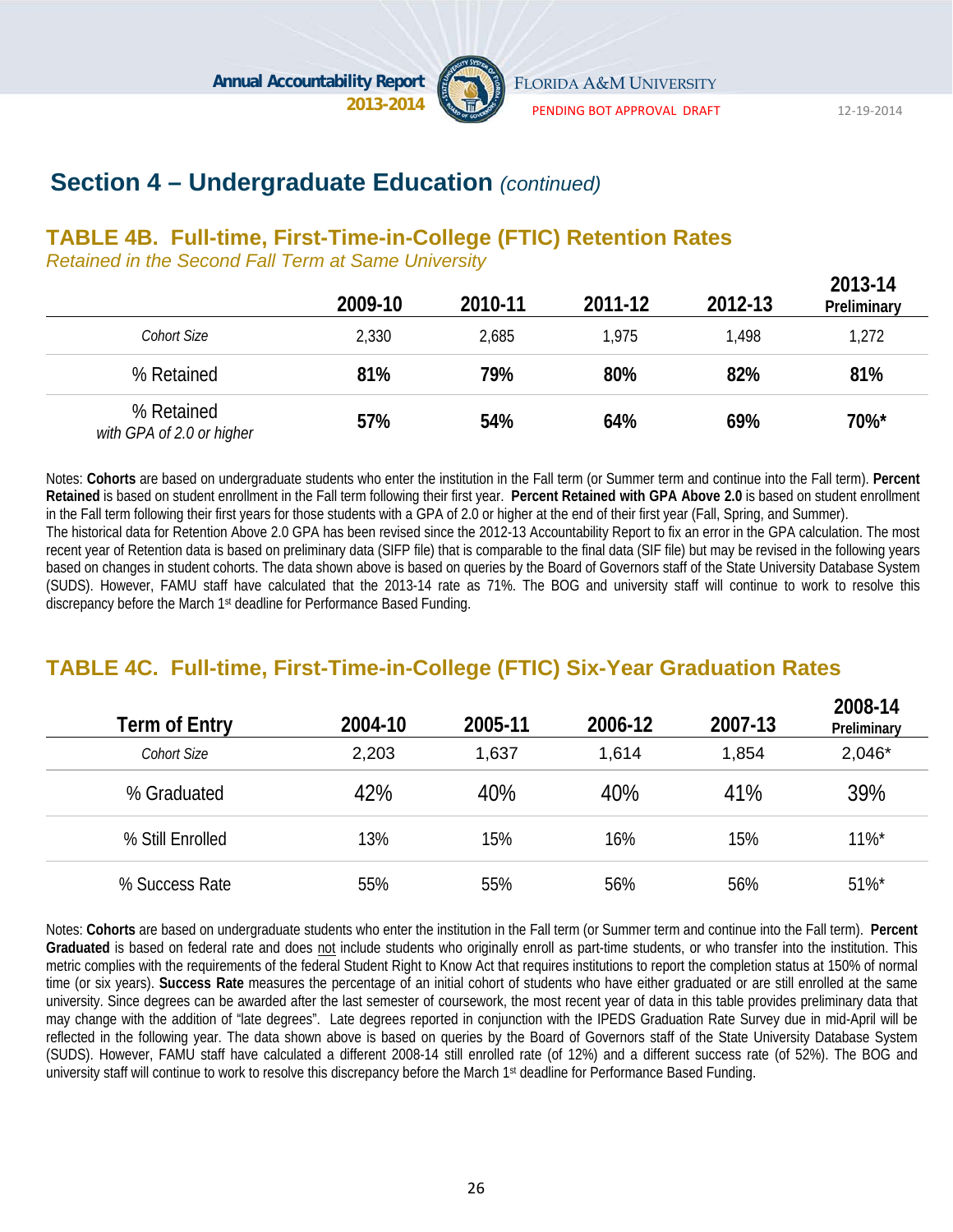

PENDING BOT APPROVAL DRAFT 12‐19‐2014

# **Section 4 – Undergraduate Education** *(continued)*

**TABLE 4D. FTIC Graduation Rates** *(includes Full- and Part-time students)*

| 4 - Year Rates              | 2006-10 | 2007-11 | 2008-12 | 2009-13 | 2010-14<br>Preliminary |
|-----------------------------|---------|---------|---------|---------|------------------------|
| <b>Cohort Size</b>          | 1,641   | 1,869   | 2,067   | 2,352   | $2,729*$               |
| Same University             | 10%     | 12%     | 12%     | 11%     | 12%                    |
| <b>Other SUS University</b> | 0%      | 0%      | 1%      | 1%      | 1%                     |
| <b>Total from System</b>    | 10%     | 12%     | 13%     | 12%     | 13%                    |
| 6 – Year Rates              | 2004-10 | 2005-11 | 2006-12 | 2007-13 | 2008-14<br>Preliminary |
| <b>Cohort Size</b>          | 2,245   | 1,674   | 1,641   | 1,869   | $2,067*$               |
| Same University             | 41%     | 40%     | 39%     | 41%     | 39%                    |
| Other SUS University        | 2%      | 2%      | 2%      | 2%      | 2%                     |
| <b>Total from System</b>    | 44%     | 42%     | 41%     | 43%     | 41%                    |

Notes: (1) **Cohorts** are based on undergraduate students who enter the institution in the Fall term (or Summer term and continue into the Fall term). Firsttime-in-college (FTIC) cohort is defined as undergraduates entering in fall term (or summer continuing to fall) with fewer than 12 hours earned after high school graduation. Students of degree programs longer than four years (eg, PharmD) are included in the cohorts. The initial cohorts can be revised to remove students, who have allowable exclusions as defined by IPEDS, from the cohort. (2) **Graduates** are students in the cohort who have graduated by the summer term in their fourth or sixth year. Degree data often includes 'late degrees' which are degrees that were awarded in a previous term, but reported to SUDS later; so, the most recent year of data in this table only provides preliminary graduation rate data that may change with the addition of "late degrees". Late degrees reported in conjunction with the IPEDS Graduation Rate Survey due in mid-February will be reflected in the following year. **Same University** provides data for students in the cohort who graduated from the same institution. **Other SUS University** provides data for students in the cohort who graduated from a different State University System of Florida institution. These data do not report students in the cohort who did not graduate from the SUS, but did graduate from another institution outside the State University System of Florida. Totals are accurate, but may not equal sum of subtotal due to rounding. The data shown above is based on queries by the Board of Governors staff of the State University Database System (SUDS). However, FAMU staff have calculated a different 2010-14 cohort (of 2,756) and a different 2008-14 cohort (of 2,129), however, the graduation rates are the same when rounded to the nearest whole number. The BOG and university staff will continue to work to resolve this discrepancy before the March 1st deadline for Performance Based Funding.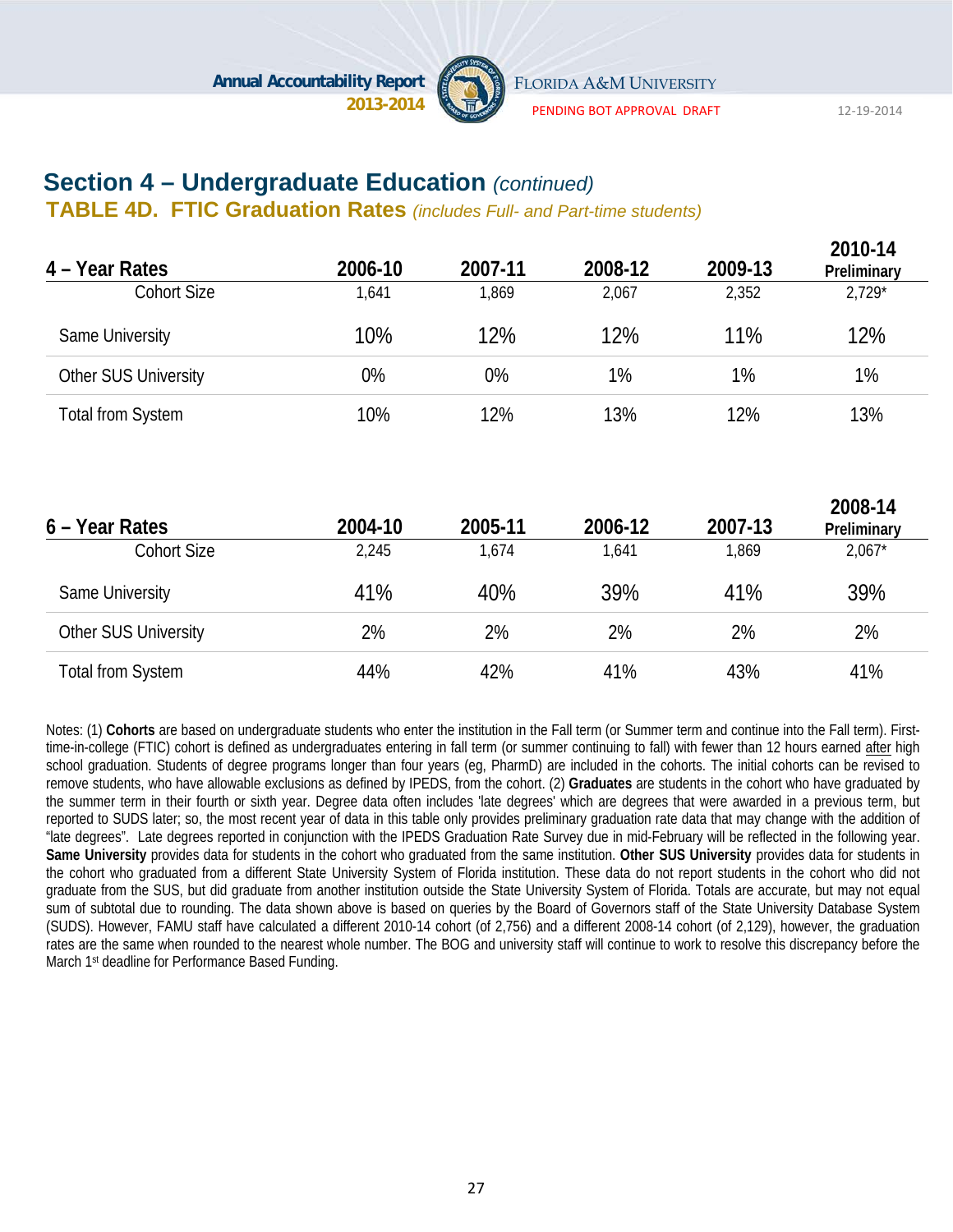

PENDING BOT APPROVAL DRAFT 12‐19‐2014

**2012-14** 

# **Section 4 – Undergraduate Education** *(continued)*

#### **TABLE 4E. AA Transfer Graduation Rates**

| 2 – Year Rates           | 2008-10 | 2009-11 | 2010-12 | 2011-13 | ZU 1 Z - 14<br>Preliminary |
|--------------------------|---------|---------|---------|---------|----------------------------|
| <b>Cohort Size</b>       | 106     | 116     | 192     | 175     | $161*$                     |
| Same University          | 30%     | 25%     | 17%     | 24%     | 22%*                       |
| Other University in SUS  | 2%      | 0%      | 0%      | 0%      | 1%                         |
| <b>Total from System</b> | 32%     | 25%     | 17%     | 24%     | 23%                        |
| 4 – Year Rates           | 2006-10 | 2007-11 | 2008-12 | 2009-13 | 2010-14<br>Preliminary     |
| <b>Cohort Size</b>       | 92      | 81      | 106     | 116     | $192*$                     |
| Same University          | 61%     | 67%     | 63%     | 61%     | 55%*                       |
| Other University in SUS  | 4%      | 2%      | 2%      | 1%      | 3%                         |
| <b>Total from System</b> | 65%     | 69%     | 65%     | 62%     | 58%                        |

Notes: AA Transfer cohort is defined as undergraduates entering in the fall term (or summer continuing to fall) and having earned an AA degree from an institution in the Florida College System. (1) Cohorts are based on undergraduate students who enter the institution in the Fall term (or Summer term and continue into the Fall term); (2) Success Rate measures the percentage of an initial cohort of students who have either graduated or are still enrolled; (3) since degrees can be awarded after the last semester of coursework, the most recent year of data in this table provides preliminary graduation rate data that may change with the addition of "late degrees". Late degrees reported in conjunction with the IPEDS Graduation Rate Survey due in mid-April will be reflected in the following year. The data shown above is based on queries by the Board of Governors staff of the State University Database System (SUDS). However, FAMU staff have calculated a different 2012-14 cohort (of 169) and grad rate (of 21%) and a different 2010-14 cohort (of 214) and grad rate (of 57%). The BOG and university staff will continue to work to resolve this discrepancy before the March 1<sup>st</sup> deadline for Performance Based Funding.

# **TABLE 4F. Other Transfer Graduation Rates**

| 5 – Year Rates           | 2005-10 | 2006-11 | 2007-12 | 2008-13 | 2008-14<br>Preliminary |
|--------------------------|---------|---------|---------|---------|------------------------|
| Cohort Size              | 270     | 377     | 353     | 397     | $509*$                 |
| Same University          | 47%     | 68%     | 68%     | 63%     | $60\%$ *               |
| Other University in SUS  | 4%      | 2%      | 2%      | 2%      | 4%                     |
| <b>Total from System</b> | 51%     | 70%     | 70%     | 65%     | 63%                    |

Notes: (1) Cohorts are based on undergraduate students who enter the institution in the Fall term (or Summer term and continue into the Fall term); (2) Success Rate measures the percentage of an initial cohort of students who have either graduated or are still enrolled; (3) since degrees can be awarded after the last semester of coursework, the most recent year of data in this table provides preliminary graduation rate data that may change with the addition of "late degrees". Late degrees reported in conjunction with the IPEDS Graduation Rate Survey due in mid-April will be reflected in the following year. The data shown above is based on queries by the Board of Governors staff of the State University Database System (SUDS). However, FAMU staff have calculated a different 2008-14 cohort (of 537) and grad rate (of 59%). The BOG and university staff will continue to work to resolve this discrepancy before the March 1st deadline for Performance Based Funding.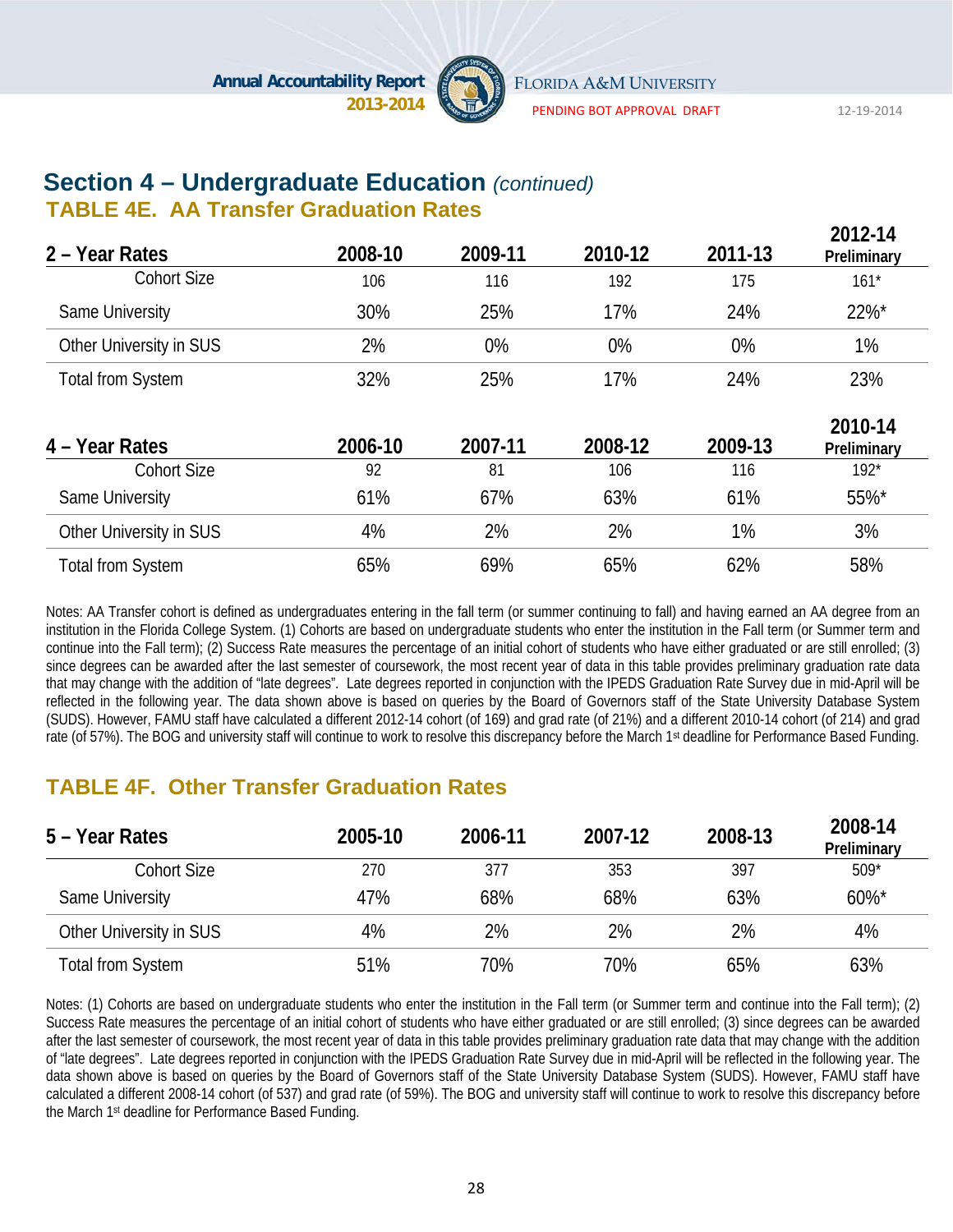

# **Section 4 – Undergraduate Education** *(continued)*

### **TABLE 4G. Baccalaureate Degrees Awarded**

|                              | 2009-10 | 2010-11 | 2011-12 | 2012-13 | 2013-14 |
|------------------------------|---------|---------|---------|---------|---------|
| <b>TOTAL</b> (First Majors)  | 1,243   | ,296    | ,466    | ,489    | 1,560   |
| <b>TOTAL</b> (Second Majors) |         |         |         |         |         |

Note: This table reports the number of degrees awarded by academic year. **First Majors** include the most common scenario of one student earning one degree in one Classification of Instructional Programs (CIP) code. In those cases where a student earns a baccalaureate degree under two different degree CIPs, a distinction is made between "dual degrees" and "dual majors." Also included in first majors are "dual degrees" which are counted as separate degrees (i.e., counted twice). In these cases, both degree CIPs receive a "degree fraction" of 1.0. **Second Majors** include all dual/second majors (i.e., degree CIP receive a degree fraction that is less than 1). The calculation of degree fractions is made according to each institution's criteria. The calculation for the number of second majors rounds each degree CIP's fraction of a degree up to 1 and then sums the total. Second Majors are typically used when providing degree information by discipline/CIP, to better conveys the number of graduates who have specific skill sets associated with each discipline.

#### **TABLE 4H. Baccalaureate Degrees in Programs of Strategic Emphasis (PSE)**  [Includes Second Majors]

|                             | 2009-10 | 2010-11 | 2011-12 | 2012-13 | 2013-14 |
|-----------------------------|---------|---------|---------|---------|---------|
| <b>STEM</b>                 | 220     | 214     | 232     | 278     | 304     |
| <b>HEALTH</b>               | 210     | 256     | 285     | 300     | 314     |
| <b>GLOBALIZATION</b>        | 5       |         | 10      | 11      | 6       |
| <b>EDUCATION</b>            | 80      | 75      | 71      | 49      | 71      |
| <b>GAP ANALYSIS</b>         | 97      | 103     | 115     | 111     | 114     |
| <b>SUBTOTAL</b>             | 612     | 655     | 713     | 749     | 809     |
| <b>PSE PERCENT OF TOTAL</b> | 49%     | 50%     | 49%     | 50%     | 51%     |

Notes: This is a count of baccalaureate degrees awarded within specific Programs of Strategic Emphasis, as determined by the Board of Governors staff with consultation with business and industry groups and input from universities – for more information see:

http://www.flbog.edu/pressroom/strategic\_emphasis/. The Board of Governors revised the list of Programs of Strategic Emphasis in November 2013, and the new categories were applied to the historical degrees. A student who has multiple majors in the subset of targeted Classification of Instruction Program codes will be counted twice (i.e., double-majors are included).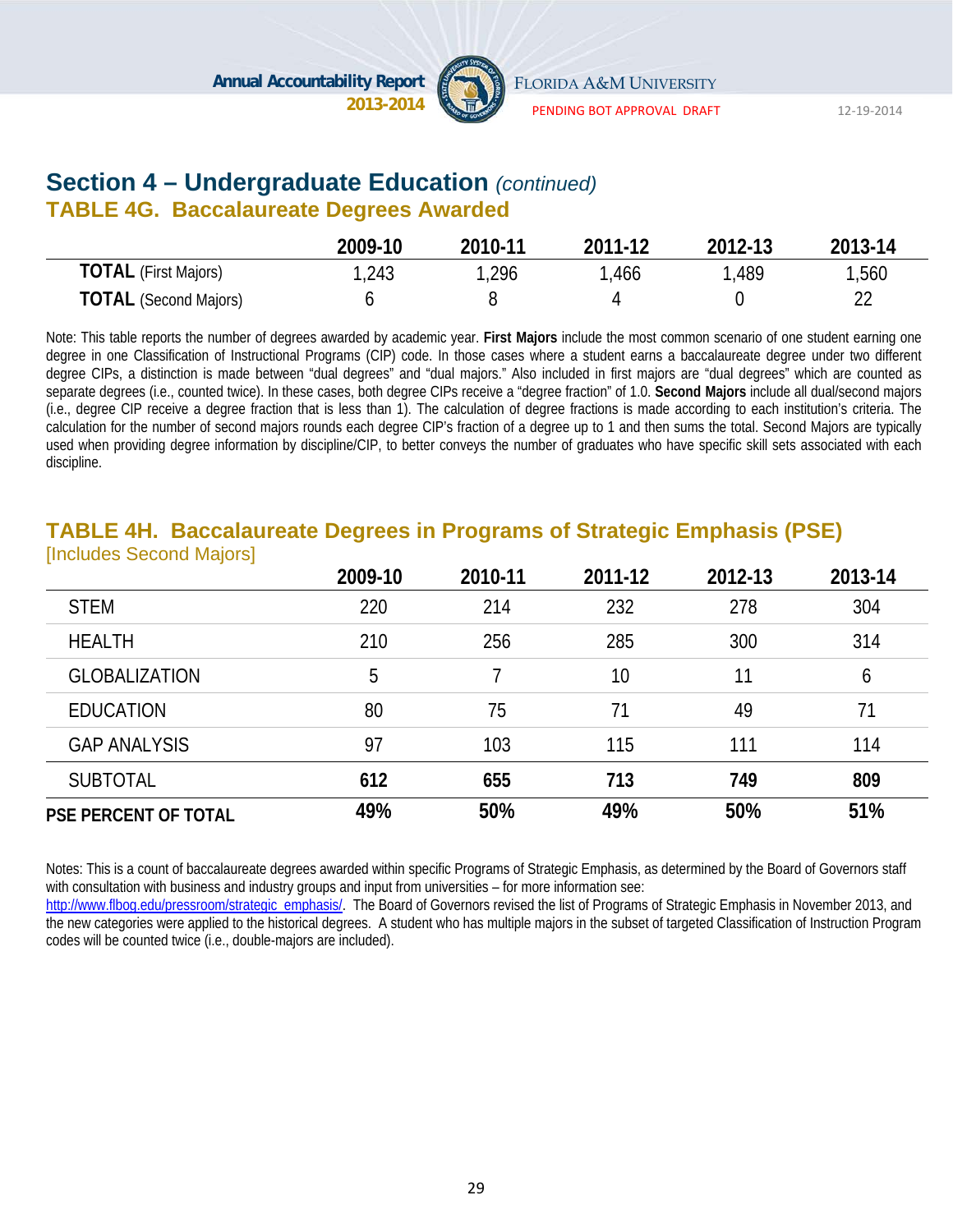

PENDING BOT APPROVAL DRAFT 12‐19‐2014

### **Section 4 – Undergraduate Education** *(continued)* **TABLE 4I. Baccalaureate Degrees Awarded to Underrepresented Groups**

|                              | 2009-10 | 2010-11 | 2011-12 | 2012-13 | 2013-14 |
|------------------------------|---------|---------|---------|---------|---------|
| <b>Non-Hispanic Black</b>    |         |         |         |         |         |
| Number of Degrees            | 1,166   | 1,224   | 1,382   | 1,404   | 1,475   |
| Percentage of Degrees        | 95%     | 95%     | 95%     | 96%     | 96%     |
| <b>Hispanic</b>              |         |         |         |         |         |
| Number of Degrees            | 12      | 16      | 21      | 14      | 14      |
| Percentage of Degrees        | 1%      | 1%      | 1%      | 1%      | 1%      |
| <b>Pell-Grant Recipients</b> |         |         |         |         |         |
| Number of Degrees            | 841     | 917     | 1,098   | 1,125   | 1,204   |
| Percentage of Degrees        | 68%     | 71%     | 76%     | 77%     | 78%     |

Note: **Non-Hispanic Black** and **Hispanic** do not include students classified as Non-Resident Alien or students with a missing race code. Students who earn two distinct degrees in the same term are counted twice – whether their degrees are from the same six-digit CIP code or different CIP codes. Students who earn only one degree are counted once – even if they completed multiple majors or tracks. Percentage of Degrees is based on the number of baccalaureate degrees awarded to non-Hispanic Black and Hispanic students divided by the total degrees awarded - excluding those awarded to nonresident aliens and unreported.

**Pell-Grant recipients** are defined as those students who have received a Pell grant from any SUS Institution within six years of graduation - excluding those awarded to non-resident aliens, who are only eligible for Pell grants in special circumstances. Percentage of Degrees is based on the number of baccalaureate degrees awarded to Pell recipients, as shown above, divided by the total degrees awarded - excluding those awarded to non-resident aliens.

**Notes on Trends:** In 2007, the US Department of Education re-classified the taxonomy for self-reported race/ethnicity categories and allowed universities a two-year phase-in process before all institutions were required to report based on the new categories for the 2011-12 academic year. This reclassification will impact trends.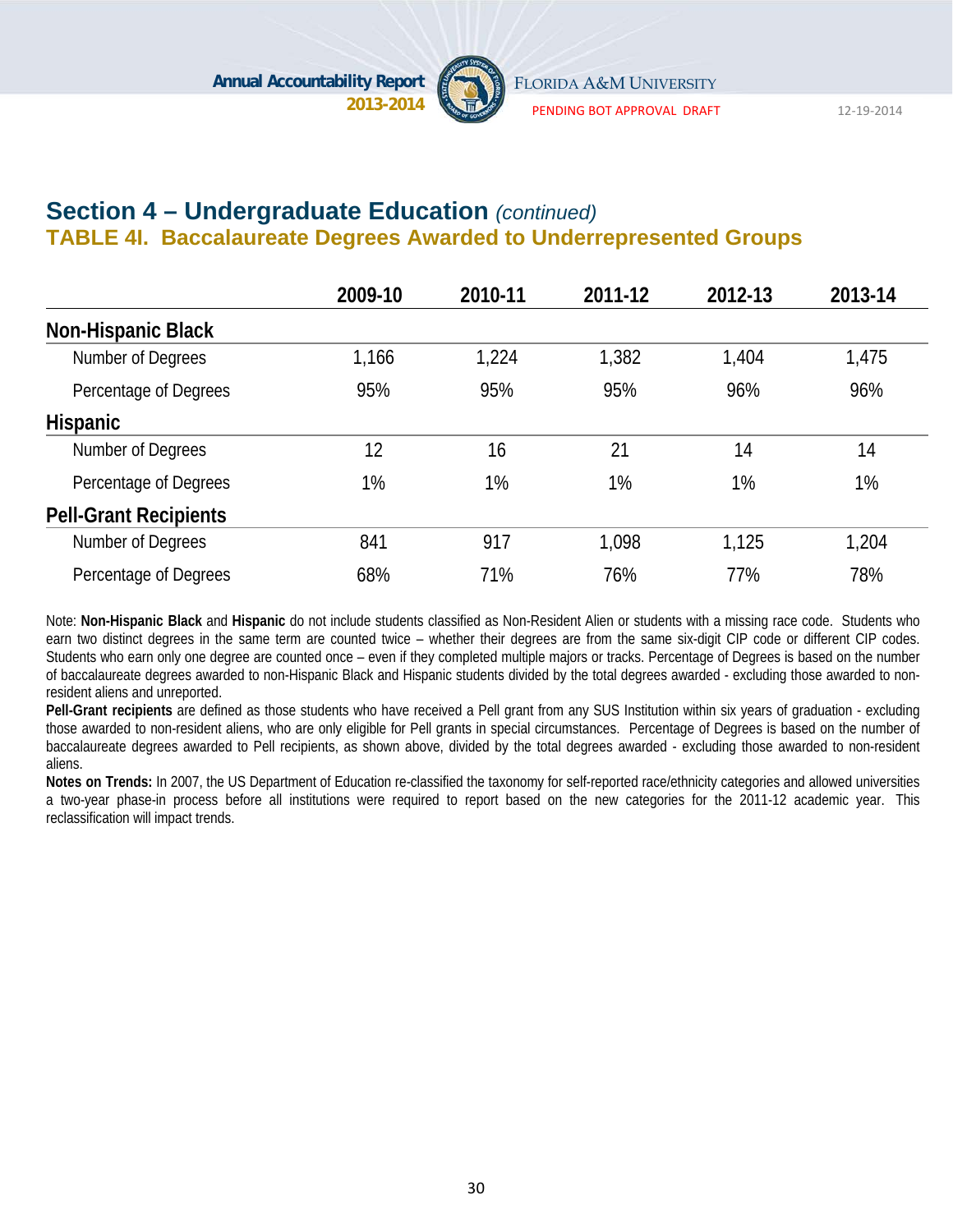

PENDING BOT APPROVAL DRAFT 12‐19‐2014

#### **Section 4 – Undergraduate Education** *(continued)*  **TABLE 4J. Baccalaureate Degrees Without Excess Credit Hours**

|                        | 2009-10 | 2010-11 | 2011-12 | $2012 - 13*$ | 2013-14 |
|------------------------|---------|---------|---------|--------------|---------|
| <b>FTIC</b>            | 17%     | 18%     | 21%     | 26%          | 29%     |
| <b>AA Transfers</b>    | 47%     | 45%     | 44%     | 58%          | 60%     |
| <b>Other Transfers</b> | 35%     | 27%     | 36%     | 39%          | 45%     |
| <b>TOTAL</b>           | 23%     | 23%     | 27%     | 33%          | 35%     |

Notes: This table is based on statute 1009.286 (see link), and excludes certain types of student credits (ie, accelerated mechanisms, remedial coursework, non-native credit hours that are not used toward the degree, non-native credit hours from failed, incomplete, withdrawn, or repeated courses, credit hours from internship programs, credit hours up to 10 foreign language credit hours, and credit hours earned in military science courses that are part of the Reserve Officers' Training Corps (ROTC) program). This metric is not the same as the Excess Hours Surcharge, which has multiple cohorts with varying fee rates. This table reports the percentage of baccalaureate degrees awarded within 110% of the catalog hours required for a degree based on the Board of Governors Academic Program Inventory. This calculation is based on Hours To Degree data submitted by universities to the Board of Governors and excludes recent graduates who have already earned a baccalaureate degree.

Note\*: Improvements were made to data collection process beginning with 2012-13 data to better account for high school dual enrolled credits that are exempt from the excess hour calculation. Also, 2012-13 data marked a slight methodological change in how the data is calculated. Each CIP code's required number of 'catalog hours' was switched to the officially approved hours as reported within the Board of Governors' Academic Program Inventory – instead of the catalog hours reported by the university on the HTD files. The data shown above is based on queries by the Board of Governors staff of the State University Database System (SUDS). However, FAMU staff have calculated a different 2012-13 rate (of 31%), and a different 2013-14 rate (of 34%). The BOG and university staff will continue to work to resolve this discrepancy before the March 1st deadline for Performance Based Funding.

# **TABLE 4K. Undergraduate Course Offerings**

|                                                           | <b>Fall 2009</b> | <b>Fall 2010</b> | <b>Fall 2011</b> | <b>Fall 2012</b> | <b>Fall 2013</b> |
|-----------------------------------------------------------|------------------|------------------|------------------|------------------|------------------|
| Number of<br><b>Course Sections</b>                       | 1,361            | 1,430            | 1.422            | 1,383            | 1,328            |
| Percentage of Undergraduate Course Sections by Class Size |                  |                  |                  |                  |                  |
| Fewer than 30 Students                                    | 53%              | 50%              | 48%              | 51%              | 55%              |
| 30 to 49 Students                                         | 29%              | 30%              | 33%              | 33%              | 32%              |
| 50 to 99 Students                                         | 17%              | 16%              | 15%              | 15%              | 11%              |
| 100 or More Students                                      | 1%               | 4%               | 4%               | 2%               | 1%               |

Notes: This data is based on Common Data Set (CDS) definitions. According to CDS, a "class section is an organized course offered for credit, identified by discipline and number, meeting at a stated time or times in a classroom or similar setting, and not a subsection such as a laboratory or discussion session. Undergraduate class sections are defined as any sections in which at least one degree-seeking undergraduate student is enrolled for credit. Exclude distance learning classes and noncredit classes and individual instruction such as dissertation or thesis research, music instruction, or one-to-one readings. Exclude students in independent study, co-operative programs, internships, foreign language taped tutor sessions, practicums, and all students in one-on-one classes.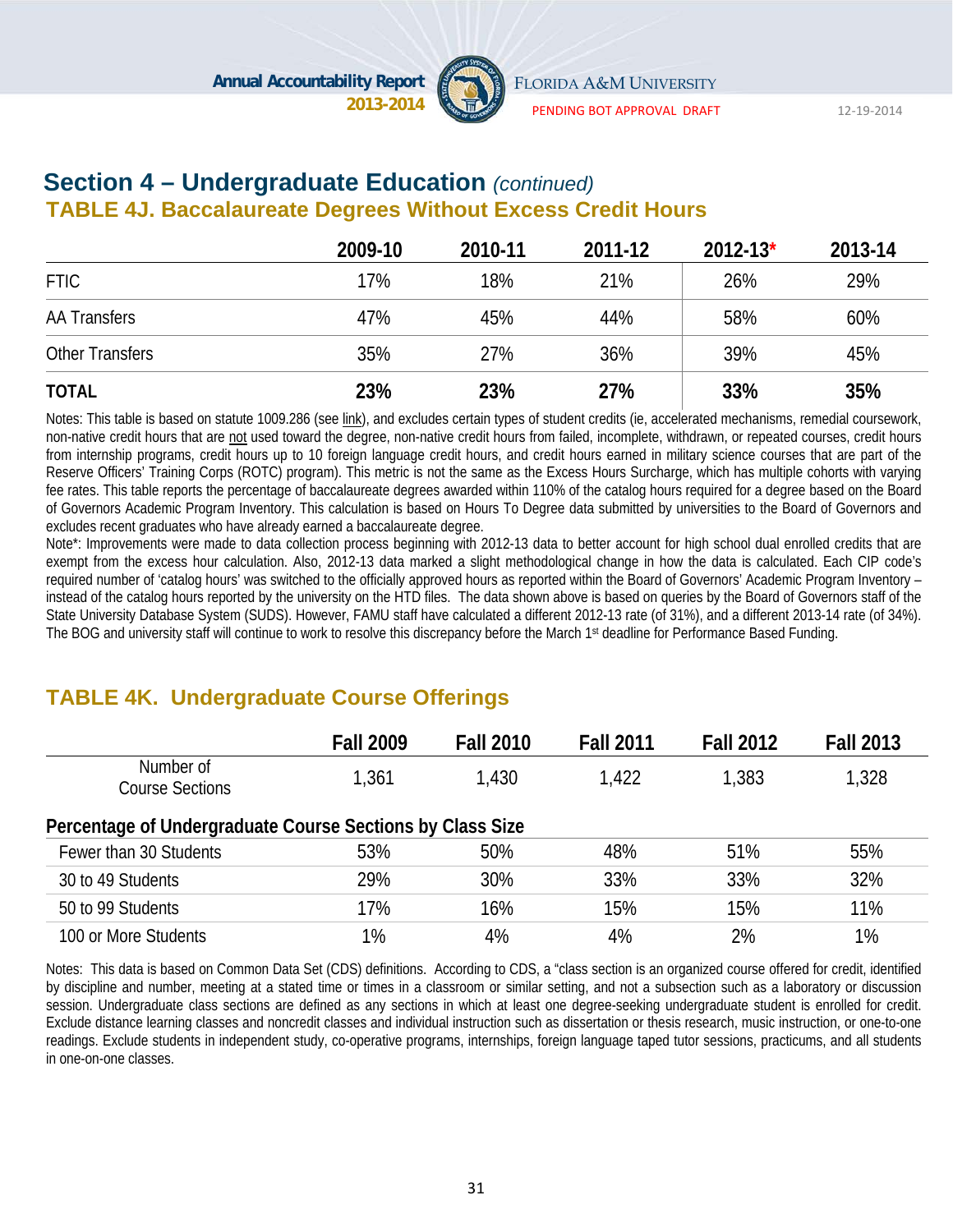

PENDING BOT APPROVAL DRAFT 12‐19‐2014

# **Section 4 – Undergraduate Education** *(continued)*

# **TABLE 4L. Percentage of Undergraduate Credit Hours Taught by Instructor Type**

|                          | 2009-10 | 2010-11 | 2011-12 | 2012-13 | 2013-14 |
|--------------------------|---------|---------|---------|---------|---------|
| Faculty                  | 78%     | 73%     | 72%     | 76%     | 77%     |
| <b>Adjunct Faculty</b>   | 19%     | 26%     | 27%     | 18%     | 22%     |
| <b>Graduate Students</b> | 3%      | 0%      | 0%      | 0%      | $0\%$   |
| Other Instructors        | 1%      | 1%      | 1%      | 6%      | $1\%$   |

Note: The total number of undergraduate state fundable credit hours taught will be divided by the undergraduate credit hours taught by each instructor type to create a distribution of the percentage taught by each instructor type. Four instructor types are defined as faculty (pay plans 01, 02, and 22), OPS faculty (pay plan 06), graduate student instructors (pay plan 05), and others (all other pay plans). If a course has more than one instructor, then the university's reported allocation of section effort will determine the allocation of the course's total credit hours to each instructor. The definition of faculty varies for Tables 4L, 4M and 4N. For Faculty Teaching Undergraduates, the definition of faculty is based on pay plans 01, 02, and 22.

### **TABLE 4M. Student/Faculty Ratio**

|       | 2009<br>Fall | <b>Fall 2010</b> | <b>Fall 2011</b>          | <b>Fall 2012</b> | <b>Fall 2013</b> |
|-------|--------------|------------------|---------------------------|------------------|------------------|
| Ratio | 18.3         | 20.0             | $\sim$ 1 $\sim$<br>ن ۱۰ ک | 19.0             | 11 C<br>10.      |

Note: This data is based on Common Data Set (CDS) definitions. This is the Fall ratio of full-time equivalent students (full-time plus 1/3 part time) to fulltime equivalent instructional faculty (full time plus 1/3 part time). The ratio calculations, exclude both faculty and students in stand-alone graduate or professional programs such as medicine, law, veterinary, dentistry, social work, business, or public health in which faculty teach virtually only graduatelevel students. Undergraduate or graduate student teaching assistants are not counted as faculty.

# **TABLE 4N. Professional Licensure/Certification Exams for Undergraduates**

#### **Nursing:** *National Council Licensure Examination for Registered Nurses*

| ັ                           |      | ັ    |      |      |      |
|-----------------------------|------|------|------|------|------|
|                             | 2009 | 2010 | 2011 | 2012 | 2013 |
| Examinees                   | 70   | . .  |      | 84   | 82   |
| <b>First-time Pass Rate</b> | 90%  | 85%  | 85%  | 90%  | 74%  |
| National Benchmark          | 90%  | 99%  | 89%  | 92%  | 85%  |

Note: Pass rate for first-time examinees for the National Council Licensure Examination for Registered Nurses (NCLEX-RN) are based on the performance of graduates of baccalaureate nursing programs. National benchmark data is based on Jan-Dec NCLEX-RN results for first-time examinees from students in US-educated baccalaureate degree programs as published by the National Council of State Boards of Nursing.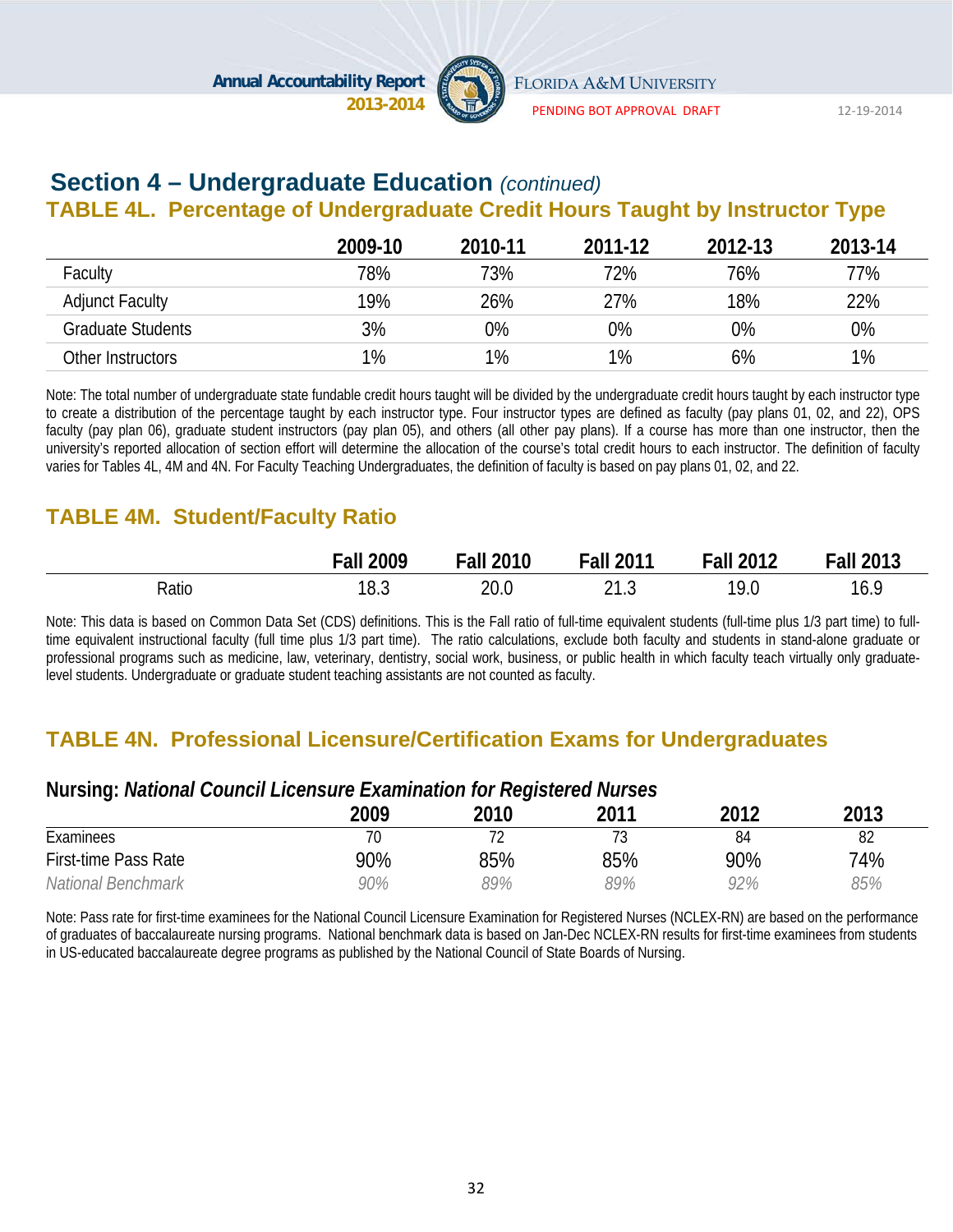

PENDING BOT APPROVAL DRAFT 12‐19‐2014

# **Section 4 – Undergraduate Education** *(continued)*

#### **TABLE 4O. Post-Graduation Metrics**

#### **Percent of Bachelor's Graduates Employed Full-time or Continuing their Education, One Year After Graduation**

|                                    | 2008-09 | 2009-10 | 2010-11* | 2011-12 | 2012-13 |
|------------------------------------|---------|---------|----------|---------|---------|
| Percent Found Employed or Enrolled | n/a     | n/a     | 63%      | 65%     | 69%     |
| Percent Found                      | n/a     | n/a     | 90%      | 89%     | 90%     |

Notes: **Percent Found Employed or Enrolled** is based on the number of recent baccalaureate graduates who are either employed full-time or continuing their education within one year after graduation. The employed data now includes non-Florida data that is available from the Wage Record Interchange System 2 (known as "WRIS 2") and Federal employee and military data that is available from the Federal Employment Data Exchange System (FEDES) initiative. Full-time employment is based on those who earned more than a full-time (40hrs a week) worker making minimum wage. Due to limitations in the data, the continuing enrollment data includes any enrollment the following year regardless of whether the enrollment was post-baccalaureate or not. Note: In 2010-11, non-Florida employment data was not included in the calculation.

**Percent Found** refers to the percentage of graduates found in the dataset – including those that did not earn wages above the full-time threshold and those who were found outside of the one-year window.

For more information about the methodology see: http://www.flbog.edu/about/budget/performance\_funding.php.

For more information about WRIS2 see: http://www.doleta.gov/performance/wris\_2.cfm.

For more information about FEDES see: http://www.ubalt.edu/jfi/fedes/.

#### **Median Wages of Bachelor's Graduates Employed Full-time in Florida, One Year After Graduation**

|               | 2008-09 | 2009-10 | 2010-11  | 2011-12  | 2012-13  |
|---------------|---------|---------|----------|----------|----------|
| Median Wage   | n/a     | n/a     | \$28,400 | \$30,000 | \$28,800 |
| Percent Found | n/a     | n/a     | 42%      | 39%      | 40%      |

Notes: **Median Wage** data is based on Florida's annualized Unemployment Insurance (UI) wage data for those graduates who earned more than a fulltime employee making minimum wage in the fiscal quarter a full year after graduation. This UI wage data does not include individuals who are selfemployed, employed out of state, employed by the military or federal government, or those without a valid social security number. This wage data includes graduates who were both employed and enrolled. Wages rounded to nearest hundreds. **Percent Found** refers to the percentage of graduates found in the dataset – including those that did not earn wages above the full-time threshold and those who were found outside of the one-year window.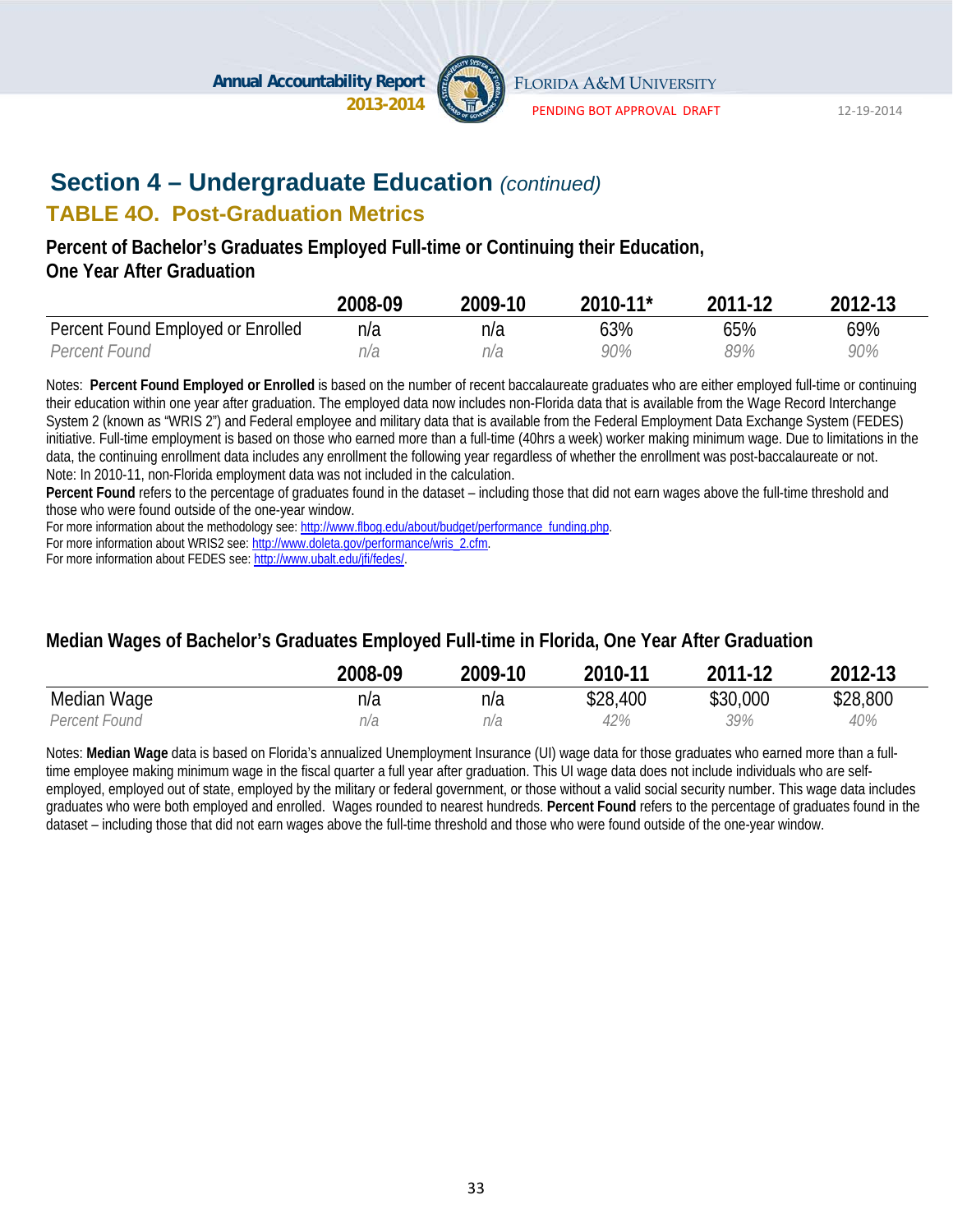

PENDING BOT APPROVAL DRAFT 12‐19‐2014

# **Section 5 – Graduate Education TABLE 5A. Graduate Degree Program Changes in AY 2013-14**

| Title of Program                                                                                                                                                                         | Six-digit<br><b>CIP</b><br>Code | Degree<br>Level | Date of<br><b>UBOT</b><br>Action | <b>Starting</b><br>or Ending<br>Term | Date of<br>Board of<br>Governors<br>Action | <b>Comments</b> |  |  |
|------------------------------------------------------------------------------------------------------------------------------------------------------------------------------------------|---------------------------------|-----------------|----------------------------------|--------------------------------------|--------------------------------------------|-----------------|--|--|
| <b>New Programs</b>                                                                                                                                                                      |                                 |                 |                                  |                                      |                                            |                 |  |  |
| Curriculum and Instruction                                                                                                                                                               | 13.0301                         | <b>Masters</b>  | $6$ -Mar-14                      | <b>FALL 2014</b>                     |                                            |                 |  |  |
| <b>Terminated Programs</b>                                                                                                                                                               |                                 |                 |                                  |                                      |                                            |                 |  |  |
| none                                                                                                                                                                                     |                                 |                 |                                  |                                      |                                            |                 |  |  |
| <b>Programs Suspended for New Enrollments</b>                                                                                                                                            |                                 |                 |                                  |                                      |                                            |                 |  |  |
| <b>Trade and Industrial Teacher</b><br>Education                                                                                                                                         | 13.132                          | <b>Masters</b>  |                                  | <b>SUMMER</b><br>2011                |                                            |                 |  |  |
| New Programs Considered By University But Not Approved                                                                                                                                   |                                 |                 |                                  |                                      |                                            |                 |  |  |
| PhD School Psychology - Returned for Significant Revisions and Reconsideration of Degree<br>MS Rehabilitation Studies - Returned for Significant Revisions and Reconsideration of Degree |                                 |                 |                                  |                                      |                                            |                 |  |  |

Note: This table does not include new majors or concentrations added under an existing degree program CIP Code. This table reports the new and terminated program changes based on Board action dates between May 5, 2013 and May 4, 2014.

**New Programs** are proposed new degree programs that have been completely through the approval process at the university and, if appropriate, the Board of Governors. Does not include new majors or concentrations added under an existing degree program CIP Code.

**Terminated Programs** are degree programs for which the entire CIP Code has been terminated and removed from the university's inventory of degree programs. Does not include majors or concentrations terminated under an existing degree program CIP Code if the code is to remain active on the academic degree inventory.

**Programs Suspended for New Enrollments** are degree programs for which enrollments have been temporarily suspended for the entire CIP Code, but the program CIP Code has not been terminated. Does not include majors or concentrations suspended under an existing degree program CIP Code if the code is to remain active on the academic degree inventory and new enrollments in any active major will be reported. Programs included in this list may have been suspended for new enrollments sometime in the past and have continued to be suspended at least one term of this academic year.

**New Programs Considered by University But Not Approved** includes any programs considered by the university board of trustees, or any committee of the board, but not approved for implementation. Also include any programs that were returned prior to board consideration by the university administration for additional development, significant revisions, or re-conceptualization; regardless of whether the proposal was eventually taken to the university board for approval. Count the returns once per program, not multiple times the proposal was returned for revisions, unless there is a total re-conceptualization that brings forward a substantially different program in a different CIP Code.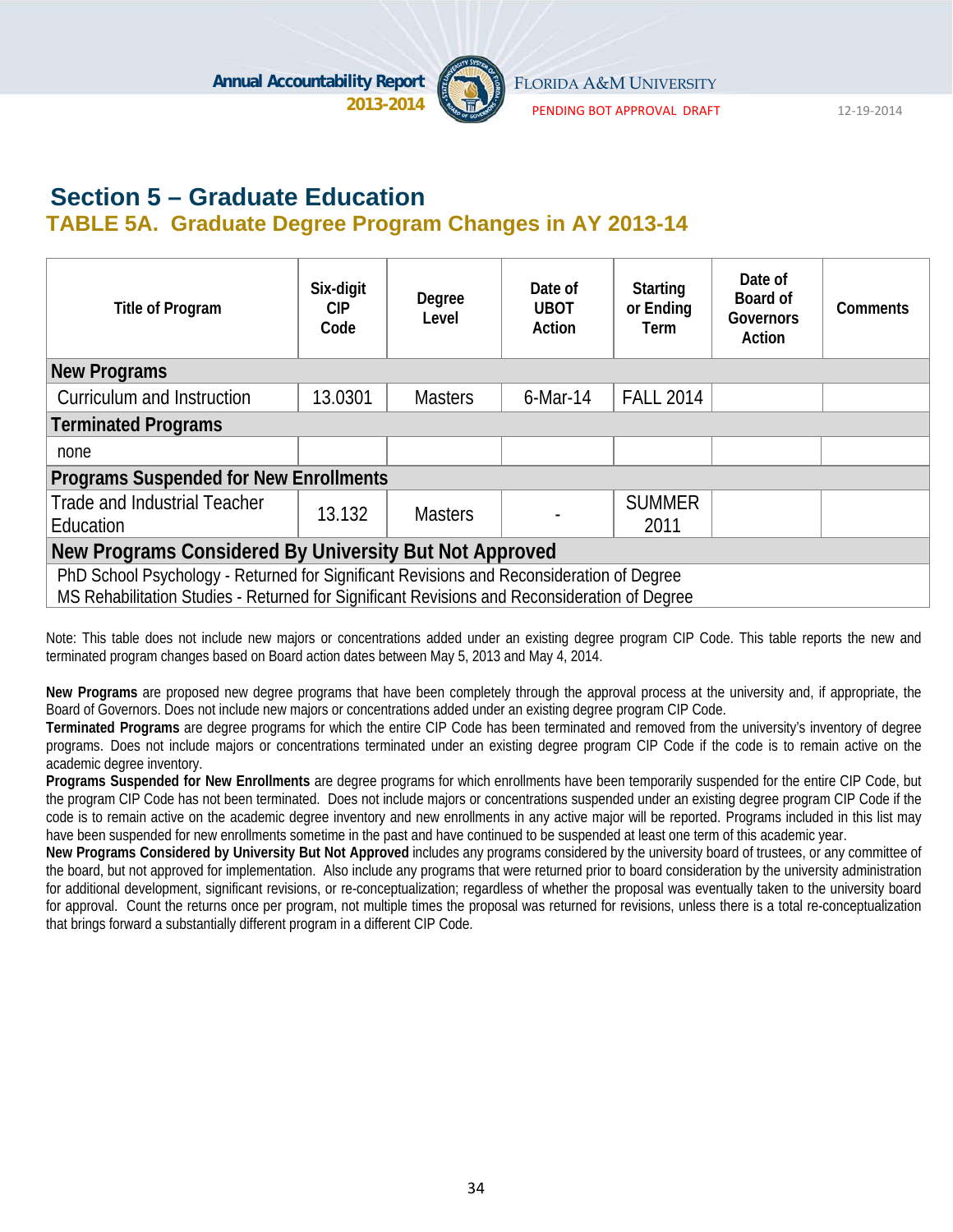

PENDING BOT APPROVAL DRAFT 12‐19‐2014

# **Section 5 – Graduate Education** *(continued)*

# **TABLE 5B. Graduate Degrees Awarded**

|                                       | 2009-10 | 2010-11 | 2011-12 | 2012-13 | 2013-14 |
|---------------------------------------|---------|---------|---------|---------|---------|
| <b>TOTAL</b> (First Majors)           | 660     | 630     | 607     | 678     | 615     |
| <b>TOTAL</b> (Second majors)          |         | 0       | 0       |         |         |
| Masters and Specialist (first majors) | 348     | 298     | 276     | 277     | 280     |
| Research Doctoral (first majors)      | 15      | 22      | 23      | 23      | 23      |
| Professional Doctoral (first majors)  | 297     | 310     | 308     | 378     | 312     |
| Dentistry                             |         |         |         |         |         |
| Law                                   | 143     | 158     | 152     | 224     | 176     |
| Medicine                              |         |         |         |         |         |
| Nursing Practice                      |         |         |         |         |         |
| Pharmacy                              | 140     | 139     | 135     | 131     | 108     |
| <b>Physical Therapist</b>             | 14      | 13      | 21      | 23      | 28      |
| Veterinary Medicine                   |         |         |         |         |         |
| Other                                 |         |         |         |         |         |

Note: This table reports the total number of graduate level degrees that were awarded by academic year as well as the number by level. The table provides a breakout for the Professional Doctoral degrees.

### **TABLE 5C. Graduate Degrees Awarded in Areas of Strategic Emphasis**  [Includes Second Majors]

|                             | 2009-10 | 2010-11 | 2011-12        | 2012-13 | 2013-14 |
|-----------------------------|---------|---------|----------------|---------|---------|
| <b>STEM</b>                 | 57      | 50      | 68             | 62      | 48      |
| <b>HEALTH</b>               | 207     | 205     | 202            | 219     | 207     |
| <b>GLOBALIZATION</b>        | 0       | 0       | 0              | 0       | 0       |
| <b>EDUCATION</b>            | 21      | 31      | 26             | 14      | 11      |
| <b>GAP ANALYSIS</b>         | 0       | 0       | $\overline{0}$ | 0       | 0       |
| <b>SUBTOTAL</b>             | 285     | 286     | 296            | 295     | 266     |
| <b>PSE PERCENT OF TOTAL</b> | 43%     | 45%     | 49%            | 44%     | 43%     |

Notes: This is a count of graduate degrees awarded within specific Programs of Strategic Emphasis, as determined by the Board of Governors staff with consultation with business and industry groups and input from universities – for more information see:

http://www.flbog.edu/pressroom/strategic\_emphasis/. The Board of Governors revised the list of Programs of Strategic Emphasis in November 2013, and the new categories were applied to the historical degrees. A student who has multiple majors in the subset of targeted Classification of Instruction Program codes will be counted twice (i.e., double-majors are included). Note: The denominator used in the percentage includes second majors.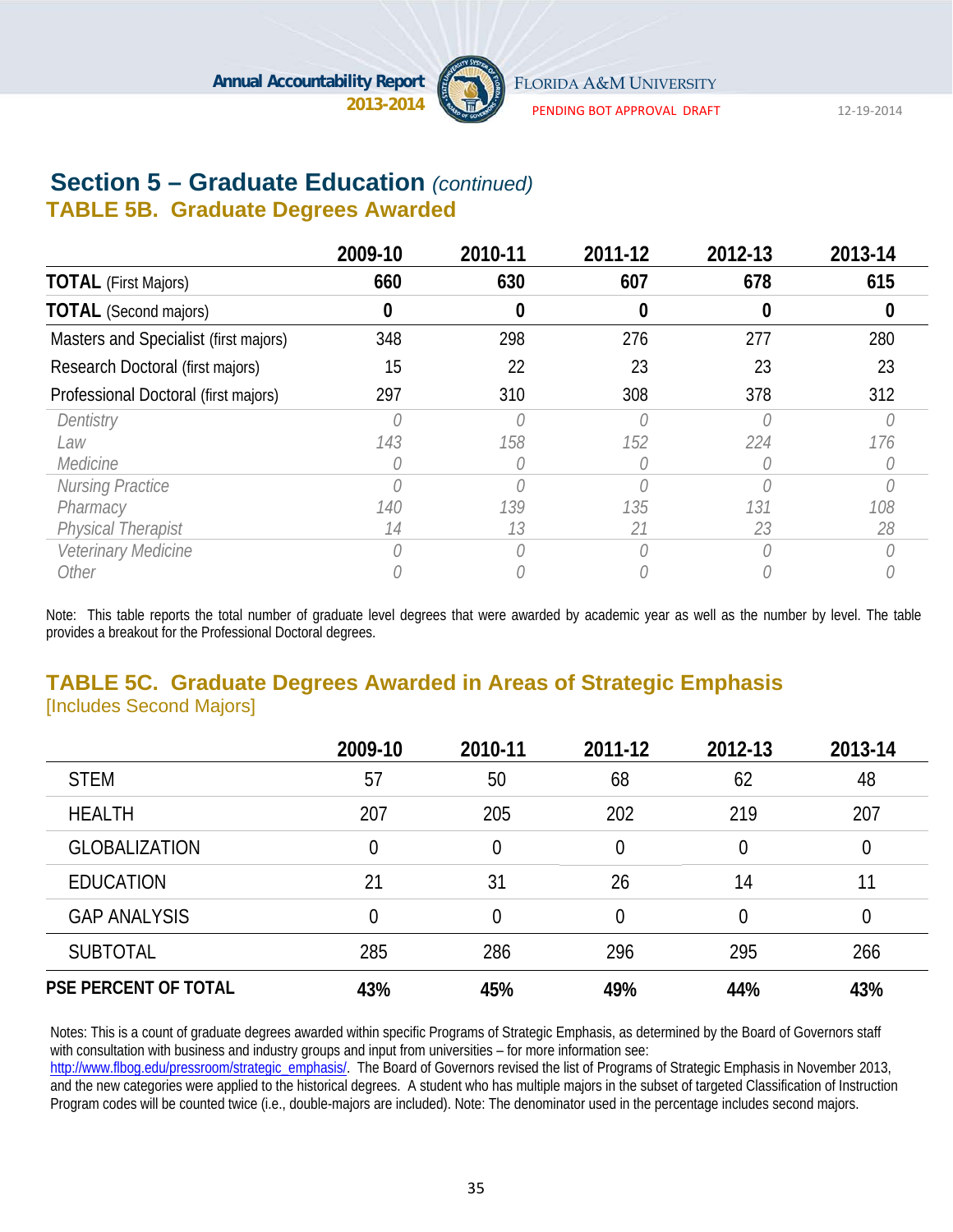

PENDING BOT APPROVAL DRAFT 12‐19‐2014

### **Section 5 – Graduate Education** *(continued)*  **TABLE 5D. Professional Licensure Exams for Graduate Programs**

#### **Law:** *Florida Bar Exam*

|                      | 2010 | 2011 | 2012 | 2013 | 2014 |
|----------------------|------|------|------|------|------|
| Examinees            | 108  | 144  | 123  | 175  | 157  |
| First-time Pass Rate | 61%  | 63%  | 67%  | 73%  | 73%  |
| State Benchmark      | 79%  | 82%  | 91%  | 80%  | 74%  |

#### **Pharmacy:** *North American Pharmacist Licensure Exam*

|                      | 2009 | 2010 | 2011 | 2012 | 2013 |
|----------------------|------|------|------|------|------|
| Examinees            | 116  | 133  | 142  | 130  | 123  |
| First-time Pass Rate | 82%  | 72%  | 87%  | 88%  | 85%  |
| National Benchmark   | 97%  | 94%  | 96%  | 97%  | 96%  |

### **Physical Therapy:** *National Physical Therapy Examinations*

|                      | 2007-09 | 2008-10 | 2009-11 | 2010-12 | 2011-13 |
|----------------------|---------|---------|---------|---------|---------|
| Examinees            | 58      | 59      | 40      | 44      | 58      |
| First-time Pass Rate | 40%     | 45%     | 48%     | 47%     | 46%     |
| National Benchmark   | 37%     | 37%     | 39%     | 89%     | 89%     |

#### **Occupational Therapy:** *National Board for Certification in Occupational Therapy Exam*

|                             | 2009 | 2010 | 2011 | າ∩1າ | 2013 |
|-----------------------------|------|------|------|------|------|
| Examinees                   |      |      |      |      | 13   |
| <b>First-time Pass Rate</b> |      |      |      |      | 92%  |
| National Benchmark          |      |      |      |      | 80%  |

Note: We have chosen to compute a three-year average pass rate for first-time examinees on the National Physical Therapy Examinations by exam year, rather than report the annual averages, because of the relatively small cohort sizes. Due to changes in accreditation policy, the National Board for Certification in Occupational Therapy (OTR) Examinations no longer report first-time pass rates. The pass rates are now 'New Graduates' pass rates and represent the ultimate pass rate, or the percentage of students who passed regardless of how many times the exam was taken. The Occupational Therapy exam is a national standardized examination. The passing score on the exam is used by states to award a license to a graduate wishing to practice as an occupational therapist in that state.